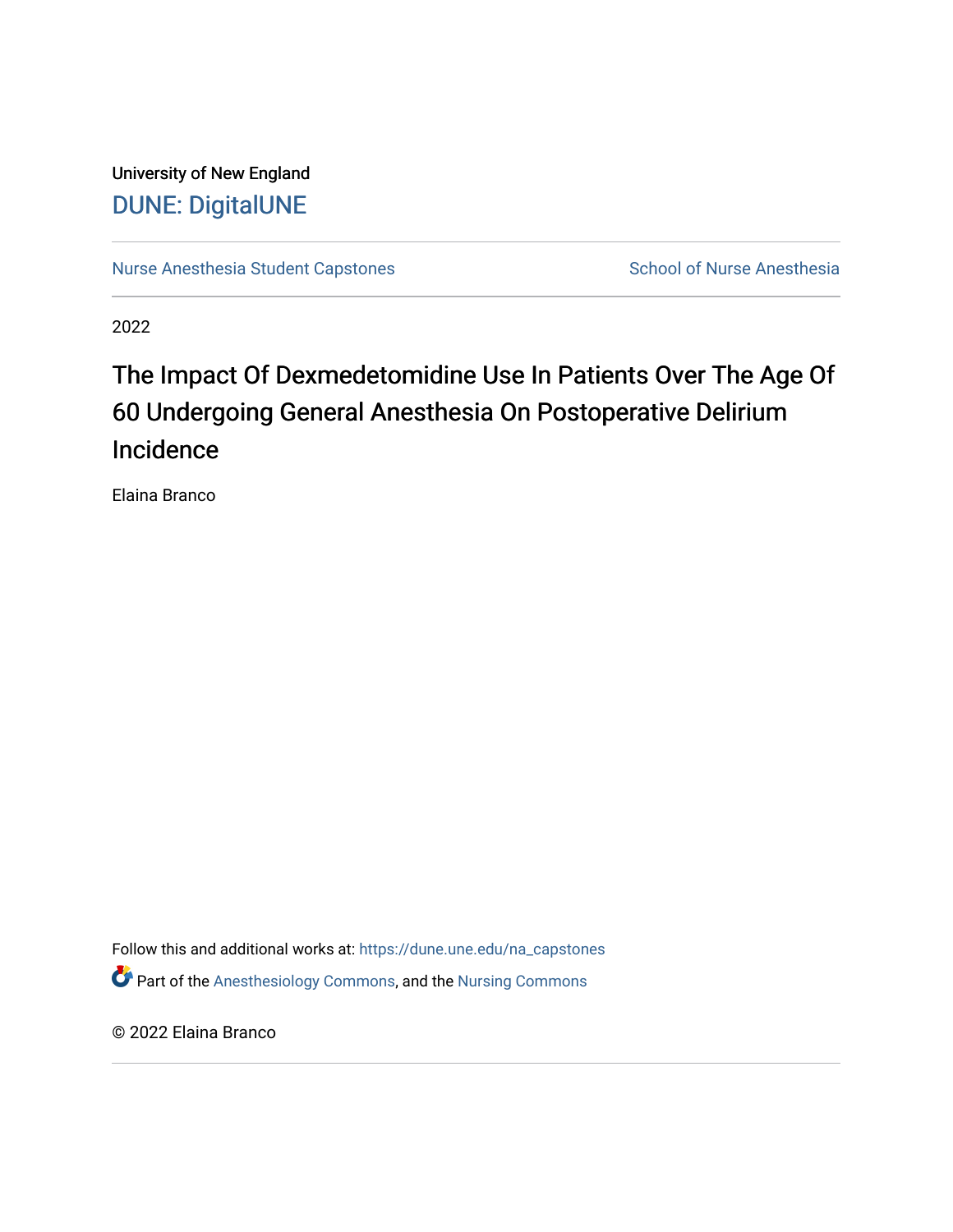## DEXMEDETOMIDINE USE AND POSTOPERATIVE DELIRIUM

# **The Impact of Dexmedetomidine Use in Patients Over the Age of 60 Undergoing General Anesthesia on Postoperative Delirium Incidence**

Elaina Branco

School of Nurse Anesthesia, University of New England

ANE 630: Research Practicum II

Dr. Cheryl Nimmo DNP, MSHSA, CRNA

May 13, 2022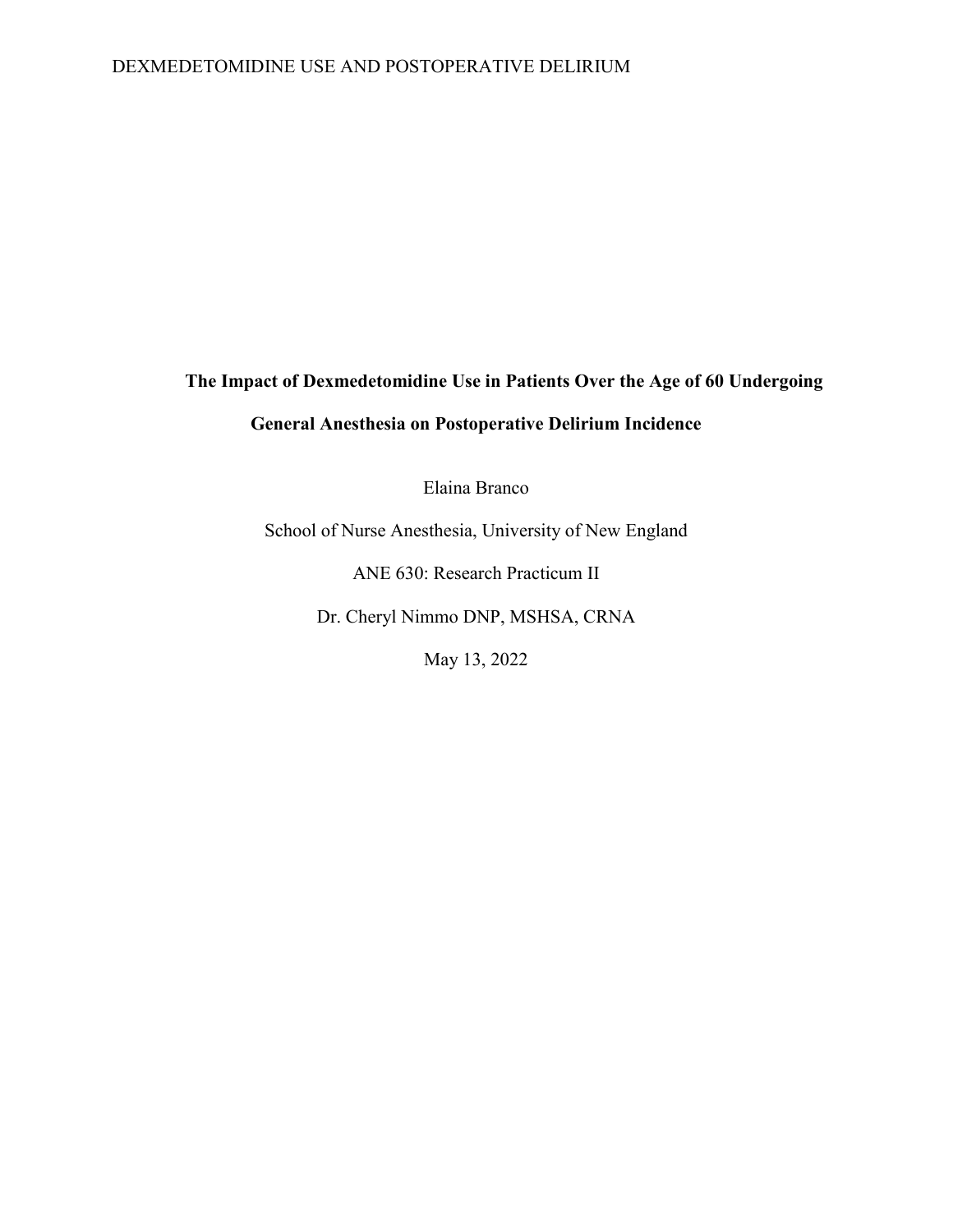#### **Abstract**

Postoperative cognitive dysfunction (POCD) and postoperative delirium (POD) are of concern in the elderly population undergoing an anesthetic due to increased mortality and decreased quality of life that can ensue. Sui et al. (2021) reported a 15-50% incidence of POD in elderly surgical patients. Dexmedetomidine is a highly selective, alpha-2 agonist with sedative, analgesic, and anxiolytic properties that mimics a sleep-like state and causes bradycardia and hypotension but not respiratory depression. Dexmedetomidine has neuroprotective properties, including anti-apoptosis and anti-inflammation (Wu et al., 2019). A current review of the literature revealed that dexmedetomidine use can decrease POD incidence in the aged patient population undergoing general anesthesia. Intraoperative or postoperative dexmedetomidine use should be considered in the elderly patient receiving general anesthesia.

*keywords*: delirium, postoperative delirium, postoperative cognitive dysfunction, elderly, aged, dexmedetomidine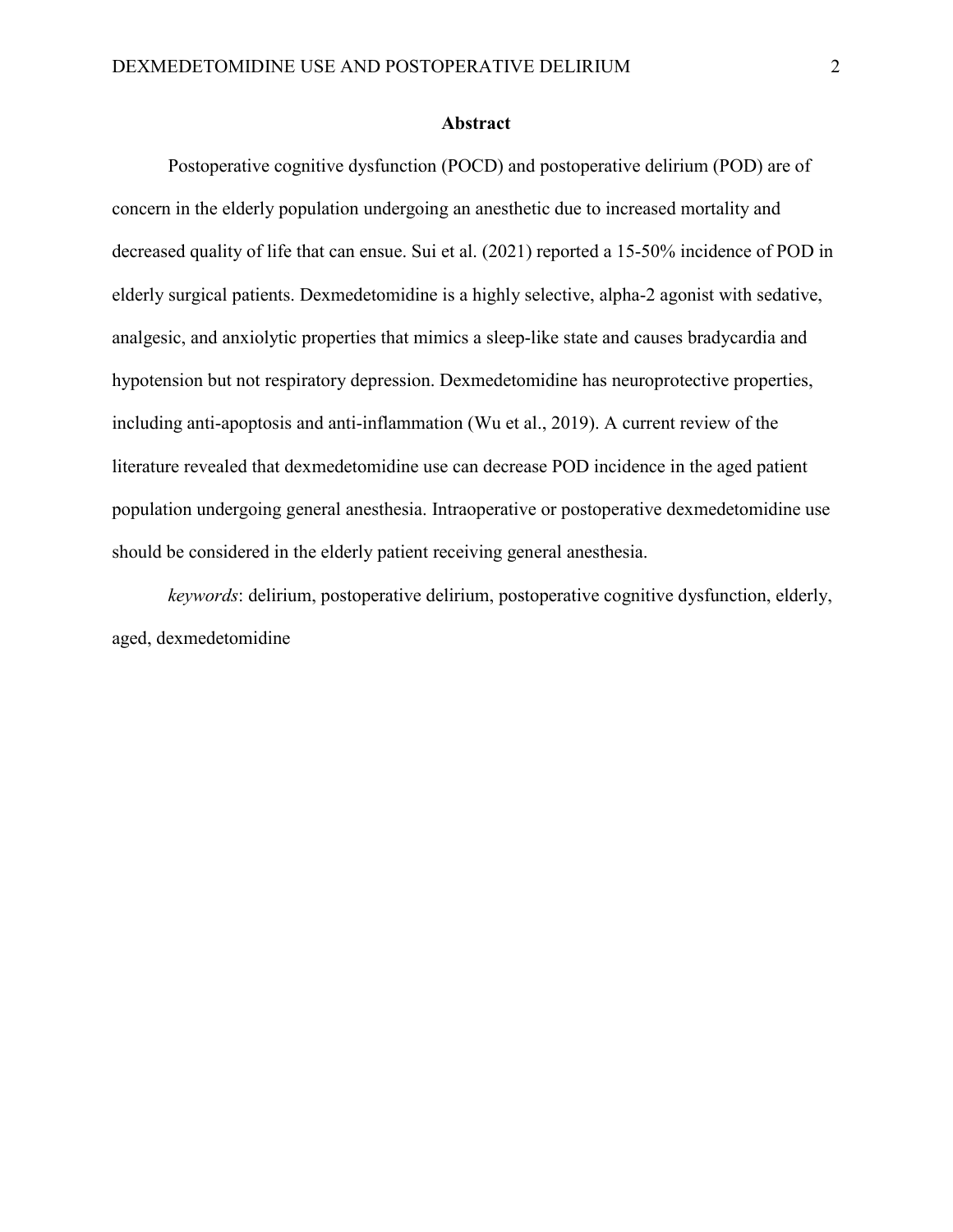## **The Impact of Dexmedetomidine Use in Patients Over the Age of 60 Undergoing General Anesthesia on Postoperative Delirium Incidence**

Delirium is the most common postoperative complication in the elderly, with an incidence of up to 54% (American Geriatrics Society Expert Panel on Postoperative Delirium in Older Adults, 2015; Li et al., 2020; Subramaniyan &Terrando, 2019). Implications of delirium are serious and impact the patient, their families, healthcare givers, and society. Oh et al. (2017) reported that delirium is responsible for an annual cost of 164 billion United States dollars, and it affects over 2.6 million patients per year. Dexmedetomidine has been used successfully to decrease emergence delirium in pediatric patients, prompting worthwhile research into its use in the adult and aged populations (Li et al., 2020). Dexmedetomidine has been shown to decrease delirium, improve sleep quality in adults admitted to the intensive care unit (ICU) after surgery, and improve quality of life, cognitive function, and long-term survival at a three-year follow-up (Wu et al., 2019).

This paper will discuss what delirium is, how it is assessed, its implications, how surgery and anesthesia contribute to delirium development, and known interventions to decrease delirium. A brief overview of POD, POCD, and dexmedetomidine will follow. A literature review of the effect of dexmedetomidine use in elderly patients undergoing surgery and its effects on postoperative delirium was performed. The literature search was conducted several times using PubMed, Embase, and Cochrane Collection Plus databases through the University of New England access. A review of the literature sought out original studies and systematic reviews with metaanalyses examining POD or POCD incidence when dexmedetomidine was used perioperatively in the aged population, identified as people over the age of 60. Several articles examining neurocognitive disorders, the pharmacology of dexmedetomidine, its role as a neuroprotective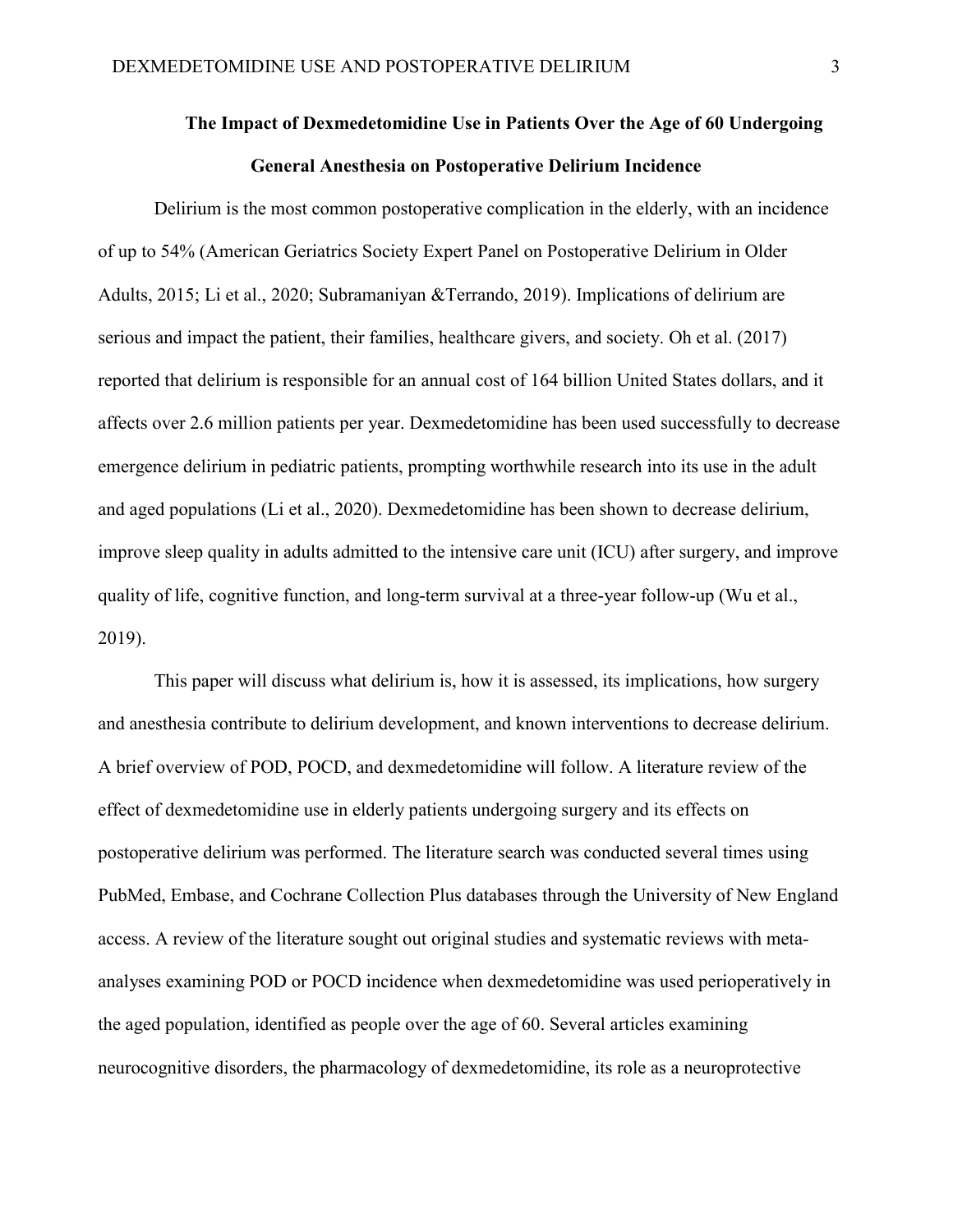agent, and strategies in preventing and treating POD or POCD were also included. Ten original trials and 12 systematic reviews with meta-analyses published in 2016 or later were included in this literature review to examine relevant findings for meaningful implications for clinical practice for our aging population. Articles solely examining postoperative dexmedetomidine use, evaluating dexmedetomidine as a secondary agent in combating POD, studies in which POD was a secondary outcome, and those with neuraxial anesthesia as the primary anesthetic were excluded. The literature focused on methods of dexmedetomidine administration, cardiac versus noncardiac surgery types, and outcomes of dexmedetomidine use in the elderly population undergoing surgery.

#### **Delirium**

#### **What is Delirium?**

Delirium involves acute changes in the patient's level of consciousness, awareness, attention, memory, and recognition. Variations in the patient's assessment and sleep-wake cycle disturbances are common in delirium. Neurotransmitter imbalance affects cortical and subcortical activity, including that at the reticular activating system, playing a role in the symptoms seen in delirium (Migirov et al., 2021). The inflammatory cascade elicited by surgery could impact the brain's cognitive functioning contributing to the symptoms seen in delirium (Zeng et al., 2019). Genetics, neurotransmitter levels, electrolyte, and/or metabolic imbalances can also be implicated in the development of delirium (Zeng et al., 2019). Hypoactive, hyperactive, and mixed types of delirium exist (Deiner et al., 2017; Janssen et al., 2019; Qin et al., 2021; Migirov et al., 2021; Vlisides & Avidan, 2019). Hypoactive delirium is seen as a lethargic state and is often underdiagnosed in more than half of the actual cases (American Geriatrics Society Expert Panel on Postoperative Delirium in Older Adults, 2015; Janssen et al., 2019; Migirov et al., 2021).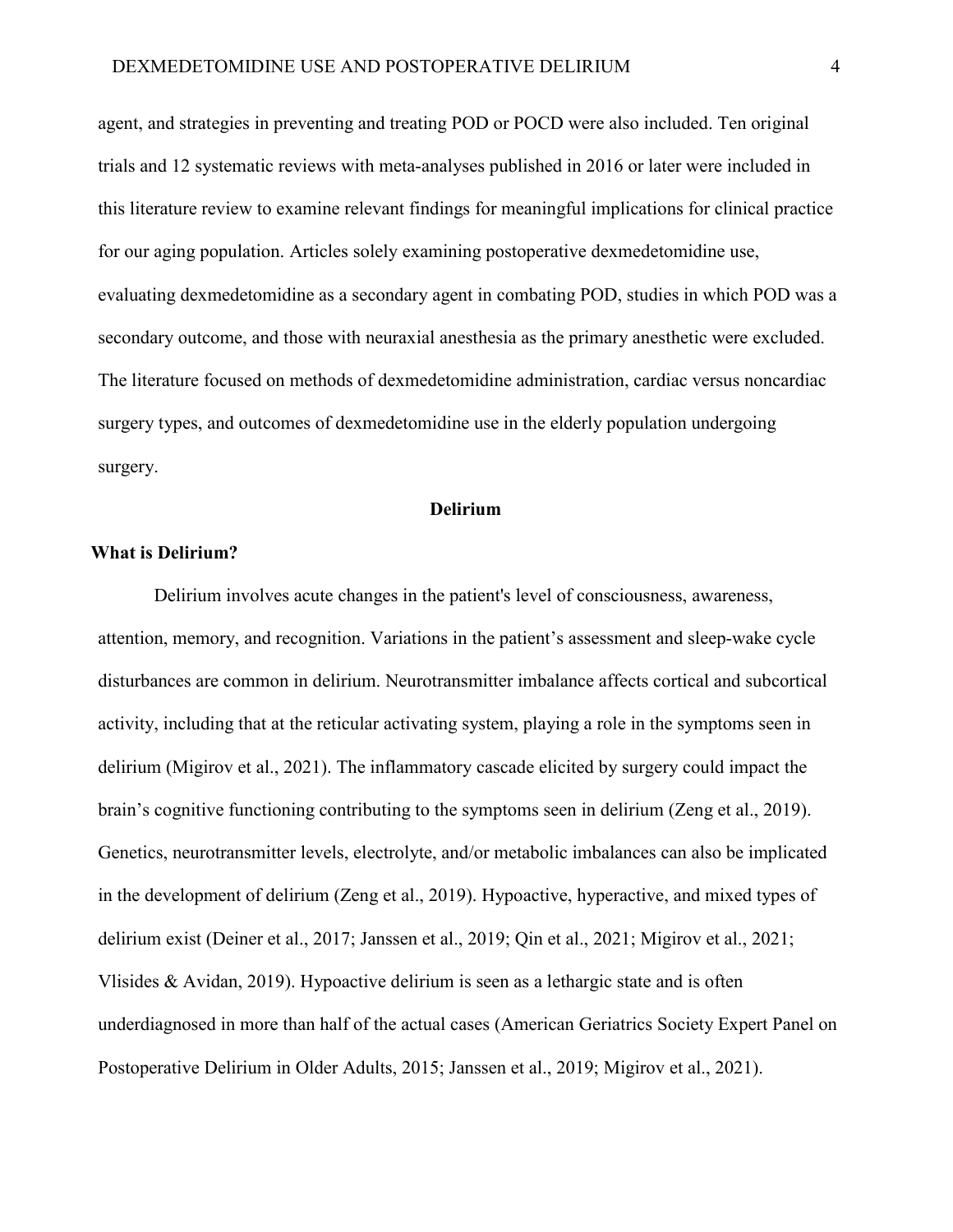Hypoactive delirium appears with slowed alpha waves on EEG studies (Migirov et al., 2021; Vlisides & Avidan, 2019). Delirium is not diagnosed in 60% of the cases by the patient's primary caregivers but rather by "expert assessors" such as psychiatrists, geriatricians, neurologists, and those providers with extensive training in delirium assessment (Oh et al., 2017, p. 1161). This inaccurate assessment could be due to the constraints of standardized screening tools, especially when utilized once per day. Oh et al. (2017) indicated that patient interviews and chart reviews will increase the sensitivity and specificity of diagnosing delirium. Postoperative delirium onset can occur within hours to days after surgery. Because of the timing of the inflammatory processes during surgery, POD primarily presents two to three days postoperatively, causing the neurocognitive changes seen in delirium (Lee et al., 2018). Postoperative delirium can be diagnosed within a week of surgery or before discharge per the criteria in the Diagnostic and Statistical Manual of Mental Disorders (DSM), fifth edition (Wang et al., 2021)

Postoperative cognitive dysfunction encompasses changes in cognition affecting memory, mood, communication, and sleep. This dysfunction presents after anesthesia and can last for weeks to months. Where delirium is a temporary state, POCD is longer lasting. Postoperative cognitive dysfunction implications can vary from prolonged hospitalization to difficulty communicating, decreased intelligence, personality change, self-care limitation, and it can lead to Alzheimer's disease (Carr et al., 2018; Yang et al., 2019; Zhou et al., 2016). Diagnosis of POCD is difficult due to the slow onset, its variation in symptoms, and the lack of standard criteria (Wu et al., 2019). The incidence of POCD is estimated to be 10-12% (Yang et al., 2019). Liu et al. (2015) shared that 38% of patients with acute delirium had a diagnosis of Alzheimer's disease two years later. Van Norden et al. (2021) contributed that 25% of patients diagnosed with delirium will experience symptoms comparable to those of mild Alzheimer's disease, and that up to 70% of elderly patients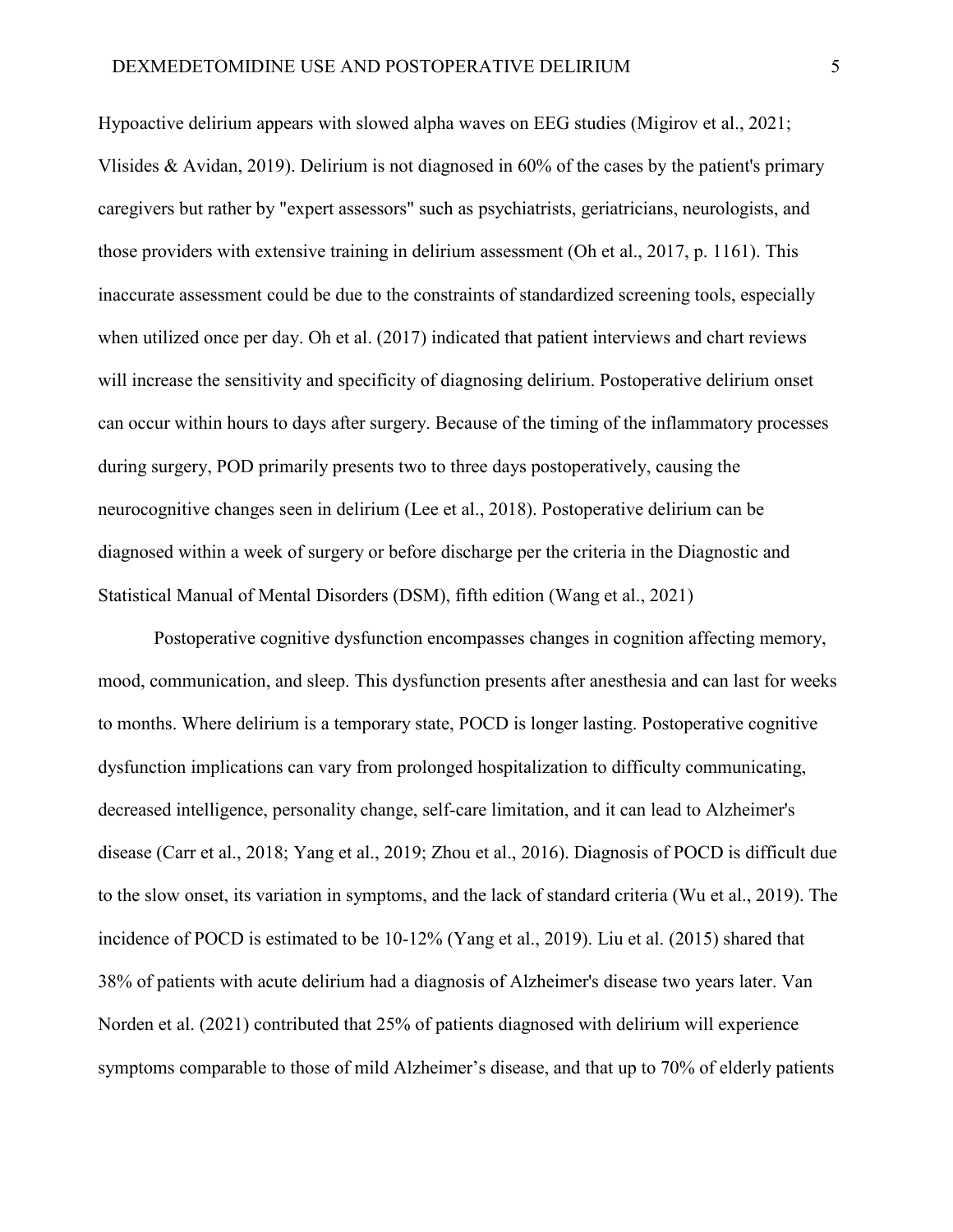over the age of 65 years who have experienced postoperative delirium will have an eventual diagnosis of dementia.

## **Screening Tools for Delirium**

Many studies included in this literature review utilized the Confusion Assessment Method (CAM) or CAM modified for the intensive care unit (CAM-ICU) screening tool to assess patients for delirium. The CAM is a standardized, well-accepted, and widely used screening tool. Liu et al. (2015) and Oh et al. (2017) detailed the CAM-ICU assesses patients for delirium using the following data categories: altered mental status from baseline, inattention, disorganized thinking, and an altered level of consciousness. The patient must screen positive for the first two criteria listed and either disorganized thinking or an altered level of consciousness for a positive diagnosis utilizing this tool. Despite the common use and acceptance of the CAM, Vlisides and Avidan (2019) pointed out that CAM and CAM-ICU are inferior to "expert-based delirium identification" (p. 3). Vlisides and Avidan (2019) further revealed that these experts may differ on their delirium assessment, possibly stemming from the inconsistencies found in different editions of the DSM. These authors shared a study that found delirium was diagnosed in only 30% of the cases when the DSM-IV criteria were used versus the updated DSM-V criteria (Vlisides &Avidan, 2019). In addition to this diagnostic discrepancy, the authors identified potential gaps in educating healthcare workers on the appropriate screening tools and the implementation of delirium management protocols. This potential area for improvement in staff education highlights the concern that delirium is not being adequately identified and, therefore, may be potentially underreported and undertreated.

Oh et al. (2017) provided that the CAM has a high sensitivity, specificity, and interrelated reliability. Halpin et al. (2020) cited a 95% sensitivity and an 89% specificity for the CAM-ICU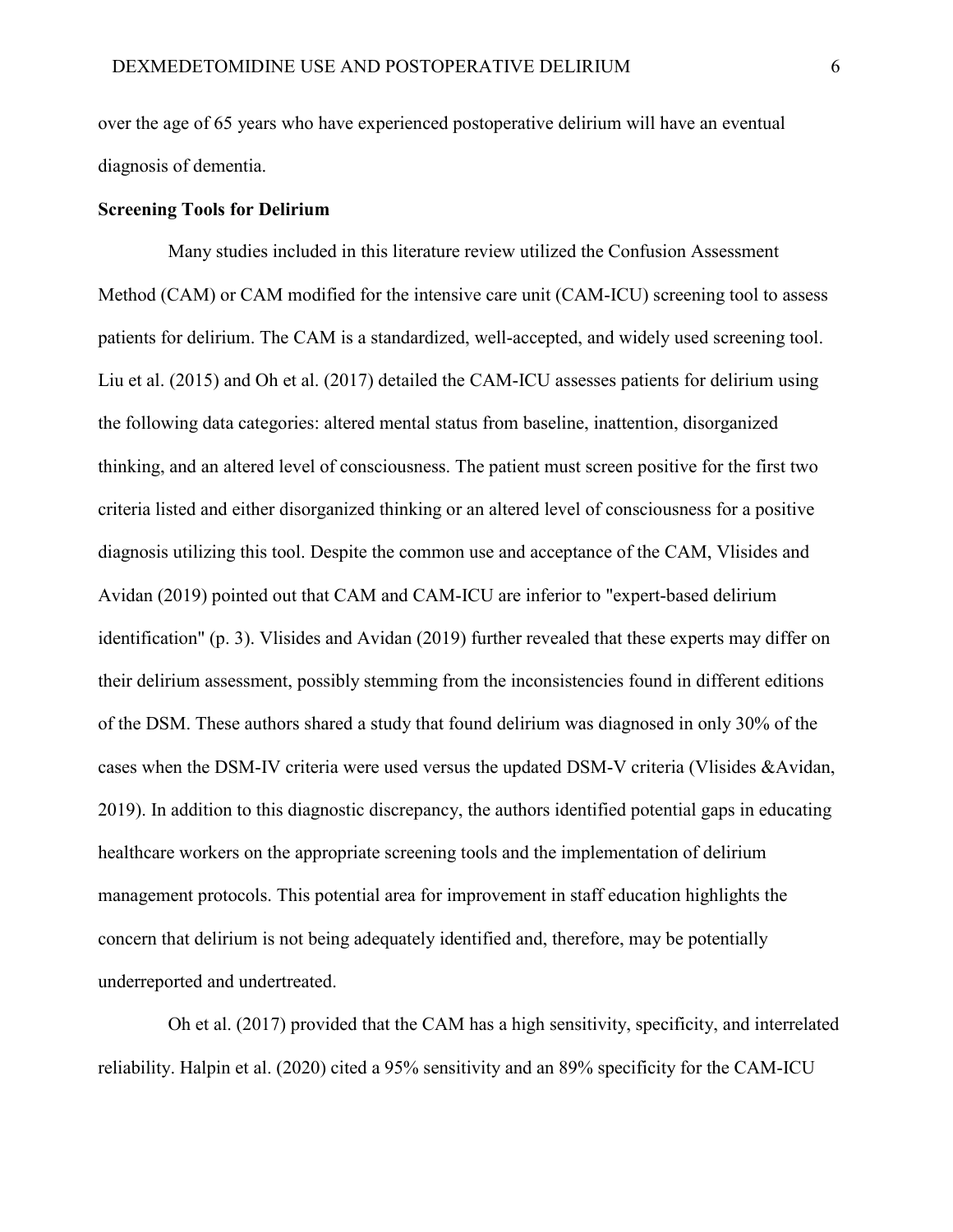tool. Janssen et al. (2019) performed a systematic review and meta-analysis including 31 randomized control trials (RCTs) and four before and after studies looking at prevention strategies for POD prevention in elderly patients. Over half of the studies included in Janssen et al. (2019) utilized CAM to assess the participants for delirium. Lee et al. (2019) validated CAM-positive patients with a psychiatrist's diagnosis. Lin et al. (2021) identified 21 RCTs evaluating the use of dexmedetomidine for delirium prevention in elderly patients over the age of 60 undergoing various types of surgery. Each of these reviewed studies utilized the CAM or CAM-ICU. Qin et al. (2021) performed a systematic review and meta-analysis of 13 RCTs studying the effect of perioperative dexmedetomidine use on delirium prevention in adults over 18 undergoing noncardiac surgery. Each of these RCTs utilized the CAM or CAM-ICU assessment to screen for delirium like the majority of the articles included in this literature review. The CAM and CAM-ICU screening tool remains a standardized, well-known, and frequently used assessment method for delirium in healthcare settings.

The Mini- Mental State Exam (MMSE) was utilized in 13 studies analyzed by Carr et al. (2018) and it was determined that this tool inaccurately identified dementia, particularly in outlying patient populations, including the aged, less educated, and those with different cultural backgrounds. Zhang et al. (2018) identified the MMSE is best used for serious cognitive dysfunction, and assesses the patient on orientation, memory, calculation, language, visual-spatial ability application, and attention. The higher the score on the MMSE, the less severe the cognitive impairment. The MMSE is used to screen patients for cognitive impairment but was initially created to assess cognitive deficits in the patient with an established diagnosis of dementia (Migirov et al., 2021). The MMSE excluded patients with underlying cognitive dysfunction in Li et al. (2021). Deiner et al. (2017) assessed the participants in their study using the CAM-ICU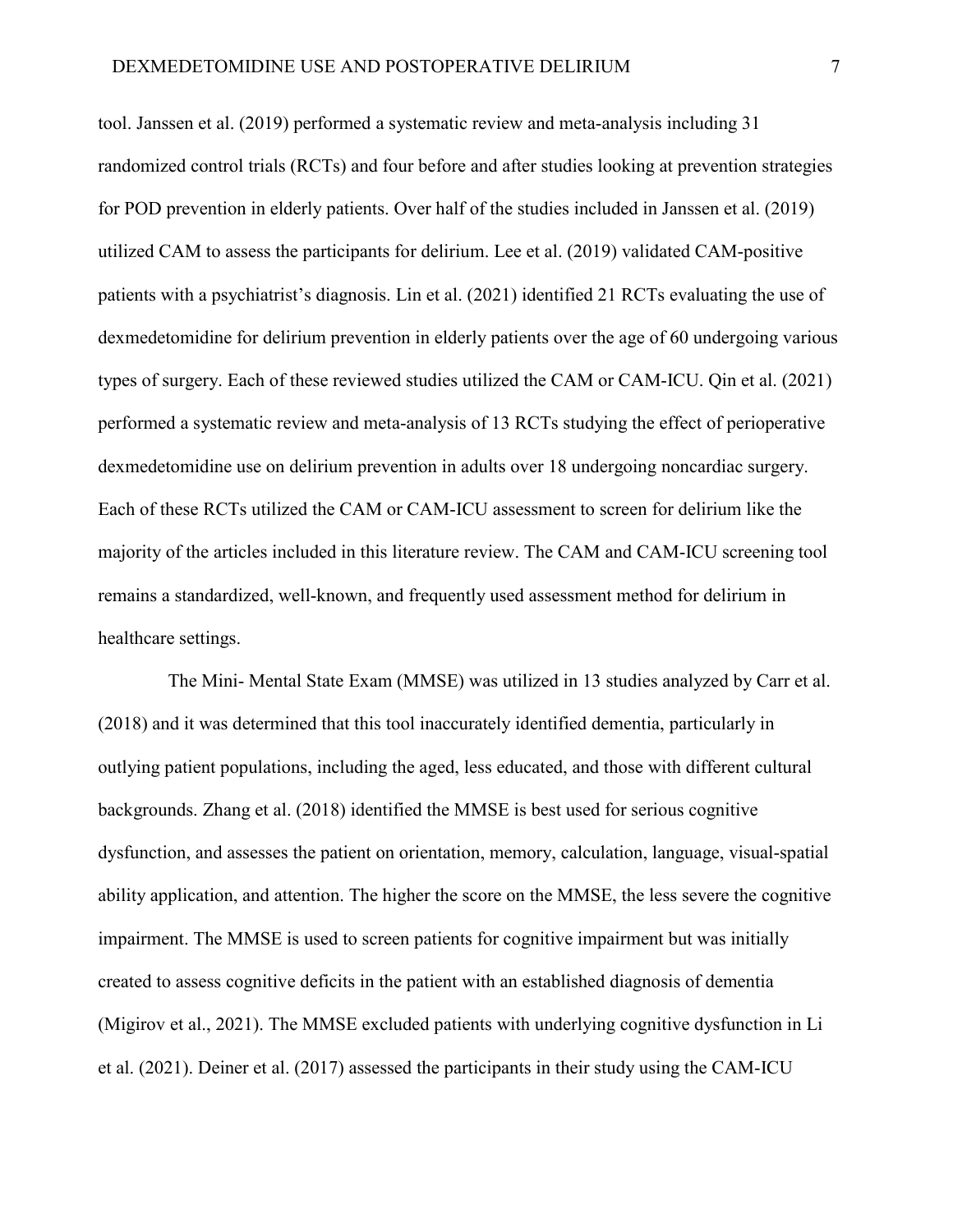screening tool in the recovery room to assess for POD but also utilized the Delirium Symptom Interview in conjunction with the MMSE to assess their participants allowing for higher sensitivity and specificity and the ability to identify delirium occurrences in between assessments. Zhou et al. (2016) were interested in participants' MMSE scores when reviewing studies that measured intraoperative dexmedetomidine use and the incidence of POCD. Mini-Mental State Exam scores were measured to determine the severity of POCD in the cardiac and noncardiac studies included in the systematic review and metanalysis undertaken by Yang et al. (2019).

The Montreal cognitive assessment (MoCA) is best utilized for assessing patients with mild cognitive dysfunction per Zhang et al. (2018). The MoCA assesses visual space function, language, attention, calculation, recall, and abstract thinking by patients. Migirov et al. (2021) shared the MoCA is a more sensitive test than the MMSE in detecting postoperative neurocognitive disorders per the results of a systematic review and cautioned the reader that the MoCA does not take into account the patient's level of education and lacks cultural generalizability.

#### **Implications of POD and POCD**

Postoperative delirium is distressing for the patient, their families, and hospital staff. Postoperative delirium is associated with increased mortality, prolonged hospital stay, decreased incidence of returning to independent living, increased healthcare costs, and cognitive and functional decline (Deiner et al., 2017; Duan et al., 2018; Liu et al., 2016; Pan et al., 2019; Shi et al. 2019; Vlisides & Avidan, 2019; Xin et al., 2021). Postoperative cognitive dysfunction can cause changes in memory, impair intellect, impact personality, and the ability to interact with others and to care for oneself. Postoperative cognitive dysfunction impacts individuals, families, and society.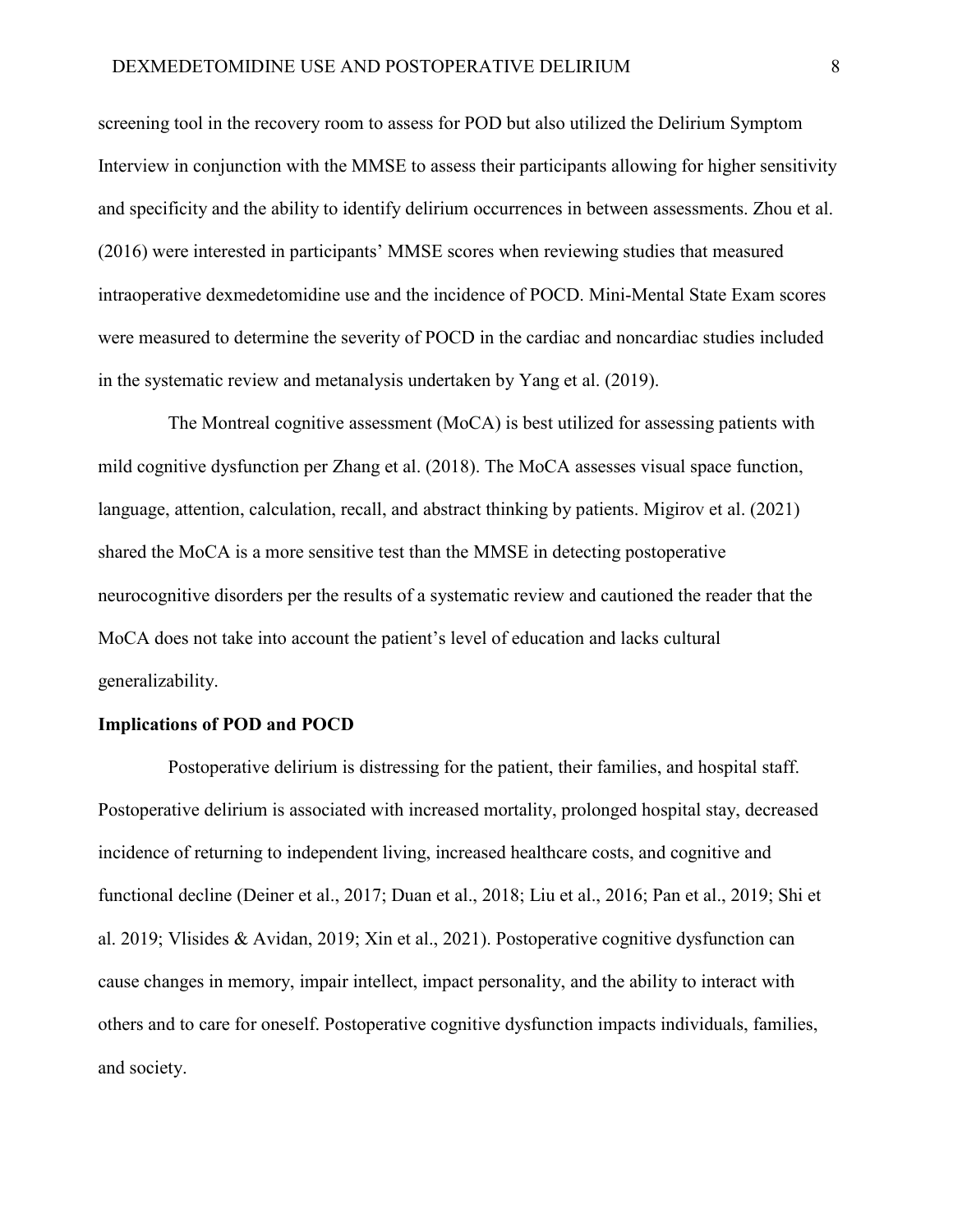### **Risk Factors for POD and POCD Development**

Delirium is a complex acute state with multiple contributing factors. There is a higher risk of incidence in patients with preexisting cognitive impairment (Vlisides and Avidan, 2019; Xin et al., 2021). Additionally, preoperative cognitive function is the most significant factor for POD risk (Wu et al., 2019). Janssen et al. (2019) identified frailty, advanced age, preexisting cognitive deficits, malnutrition, polypharmacy, pain, length of stay, blood loss, preoperative anemia, indwelling urinary catheters, and type of surgery as predisposing risk factors for delirium development. In general, cardiac surgery and the use of the cardiopulmonary bypass machine increases the risk of postoperative neurocognitive deficits (Duan et al., 2018; Migirov et al., 2021). Inadequate pain control contributes, as does the use of morphine due to its neurotoxic properties (Shi et al., 2019).

The risk factors for POCD are similar to those for POD. Advanced age, delirium duration, preexisting cognitive impairment, type and duration of surgery, return to the operating room, postoperative infection, mechanical ventilation, hypertension, the use of benzodiazepines, and educational level are risk factors for POCD development (Yang et al., 2019; Zhou et al., 2016). Zhou et al. (2016) identified that cardiac surgery has been definitively linked to increased incidence of POCD, whereas hypotension, depth of anesthesia, and elevated cortisol levels have been postulated to impact increased incidence directly. Liu et al. (2016) identified that lengthy periods of POD have been linked to POCD development. Conversely, regional anesthesia has been associated with decreased incidence of POCD (Zhou et al., 2016).

#### **Known Interventions to Decrease Delirium**

Numerous authors agree that prevention is necessary with our aging population and the high incidence of POD and POCD. Janssen et al. (2019) revealed that 30 to 40% of delirium cases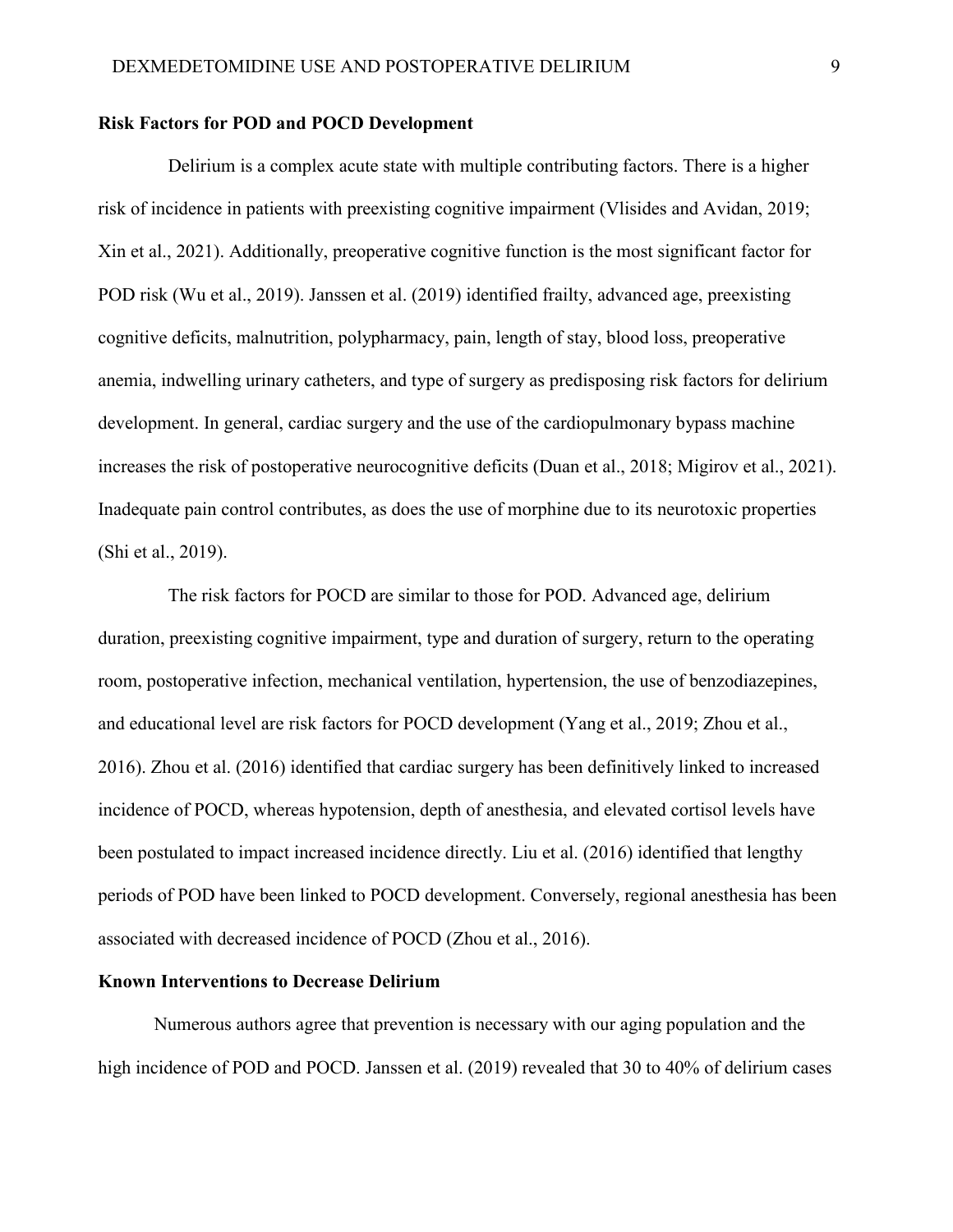are preventable, and once delirium sets in, treatment does very little to decrease the duration, severity, or recurrence. It is imperative to mitigate preventable risk factors, including pain management, utilization of sensory devices, and optimizing nutritional status and sleep schedule. Janssen et al. (2019) performed a systematic review looking at studies that had an intervention to decrease POD. Thirty-one RCTs and four before and after trials were analyzed. The authors categorized the findings according to the phase of care along the perioperative continuum that the intervention was performed. Conclusively, several strategies, including the use of multicomponent interventions like the Hospital Elder Life Program (HELP), antipsychotic medications, anesthesia depth guided by bispectral index (BIS), and the use of dexmedetomidine, were successful in decreasing POD incidence.

Vlisides and Avidan (2019) described similar effective management strategies in three significant trials looking at anesthetic depth and postoperative delirium. In the Cognitive Dysfunction after Anesthesia (CODA) trial, a BIS guided anesthetic depth in 902 participants undergoing general anesthesia with either inhaled agents or propofol. In this landmark trial conducted by Chan et al. (2013), the randomly assigned BIS-guided group was compared to a standard care, control group in which the patients had a BIS in place for data collection, but providers were unaware of this BIS data. Participants' neurocognitive function was assessed one week before surgery, one week after surgery, and three months postoperatively. Patients were assessed daily with the CAM for delirium. There was a 35% decrease in delirium incidence during hospitalization and a 31% decrease in POCD three months after surgery in the BIS-guided group. Furthermore, anesthetic depth guided by a BIS to a level of 40 to 60 resulted in a 20% reduction in propofol dose delivery and a 30% reduction in volatile anesthetic administration (Chan et al., 2013).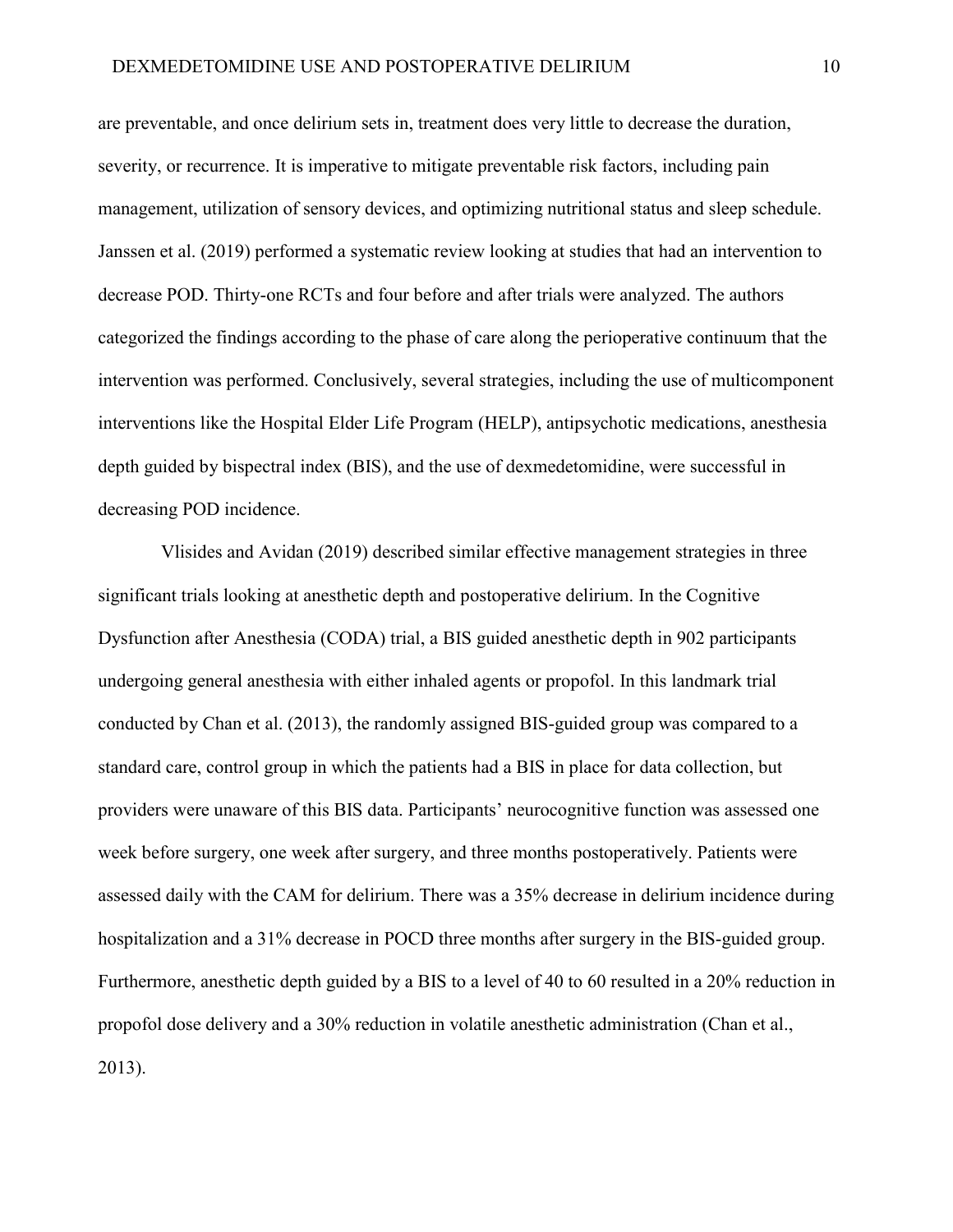In the second referred study, the Surgery Depth of Anaesthesia and Cognitive Outcome trial, 1277 elderly patients undergoing noncardiac surgery with volatiles or propofol were either BIS-guided or BIS-blinded. There was a 16.5% incidence of POD in the BIS-guided compared to 21.4% in the BIS-blinded group. Vlisides and Avidan (2019) pointed out early trial conclusion was due to a lack of funding, and a portion of the BIS-blinded group was unblinded for some part of the study. Despite these limitations, Vlisides and Avidan (2019) indicated that this study, along with the CODA trial, supports the thought that EEG suppression and deep anesthesia are associated with POD. Li et al. (2020) presented this correlation between deep anesthesia and an increased likelihood of delirium incidence and inferred that a decreased level of anesthesia could be achieved using a BIS. Vlisides and Avidan (2019) described the Electroencephalopathy Guidance of Anesthesia to Alleviate Geriatric Syndromes (ENGAGES) trial looked particularly at avoiding EEG suppression in BIS-guided participants versus BIS-blinded participants. This trial did not support the notion that deep anesthesia is a direct causative factor for POD, as delirium occurred in more patients who received BIS monitoring and adjusted anesthesia than in the control group. In line with the ENGAGES trial, the Strategy to Reduce the Incidence of Postoperative Delirium in Elderly Patients trial looked at aged patients undergoing hip surgery and POD incidence in light and heavy sedation combined with spinal anesthesia. There was no difference in POD based on the level of sedation received (Vlisides & Avidan, 2019). The American Geriatrics Society Expert Panel on Postoperative Delirium in Older Adults (2015) detailed an inadequate amount and low-quality evidence on the using a BIS guiding a low anesthetic depth and its direct effect on POD incidence. Despite these two trials, the consensus in the literature is that the risk of delirium could be decreased when the least amount of adequate anesthesia is administered (Janssen et al., 2019; Oh et al., 2017). Migirov et al. (2021) and the American Geriatrics Society Expert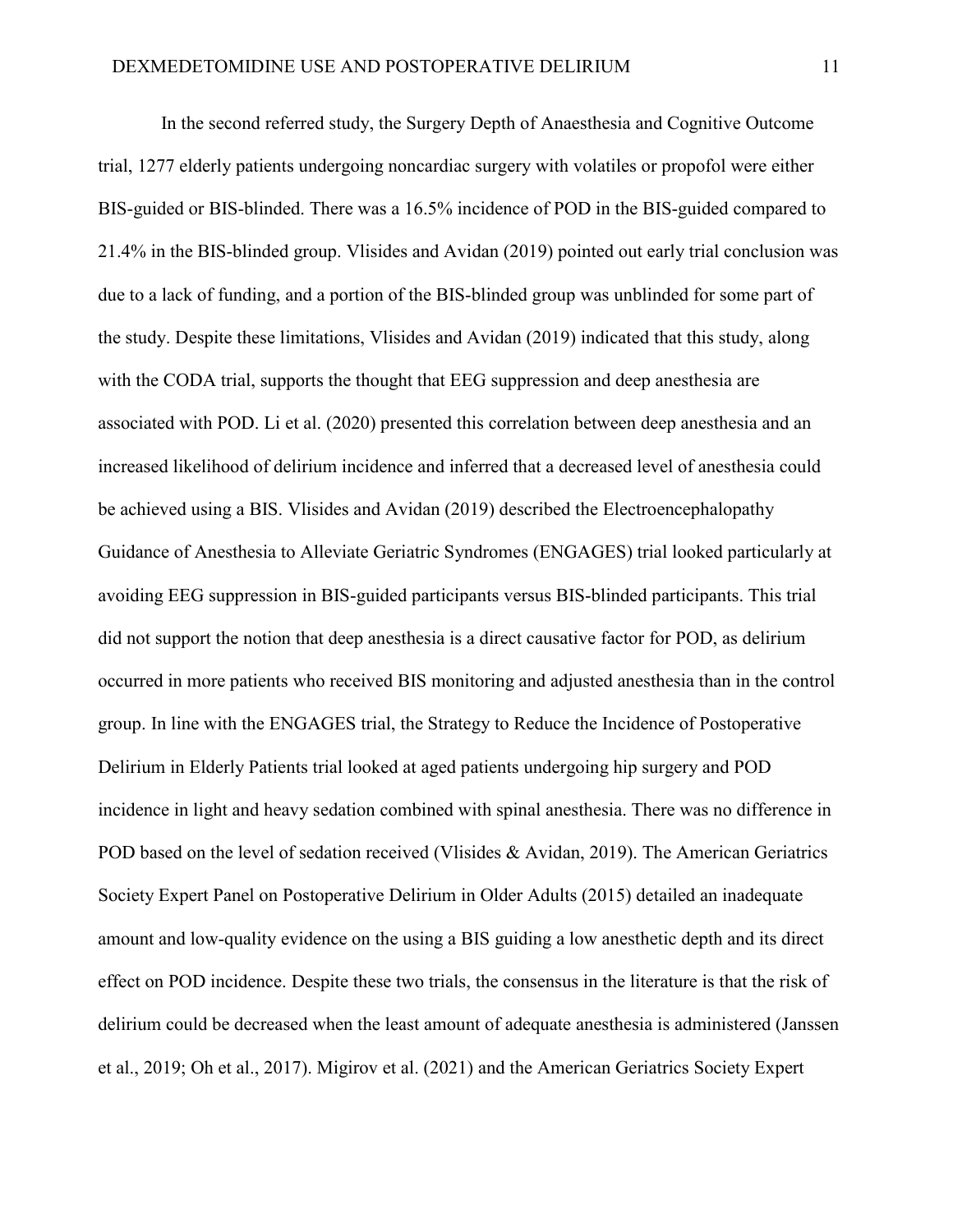Panel on Postoperative Delirium in Older Adults (2015) recognized the utilization of EEG device assisted anesthetic monitoring in guiding anesthetic depth but caution against the risk of light anesthesia consequences, concern for overreliance on BIS or EEG indices as single data points, as well as the lack of long-term results of EEG-guidance on postoperative cognitive function, thus encouraging the need for further, more definitive research.

Multicomponent interventions like the HELP involve multiple disciplines that employ strategies to preserve functional status and cognition in hospitalized elderly patients. The American Geriatrics Society Expert Panel on Postoperative Delirium in Older Adults detailed multicomponent nonpharmacological interventions such as promoting mobility and sleep quality, visual and auditory aids, optimizing fluid and nutritional status, pain management, and avoidance of infection and hypoxia. Vlisides and Avidan (2019) reported decreased POD incidence and healthcare costs with the HELP utilization based on a meta-analysis of 14 studies. Janssen et al. (2019) reviewed six studies that implemented a multicomponent intervention program similar to the HELP, four of which decreased delirium incidence.

Oh et al. (2017) conducted a literature search on delirium diagnosis and treatment from 2011 to 2017. This article included guidelines targeting the prevention and the treatment of POD in the elderly in the perioperative period released by the American Geriatric Society and the American College of Surgeons in 2014. Oh et al. (2017) detailed seven strong recommendations, the following: (1) appropriate continuing education for healthcare staff, (2) pre-assessments performed to identify potential risk factors for delirium, (3) multicomponent nonpharmacological interventions for patients at risk for delirium, and (4) adequate analgesia planning with emphasis on nonopioid medications. Furthermore, (5) antipsychotics and benzodiazepines should be avoided in the hypoactive delirium patient, and (6) agitation should not be initially treated with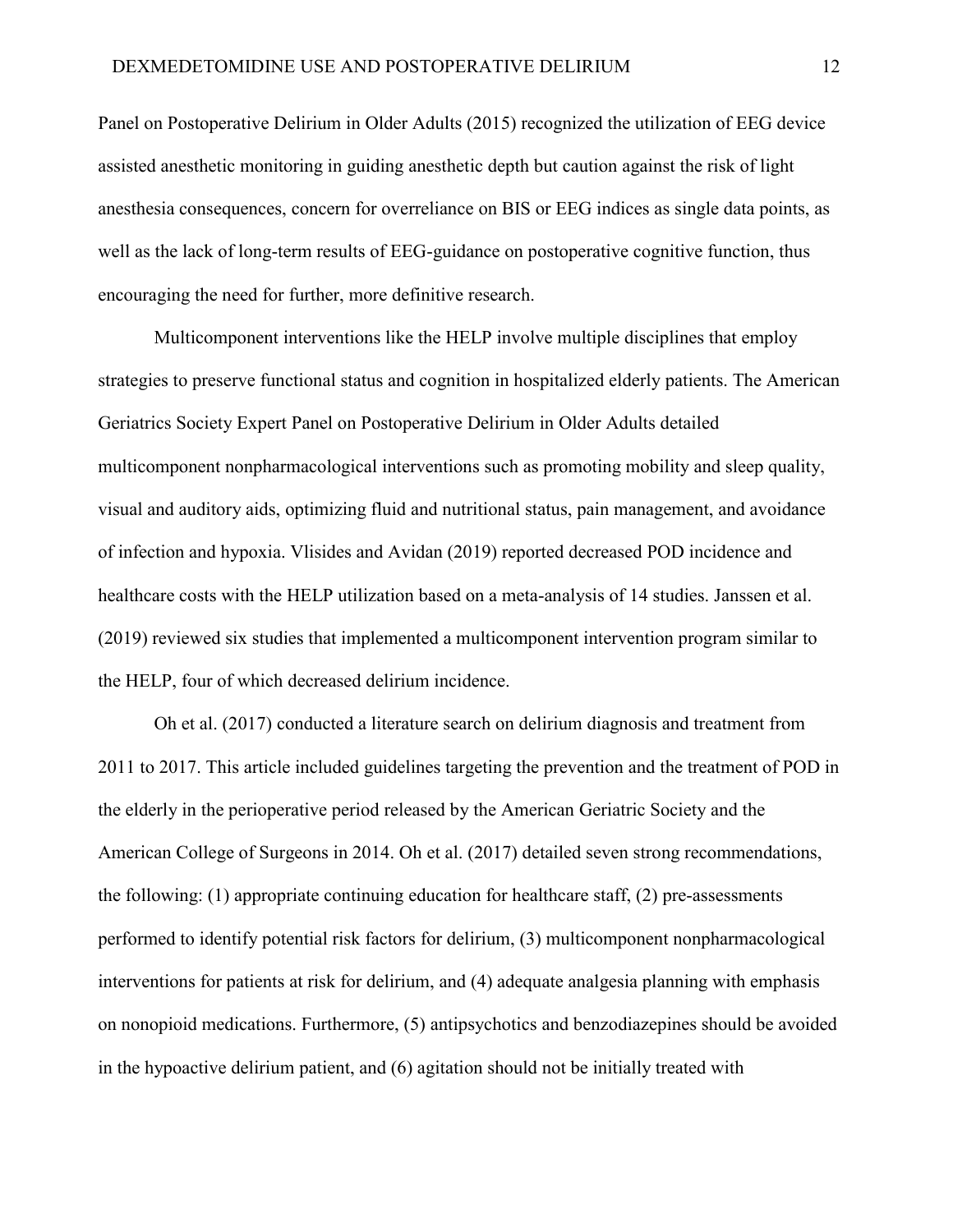benzodiazepines in patients with delirium. The last recommendation (7) included avoidance of medications that can contribute to delirium, including anticholinesterases, opioids, benzodiazepines, antihistamines, dihydropyridines (Oh et al., 2017). Weak recommendations included using regional anesthesia when possible to decrease postoperative pain and delirium and the use of the lowest possible effective dose of antipsychotic medications for the shortest possible time in delirious patients who are a risk to themselves or others. Lastly, multicomponent nonpharmacological interventions can be used to prevent POD and treat the patient who has already been diagnosed with POD (American Geriatrics Society Expert Panel on Postoperative Delirium in Older Adults, 2015; Oh et al., 2017). Ultimately, Oh et al. (2017) urged that preventing and managing delirium with a multicomponent nonpharmacologic approach is the safest and most effective strategy.

#### **Inflammatory Response to Surgery Effects**

Lee et al. (2018), Li et al. (2020), Migirov et al. (2021), Zeng et al. (2019), Zhang et al. (2018), and Zhou et al. (2016) recognized the role of inflammation from anesthesia and surgery on the development of POD and POCD. There is evidence that brain interleukin (IL-6), tumor necrosis factor (TNF- $\alpha$ ), and S100 ß protein are increased by anesthesia and surgery (Zhang et al., 2018). Activated IL-6 and TNF- $\alpha$  are adaptive and innate immunity cytokines associated with the hyperactive form of delirium (Migirov et al., 2021). Surgical stress increases cortisol production, which in turn causes IL-6 release. Lee et al. (2018) measured IL-6 levels in participants older than age 65 undergoing laparoscopic surgery at one and 24 hours after surgery, finding significantly lower levels in those who received dexmedetomidine versus those who received saline. Lee et al. (2018) postulated that patients who received dexmedetomidine were less likely to develop POD because of this decreased inflammatory response finding. Govêia et al. (2021) cited several other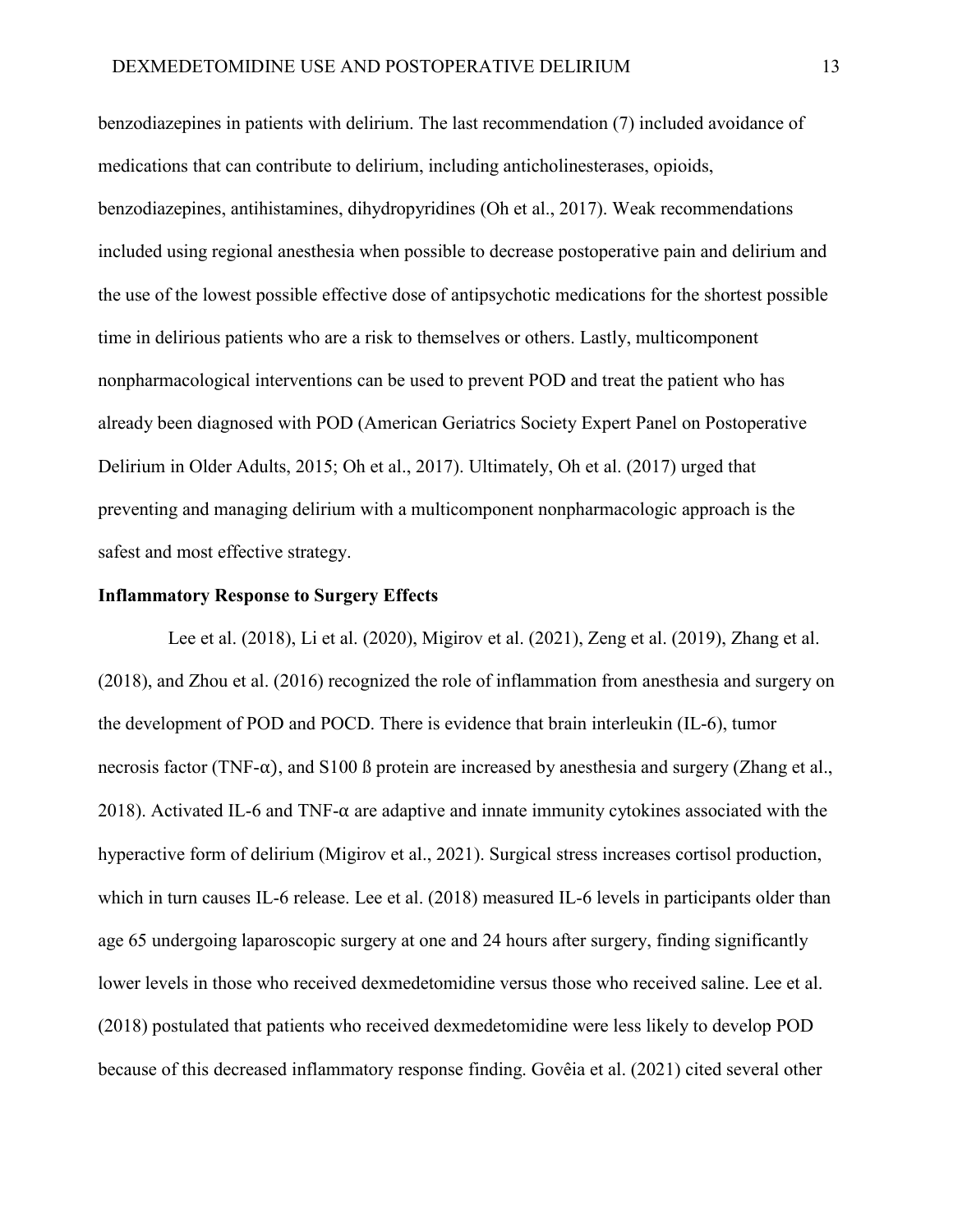research articles in which dexmedetomidine decreased IL-6 and TNF- $\alpha$  levels supporting dexmedetomidine's anti-inflammatory properties. Zhang et al. (2018) identified S100 ß protein as an indicator of central nervous system injury, and elevated levels were correlated to brain injury and could be associated with POCD incidence. Govêia et al. (2021) connected that dexmedetomidine's neuroprotective qualities were attributed to its ability to decrease S100 ß protein and neuron-specific enolase levels, thereby protecting the patient from postoperative cognitive and behavioral dysfunction.

#### **Dexmedetomidine Pharmacology**

Multiple authors, including Carr et al. (2017), Liaquat et al. (2021), and Yang et al. (2019) described dexmedetomidine as a selective alpha-2 adrenergic agonist that has sedative, analgesic, anxiolytic, and sympatholytic effects. Dexmedetomidine decreases sympathetic nervous system activity, potentially causing bradycardia and hypotension. This drug causes a dosedependent decrease in catecholamine release in the central nervous system. Sedation occurs in the locus coeruleus (Yang et al., 2019). Dexmedetomidine creates a stage two, sleep-like state where respiratory function is preserved, and the patient remains arousable. Dexmedetomidine allows for decreased opioid consumption because of its action at the alpha-2 adrenergic receptor (Carr et al., 2018; Govêia et al., 2021; Pan et al., 2019).

Carr et al. (2018), Nagelhout & Elisha (2018), and Liaqat et al. (2021) detailed that alpha-2 receptors are G-protein coupled receptors that when activated, decrease the production of adenylyl cyclase, and in turn decrease the amount of cyclic adenosine monophosphate (CAMP) available, therefore leading to a decrease in cell excitability. Activation of the G-protein coupled receptors hyperpolarizes the cell via the opening of potassium channels, accounting for a decrease in protein and catecholamine release. Calcium influx is inhibited by G protein-coupled receptor activation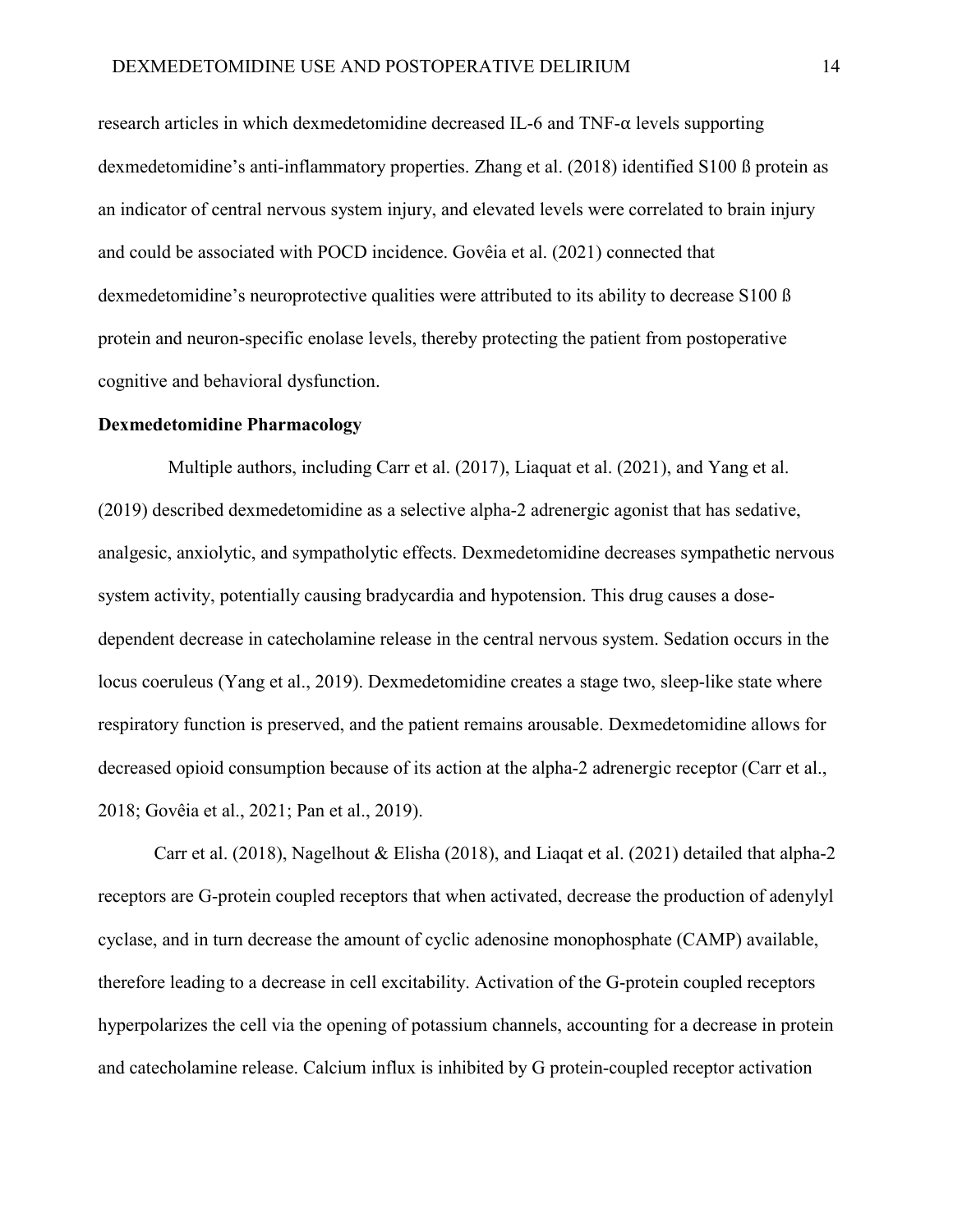which limits protein kinase C formation, decreasing its contribution to oxidative stress and apoptosis. Dexmedetomidine's action at the presynaptic neuron decreases the release of the neurotransmitter norepinephrine. Dexmedetomidine produces a dose-dependent sedative effect and decrease in BIS values. Dexmedetomidine does not impact cerebral metabolism but causes cerebral vasoconstriction, lowering cerebral blood flow (Nagelhout & Elisha, 2018).

Dexmedetomidine is a short-acting sedative with an onset of action of 10 to 20 minutes, a distribution half-life of six minutes, and a 10 to 30-minute duration of action when stopped. Dexmedetomidine is metabolized by the liver and excreted in the kidneys relatively unchanged and is highly protein-bound (Nagelhout & Elisha, 2018). Dexmedetomidine regulates neuroinflammation, apoptosis, oxidative stress, and synaptic plasticity, providing neuroprotective properties. Dexmedetomidine works centrally in the medulla oblongata to decrease the sympathetic nervous system response, thus impacting the neuroendocrine stress response to surgery (Carr et al., 2018). This mechanism also decreases shivering (Nagelhout & Elisha, 2018). As discussed above, the body's inflammatory response to surgical stress can be mitigated by dexmedetomidine's neuroprotective effects (Govêia et al., 2021; Lee et al., 2018; Zhang et al., 2018).

#### **Literature Review**

#### **Dexmedetomidine and POD**

#### *Noncardiac Surgeries*

 Dexmedetomidine and its impact on POD were studied in several well-designed RCTs in elderly patients undergoing noncardiac types of surgery. Five of the six original RCTs showed intraoperative dexmedetomidine decreased the incidence of POD. Saline was used in the control group of five original trials examining intraoperative dexmedetomidine administration (Deiner et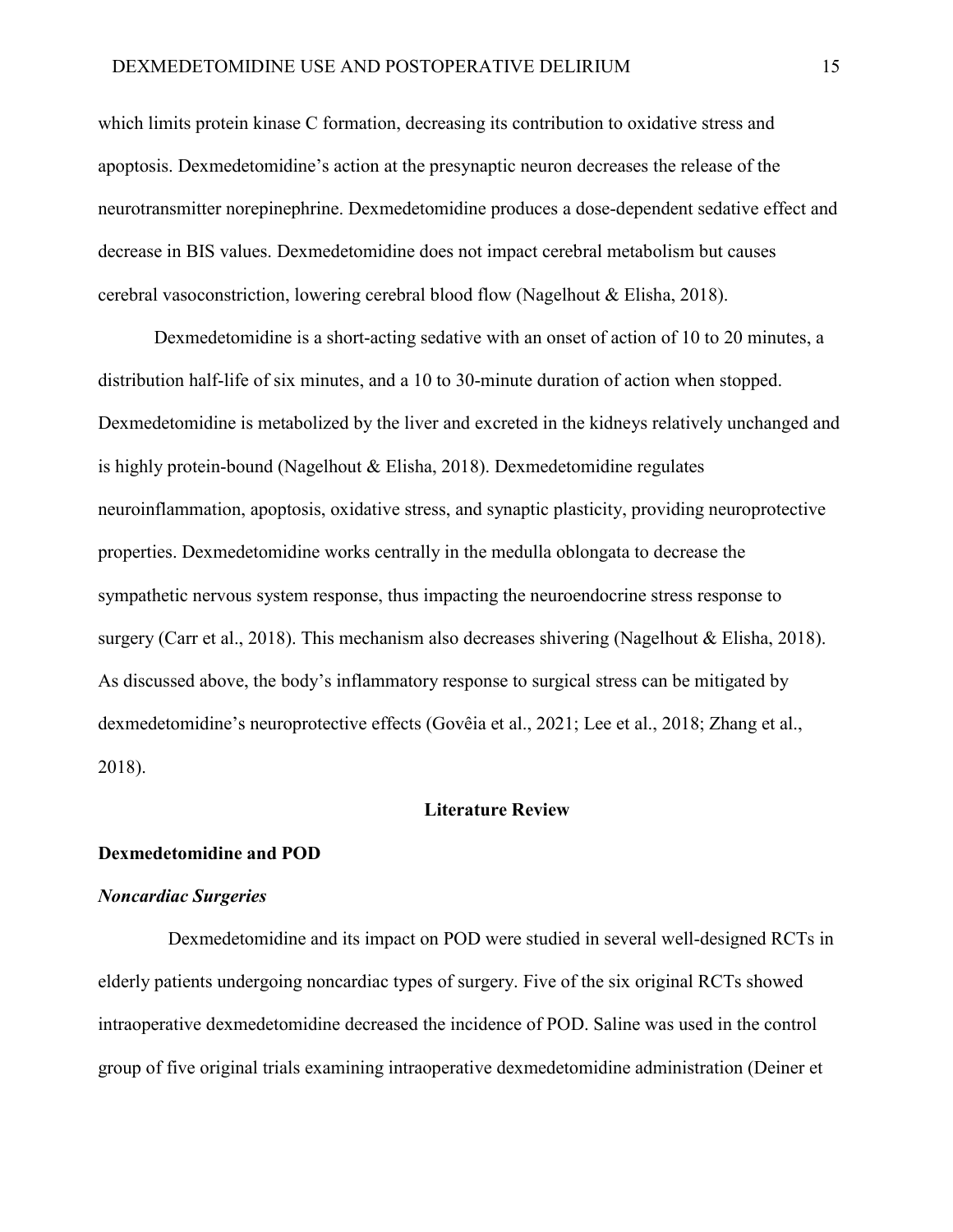al., 2017; Lee et al., 2018; Li et al., 2020; Liu et al., 2016; Xin et al., 2021). One RCT, conducted by Zhang et al. (2018), compared an anesthetic consisting of dexmedetomidine with either propofol or sevoflurane to an anesthetic consisting of midazolam with either propofol or sevoflurane. Of these five original trials that showed that intraoperative dexmedetomidine decreased the incidence of POD, one by Liu et al. (2016) and the other by Xin et al. (2021) solely investigated patients with baseline mild cognitive impairment (MCI), while Deiner et al. (2017) included patients with baseline MCI in their study. Delirium assessment was performed either twice per day on postoperative days one through five or on postoperative days one, three, and seven in all original studies except that performed by Denier et al. (2017) validating the results.

In a landmark trial, Deiner et al. (2017) conducted a ten-center, double-blinded, parallelgroup, placebo-controlled RCT involving 404 patients over 68 years old undergoing major noncardiac surgery. This trial utilized dexmedetomidine on arrival to the operating room (OR) and continued the infusion until two hours postoperatively, whereas the control group received saline. The authors assessed the patient's preoperative cognitive function, assessed for POD with the CAM or CAM-ICU, performed a three month follow up, and performed a six month follow up to compare cognitive scores to baseline scores. There was no difference in severity between groups or subtypes of delirium. In fact, the incidence of POD was the same in both the control and study groups. In this study, there was a relationship in patients with lower education status and baseline MCI to POD, but not with POCD. Dexmedetomidine administration had no impact on postoperative cognitive outcomes at three and six months postoperatively. This original trial was cited by or included in the systematic review and meta-analyses by Duan et al. (2018); Lee et al. (2018); Li et al. (2020); Lin et al. (2021); Pan et al. (2019); Qin et al. (2021); Xin et al. (2021); van Norden et al. (2021); Zeng et al. (2019); and Wang et al. (2021). These other authors are critical of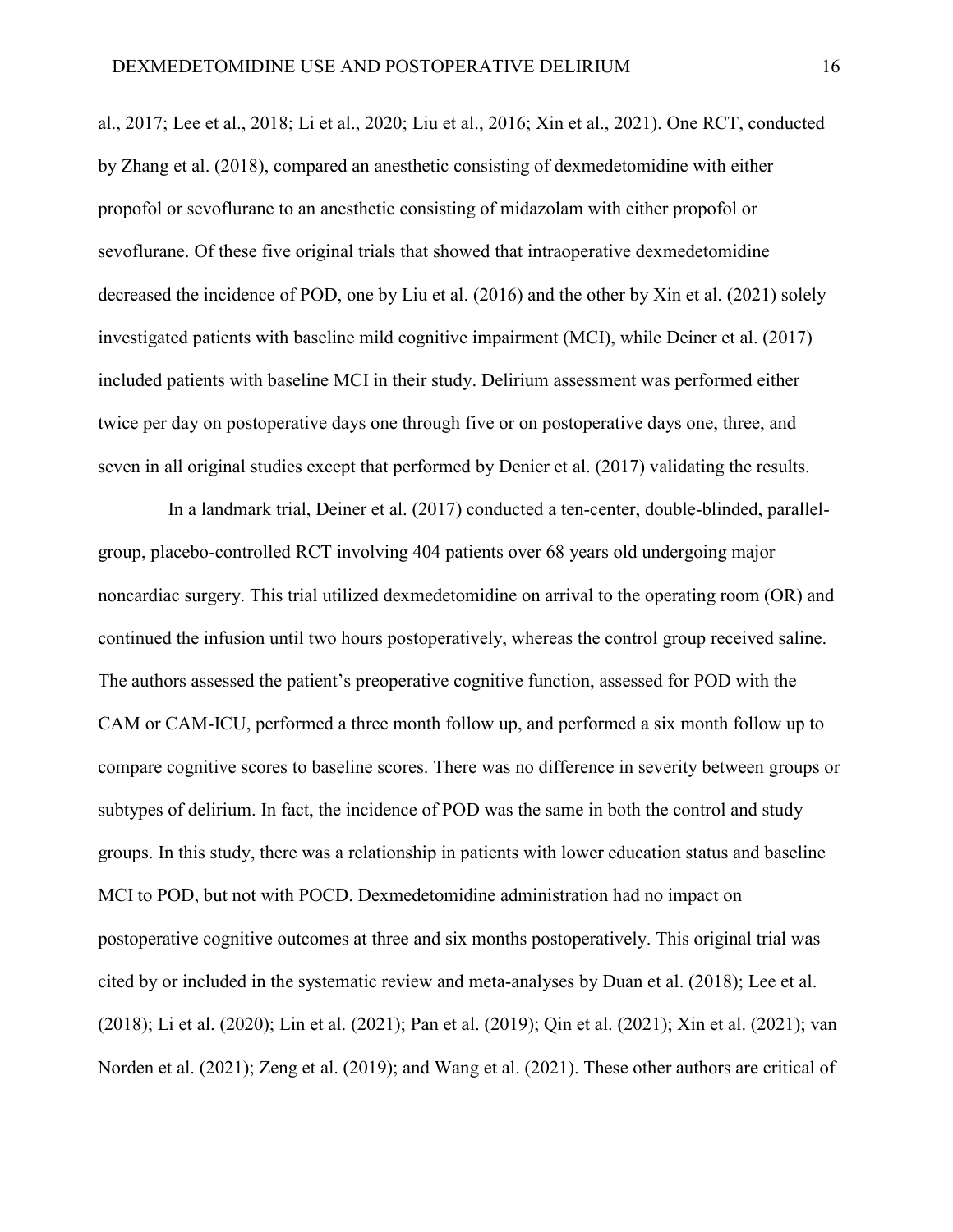this original study by Denier et al. (2017) as POD was only assessed once per day and initially began in the post anesthesia care unit (PACU).

Li et al. (2020) performed a double-blind RCT involving 260 patients over 60 years old undergoing major noncardiac surgery. Participants were randomized to receive either a loading dose of dexmedetomidine before induction followed by continuous infusion until one hour before the end of the surgery or participants received volume matched normal saline. The CAM or CAM-ICU was used to assess patients for POD during the first five days postoperatively. A BIS was utilized intraoperatively to guide anesthetic depth, and anesthesia was maintained with intravenous (IV) propofol, sufentanil, and 1:1 oxygen to nitrous oxide. Dexmedetomidine halved the risk of POD in adults over the age of 60 years undergoing major noncardiac surgery. Dexmedetomidine was associated with a lower rate of acute agitation, perioperative tachycardia, early postoperative nausea and vomiting (PONV), and non- delirium complications 30 days after surgery. A morphine PCA was used postoperatively in this study, a distinction that is important as opioids have been shown to contribute to POD incidence and severity.

### *Cardiac Studies*

Three original RCTs in elderly patients undergoing cardiac surgery were found and included in this review. In the double-blinded, randomized, placebo-controlled, multi-center trial conducted by Li et al. (2017), 285 adults over the age of 60 years undergoing elective coronary artery bypass grafting (CABG) and/or valve replacement received either dexmedetomidine or saline initiated at 0.6 mcg/kg over 10 minutes then 0.4 mcg/kg/hr until the end of the case. After surgery, the medication was continued at 0.1 mcg/kg/hr. Patients could receive preoperative medications, and general anesthesia was maintained with either total intravenous anesthesia (TIVA) consisting of sufentanil and propofol, or with sevoflurane, both methods with a target BIS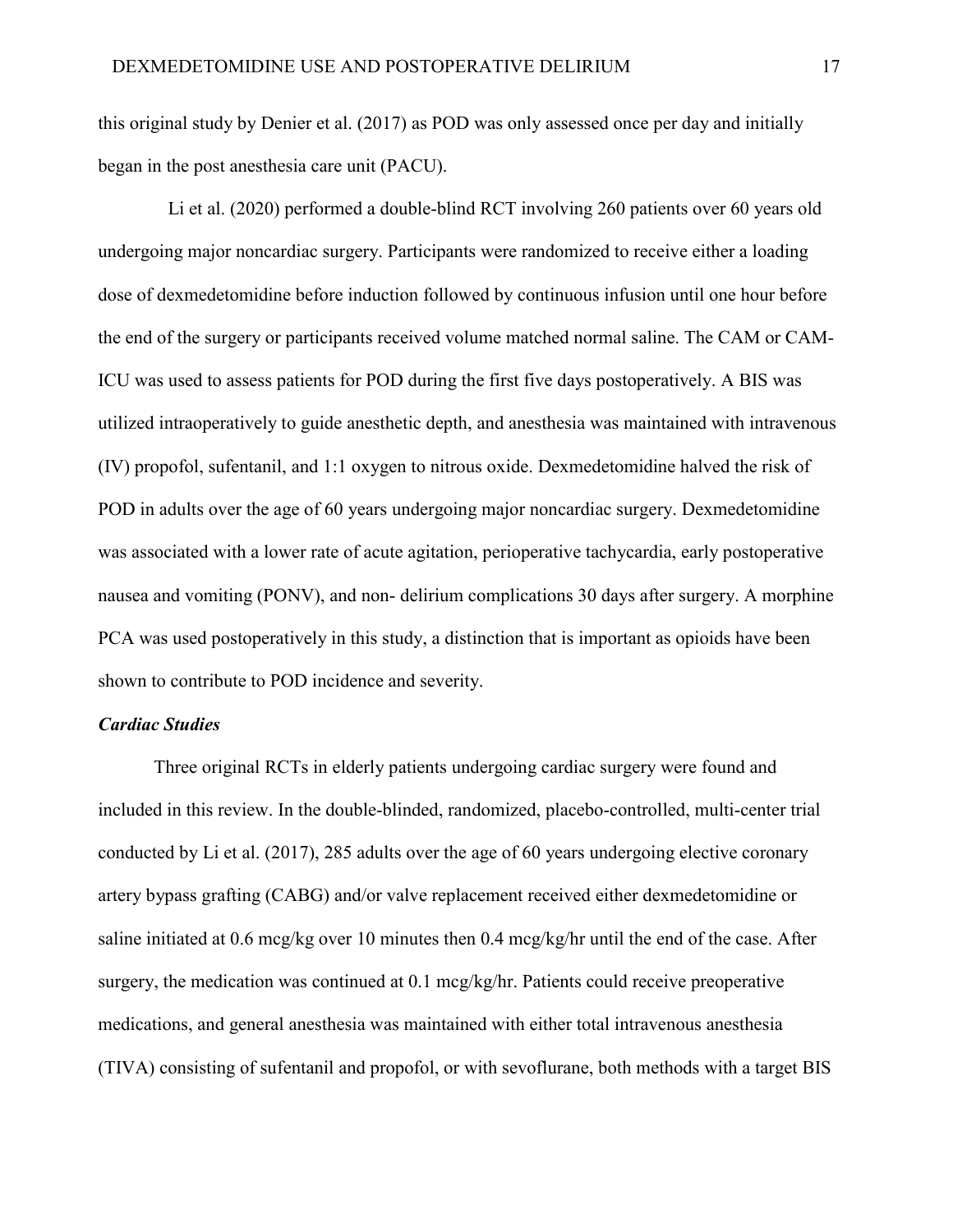of 40-60. All patients went to the ICU postoperatively, and those requiring mechanical ventilation were sedated with propofol infusions titrated to the Richmond Agitation Sedation Scale (RASS) score of  $-2$  to  $+1$ . Preoperatively, patients were screened via the MMSE, Hospital Anxiety and Depression Scale, and the Barthel Index. Delirium was assessed in the morning on postoperative days one through five with the CAM or CAM-ICU. The patient's RASS, pain, and sleep quality were also assessed.

On postoperative day six, MMSE was redone, secondary outcomes recorded, and on postoperative day 30, telephone interviews were done with the Chinese version of Telephone Interview for Cognitive Status (m-TICS). Li et al. (2017) found no significant difference between the two groups regarding the incidence of delirium during the first five days postoperatively (4.7% in the dexmedetomidine group and 7.7% in the control group). Mini- mental state examinations and m-TICS scores on postoperative day 30 were similar between the two groups. There were no significant differences in the overall incidence of non-delirium complications within 30 days and all-cause 30-day mortality. Pain intensity and subjective sleep quality were similar in both groups. However, in the dexmedetomidine group, the duration of mechanical ventilation was shorter and there were fewer pulmonary complications. As previously identified, anesthetic depth has been related to POD incidence. Because the BIS-guided anesthetic depth resulted in a lower BIS value in the dexmedetomidine group than in the control group, the results of POD incidence may be skewed. This study could have had more participants as there was a low incidence of delirium in the control group. Li et al. (2017) excluded patients with preexisting risk factors for delirium, preventing the generalizability of the results. This study found an increased incidence of hypotension in patients receiving dexmedetomidine, as did the metanalysis of noncardiac surgeries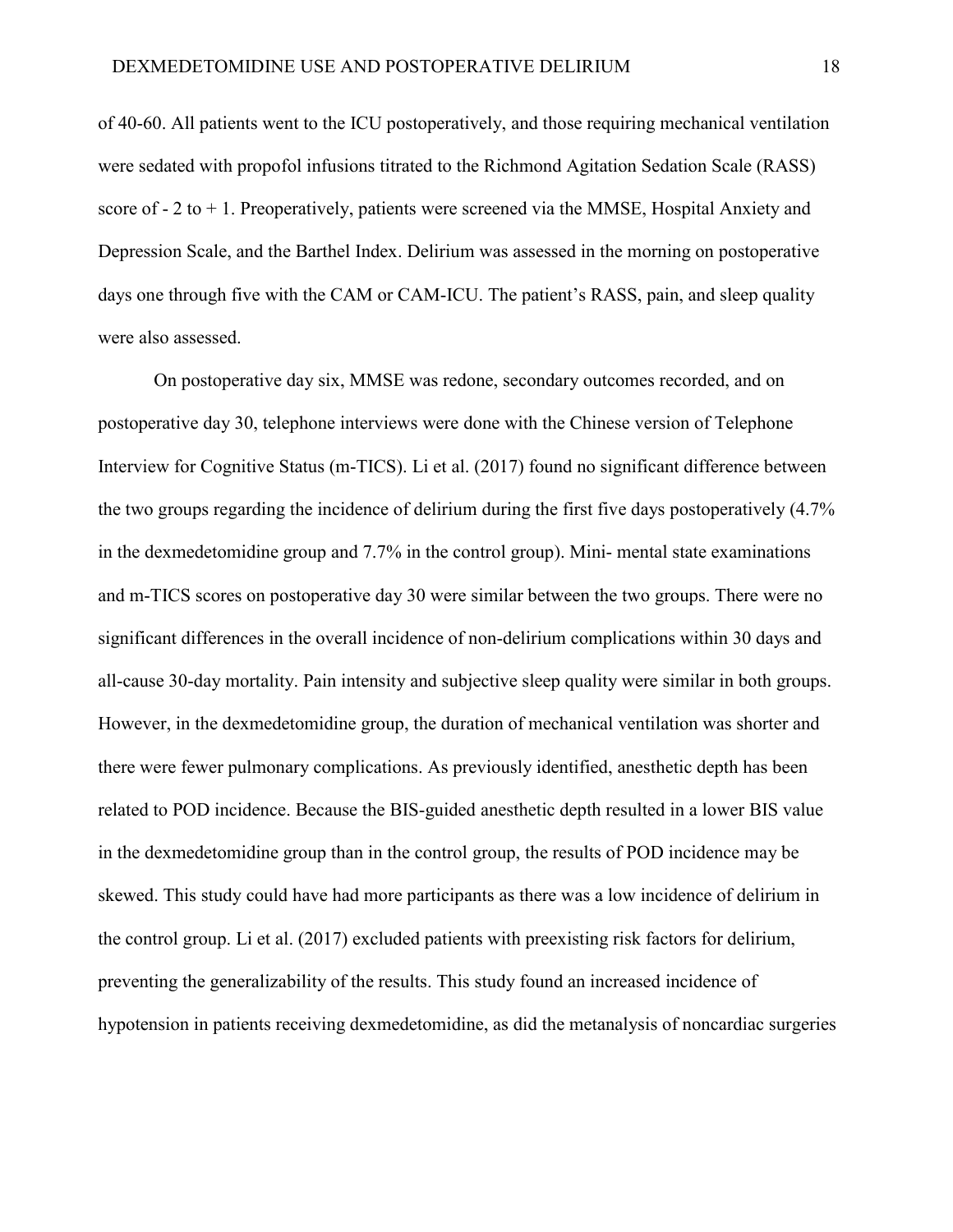by Pan et al. (2019) and the metanalysis of both cardiac and noncardiac surgeries performed by Lin et al. (2021).

Shi et al. (2019) conducted a double-blinded, multiple center RCT of 64 elderly patients undergoing cardiac surgery with TIVA. The patients in the experimental group received 0.4-0.6 mcg/kg/hr of dexmedetomidine with remifentanil, propofol, and cisatracurium, whereas the control group received remifentanil, propofol, and cisatracurium, but did not receive dexmedetomidine. A Sedline brain function monitor that displays and processes four EEG waveforms and provides an index number like the BIS was used in all cases. The primary outcome was POD incidence within the first five postoperative days. The patients were assessed with the CAM twice daily, once in the morning and again in the evening. The Visual Assessment Scale (VAS), a pain measurement scale, was used to rate their pain. All patients received a morphine containing PCA postoperatively. The researchers collated the average morphine consumption and 24-hour VAS scores over the five postoperative days. A psychiatrist validated the delirium diagnosis. Shi et al. (2019) found no statistical difference in POD incidence between the two groups as POD occurred in 33 patients who received propofol only and 21 of the patients who received dexmedetomidine. The authors did find a decreased duration of delirium and observed a one-day, delayed onset of POD in the patients who received dexmedetomidine versus propofol. An important limitation of this study is the small population size and that no evaluations of the patient's preexisting mental state were included. It is essential to remember that inadequate analgesia contributes to POD incidence, as does morphine.

Likhvantsev et al. (2021) recognized the mixed findings of dexmedetomidine's use on POD in cardiac surgery and conducted a single center, double blind, RCT in 169 patients over the age of 45 undergoing cardiac surgery on cardiopulmonary bypass. Patients in the experimental group received an infusion of dexmedetomidine at 0.7 mcg/kg/hr started on induction which was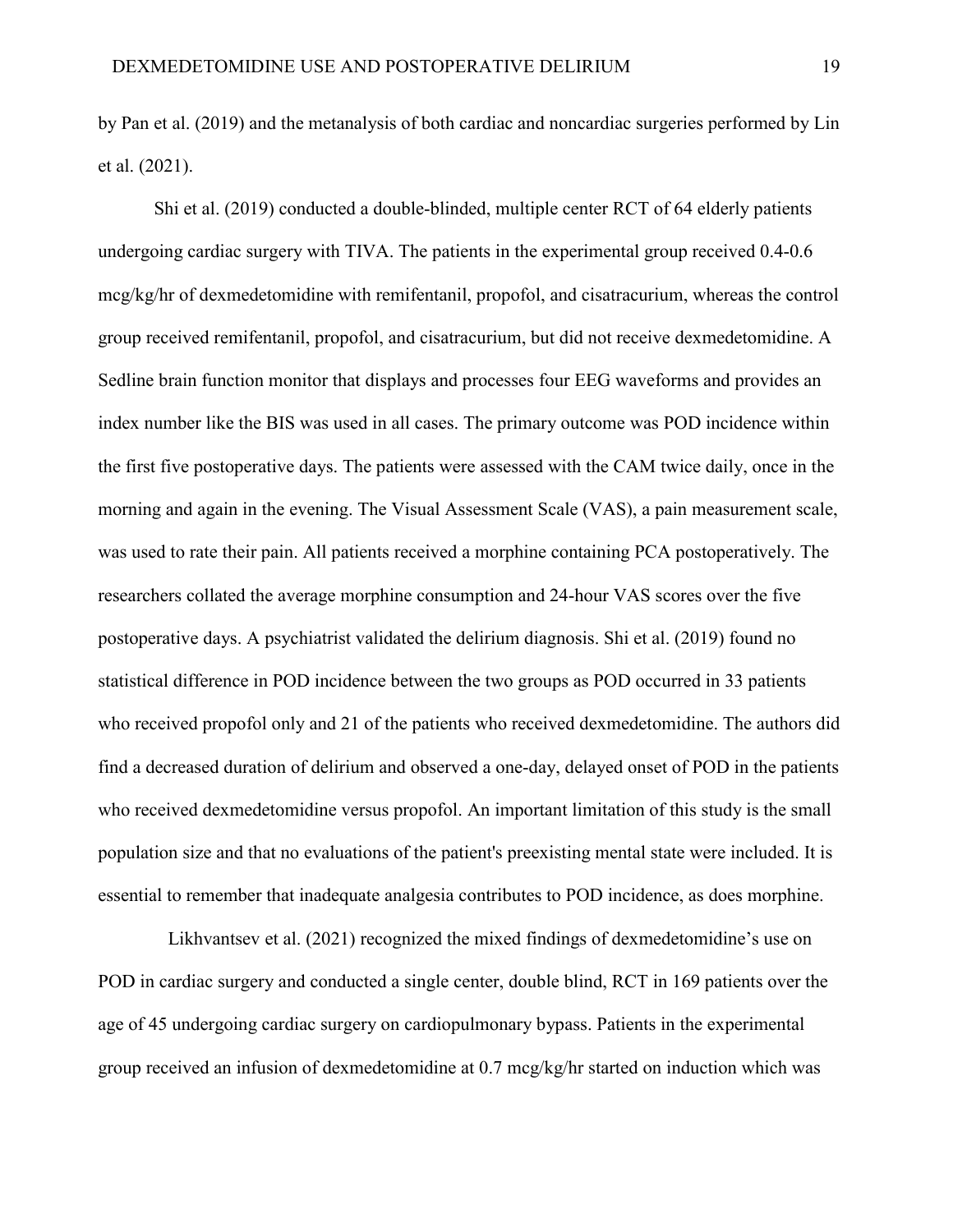continued through the surgery into the postoperative period, where it was titrated to the patient's needs until mechanical ventilation was weaned. The control group received saline, but if patients in the control group required POD management in the ICU, the primary provider would be unblinded as the study's primary endpoint was reached, and propofol would be utilized. Sevoflurane was used as the general anesthetic in both groups. The CAM-ICU was used to assess patients for POD twice per day starting on postoperative day one through day five. The authors found a decreased incidence in POD in the dexmedetomidine group, six out of 84, versus the control, 16 out of 85 participants. There was no difference in the duration of POD between the groups. The severity of delirium was less in the dexmedetomidine group but only by one point on the Intensive Care Delirium Screening Checklist. Mechanical ventilation duration and duration in the ICU and the hospital were reduced in the dexmedetomidine group (Likhvantsev et al., 2021).

Halpin et al. (2020) performed a systematic review of 12 studies that were either RCT, observational or retrospective studies, or meta-analyses with at least one delirium assessment tool used. Eleven of the 12 studies had statistically significant evidence of decreased POD incidence with dexmedetomidine use. The original RCT conducted by Shi et al. (2019) was one of the studies included in this review and was identified as having a decreased POD incidence despite the original article deeming it was clinically insignificant as the difference in POD incidence was 12 participants. Halpin et al. (2020) recognized that the overall evidence indicated dexmedetomidine decreased POD in patients undergoing cardiac surgery but suggested that dexmedetomidine be used on a case-by-case basis until more evidence is collected in large, multi-center RCTs. This review included retrospective studies with larger populations but less control and prospective studies with smaller populations but higher control. Studies included a variety of independent variables. Two studies did not report how often delirium was assessed or who performed the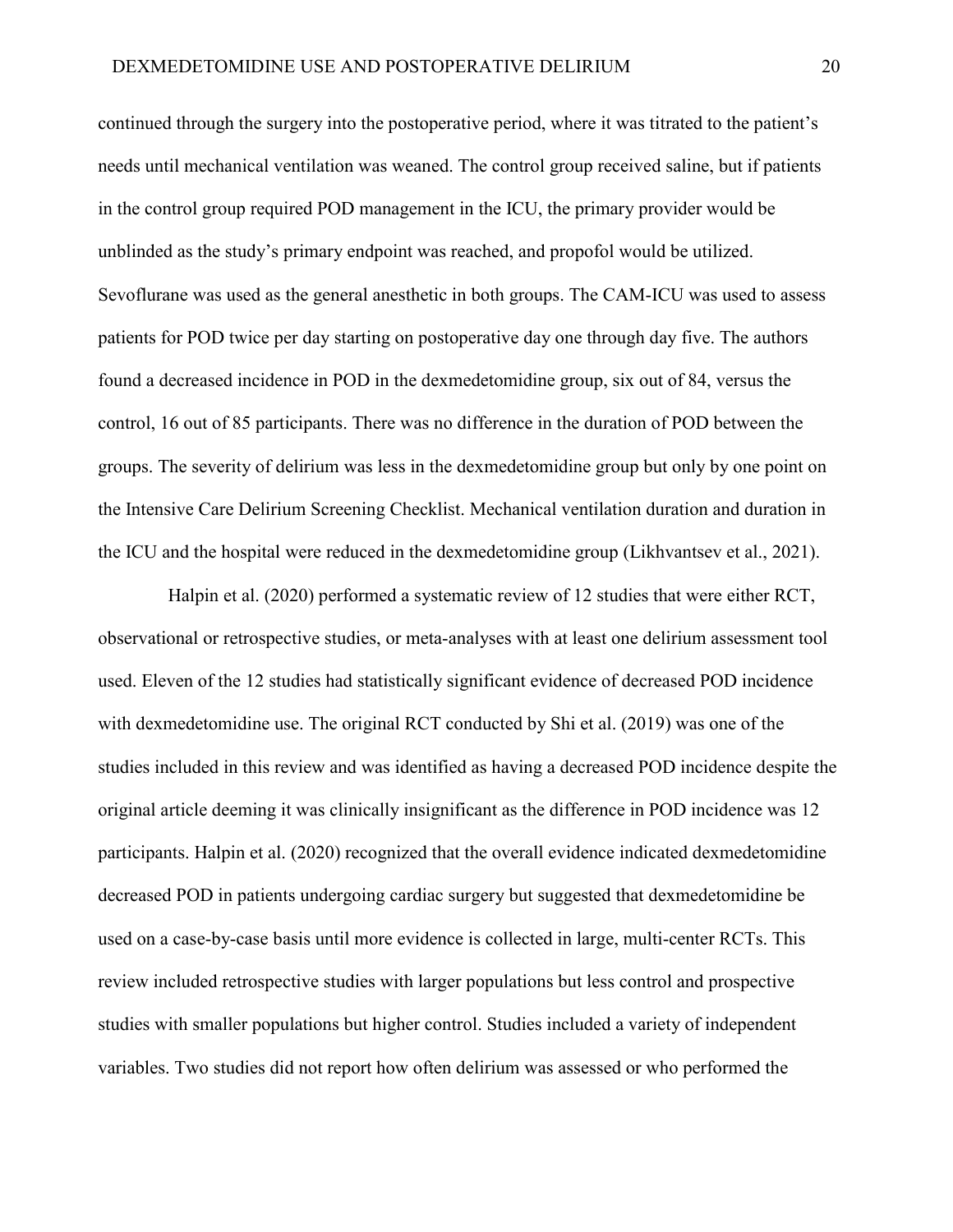assessment. Four studies did not definitively disclose the pain management strategy used. There is a lack of definitive dexmedetomidine administration timing in this review by Halpin et al. (2020), however, the included study titles reveal some perioperative and some postoperative use of dexmedetomidine. The reviewer can glean that postoperative use is encouraged per the authors' conclusion.

Wu et al. (2018) performed a systematic review and meta-analysis of 10 RCTs where 1387 participants aged 35-76 underwent cardiac surgery. These studies included the use of dexmedetomidine compared to saline or another drug, including midazolam, propofol, or remifentanil where the primary endpoint was POD. Three studies utilized dexmedetomidine intraoperatively into the postoperative period and six administered only dexmedetomidine postoperatively. This review found a generalized result of a significant (54%) decrease in POD incidence in the patients who received dexmedetomidine. Wu et al. (2018) urged early dexmedetomidine administration before or on arrival to the ICU for optimal delirium prevention.

Li et al. (2021) conducted a systematic review and metanalysis of 15 studies comprising 2,813 patients undergoing CABG or mixed CABG with valve replacement surgeries. Five of the studies included used dexmedetomidine intraoperatively whereas 10 started dexmedetomidine on chest closure and continued it through the duration of mechanical ventilation or at least for 24 hours after surgery. Overall results revealed specific conditions in which dexmedetomidine could reduce the risk of POD. Li et al. (2021) found postoperative dexmedetomidine administration in the adult population, but not in the aged population over the age of 65, decreased POD compared to other sedative medications but not when dexmedetomidine was compared to normal saline.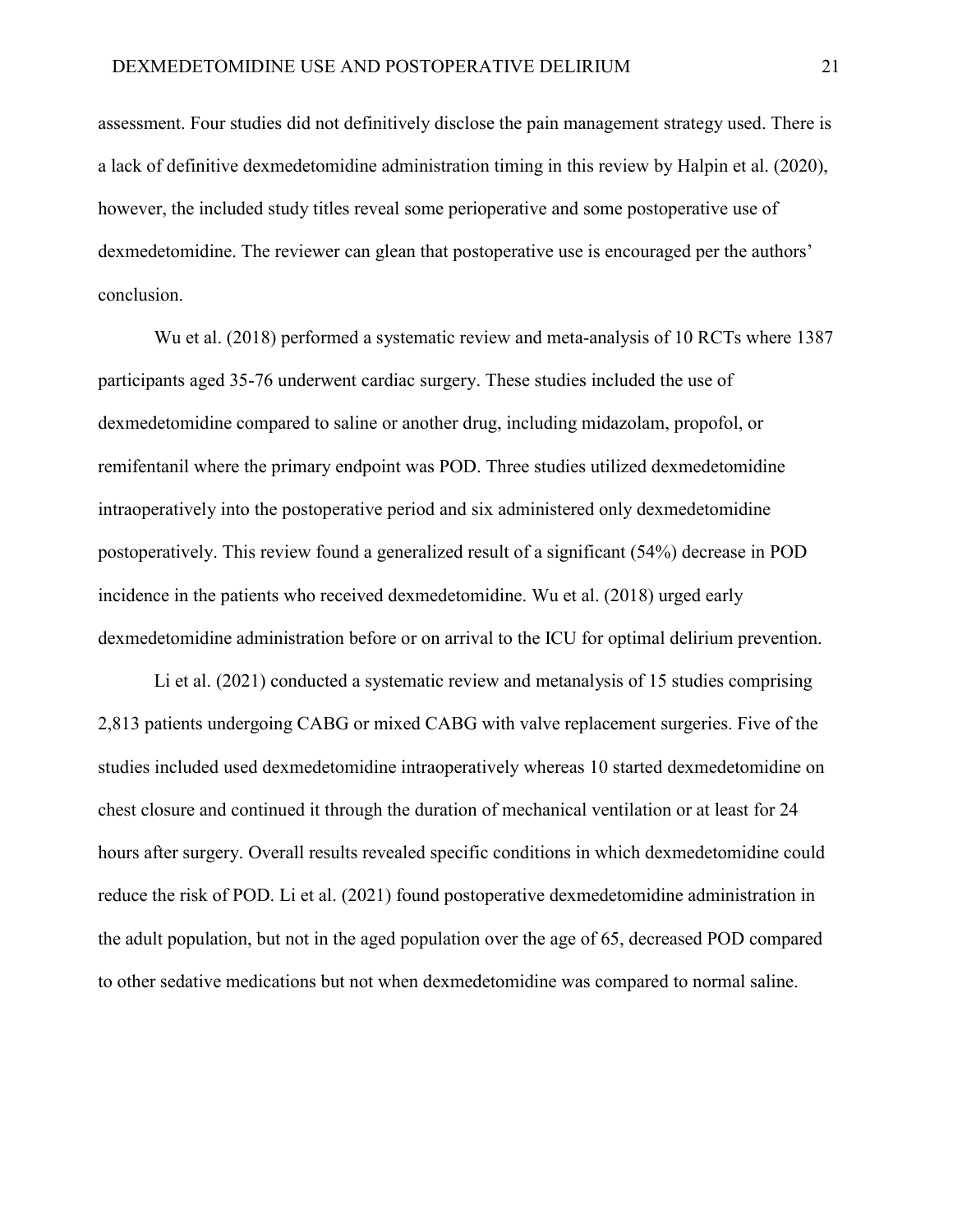#### **Administration Timing**

#### *Intraoperative*

Of the 10 original studies included in this literature review that utilized intraoperative dexmedetomidine administration, seven showed a statistical difference in POD incidence. Of the three that did not, one was in noncardiac surgeries by Deiner et al. (2017) and two in cardiac surgeries (Li et al., 2017; Shi et al., 2019). Li et al. (2021) suggested the neurological insult from endothelial damage, blood brain barrier changes, cerebral blood flow changes, and microemboli from the use of the cardiopulmonary bypass may account for the increased POD incidence in cardiac surgical patients. These physiologic insults could be the reason that despite its neuroprotective and anti-inflammatory properties, dexmedetomidine was not effective in significantly decreasing POD in two original cardiac studies as well as two metanalyses in this literature review. Otherwise, the remainder of the original studies and systematic reviews and metanalyses revealed dexmedetomidine could decrease POD incidence.

#### *Postoperative*

Due to the search and inclusion criteria of the literature review, only systematic reviews and meta-analyses included studies that examined postoperative administration. Pan et al. (2019) reviewed 11 RCTs, three of which had postoperative dexmedetomidine administration. Qin et al. (2021) reviewed 13 RCTs, six of which administered dexmedetomidine both intraoperatively and postoperatively. The other seven were studies in which dexmedetomidine was administered intraoperatively; four are included in original studies in this literature review (Deiner et al., 2017; Lee et al., 2018; Li et al., 2020; Liu et al., 2016). Zeng et al. (2019) included six RCTs, and postoperative dexmedetomidine administration was the mode in two. These authors did not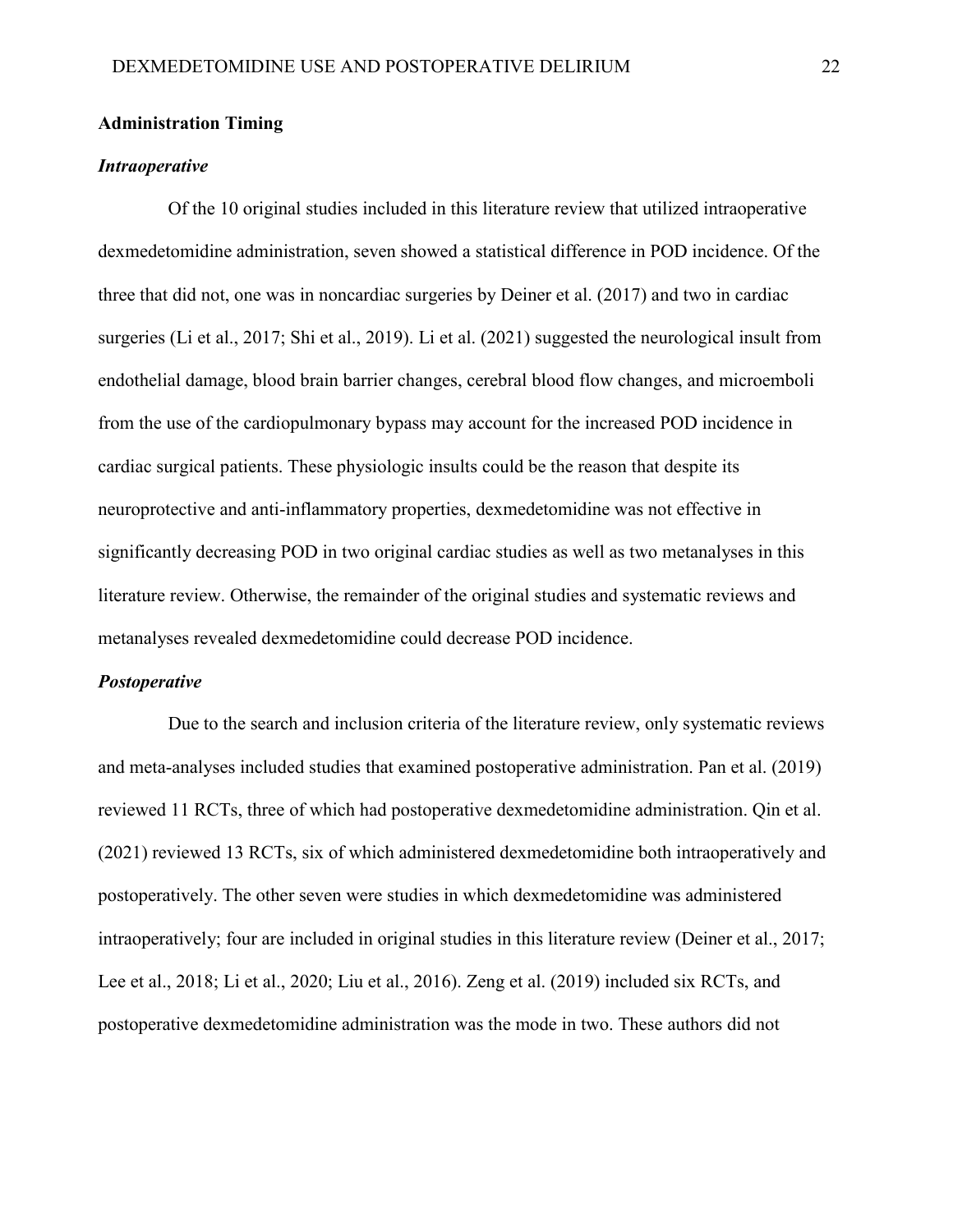differentiate if the administration timing impacted the outcome of decreased incidence of POD with dexmedetomidine use.

Duan et al. (2018) examined 18 RCTs in which three included 2,180 patients who received dexmedetomidine postoperatively, three involved intraoperative use, and three examined its use both intraoperatively and postoperatively. Dexmedetomidine use exclusively in the intraoperative or postoperative period revealed a significant decrease in POD incidence but not when dexmedetomidine was used intraoperatively and postoperatively, which the authors referred to as the perioperative period. Ten of the 21 RCTs in the review by Lin et al. (2021) used dexmedetomidine postoperatively. Lin et al. (2021) also found that intraoperative and postoperative administration of dexmedetomidine resulted in decreased POD incidence but no difference was found when dexmedetomidine was administered both during and after the surgery, identified as perioperative use by the authors. Half of the 14 RCTs in cardiac and noncardiac surgeries reviewed and analyzed by Wang et al. (2021) observed a significant decrease in POD incidence when dexmedetomidine was administered postoperatively compared to intraoperative or perioperative use. This timing method and findings are in-line with the findings of Halpin et al. (2020), Li et al. (2021), and Deiner et al. (2017). In a meta-analysis and systematic review by Li et al. (2021) that included 15 RCTs where adults had undergone cardiac surgery: postoperative rather than intraoperative administration of dexmedetomidine had a significant effect in decreasing the incidence of POD and only had this effect in adults who were not elderly. Correspondingly, early administration of dexmedetomidine either at the end of the case or on arrival to ICU is recommended by Wu et al. (2018) in cardiac cases for optimal POD incidence reduction. Similarly, original research by Deiner et al. (2017) in patients undergoing noncardiac surgery urged consideration for dexmedetomidine administration timing to be focused postoperatively due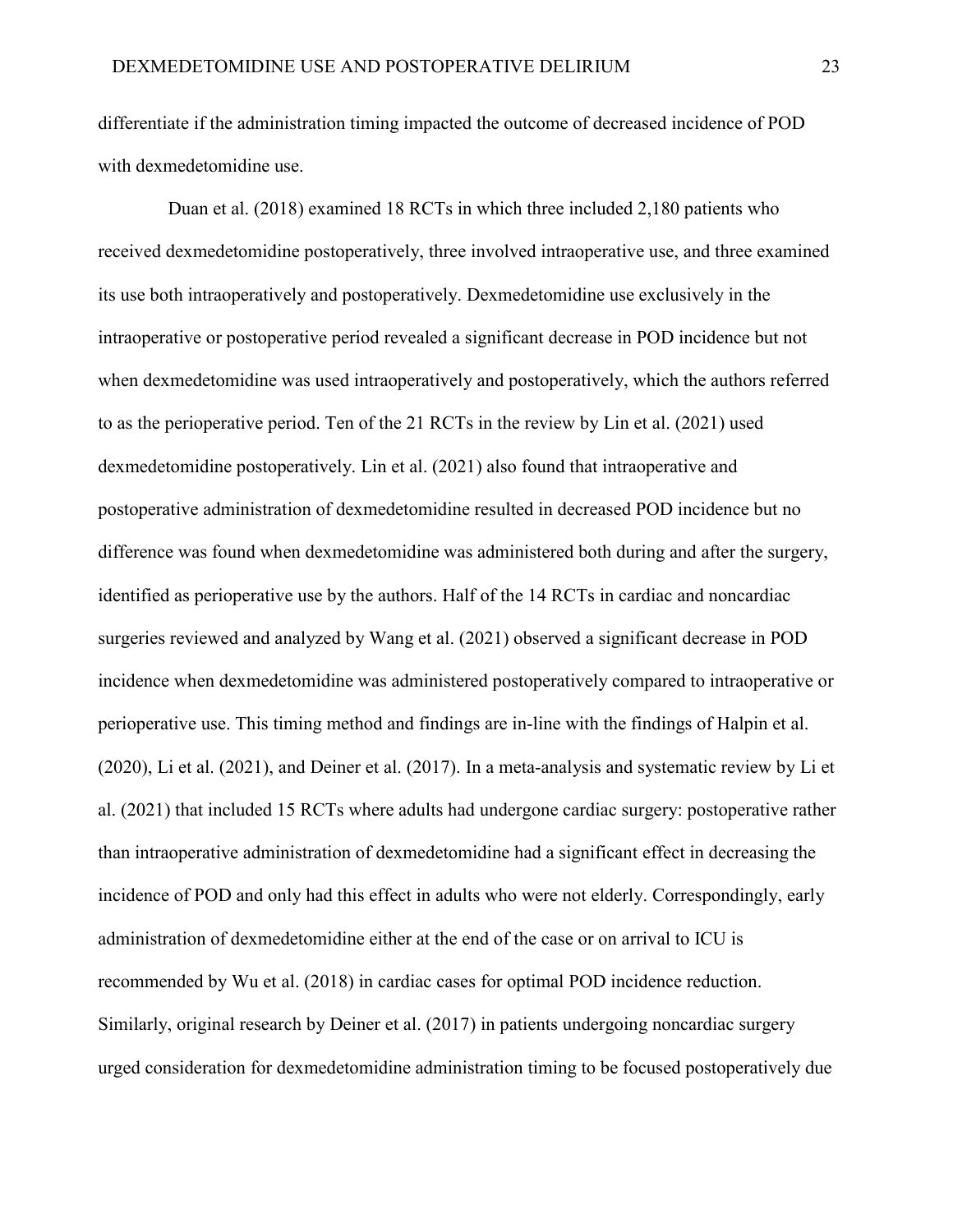to previous research revealing POD incidence decreased when dexmedetomidine was used in the postoperative period rather than propofol or benzodiazepines.

#### **Studies Investigating POCD**

Yang et al. (2019) explored the role of dexmedetomidine and inflammation in POCD in patients undergoing general anesthesia by systematically reviewing and meta-analyzing 26 RCTs in which dexmedetomidine or a placebo or comparable medication was administered either in a bolus or infusion before and during anesthesia. All but one of these studies took place in China utilizing the MMSE to assess patients for POCD. Of note, four of the RCTs did not report the age of the subjects and three studies included participants between the ages of 13 to 40 years. Surgery types included laparoscopic, general, orthopedic, cancer, lumbar, urologic, gynecological, and one surgery involving heart valves. The authors analyzed these studies according to POCD incidence reporting on postoperative days one, three, and seven, MMSE scores, inflammatory marker levels, and type of surgery. Yang et al. (2019) concluded that dexmedetomidine lowered the incidence of POCD in all major surgery types except for orthopedic surgery. In discussion, Yang et al. (2019) shared a study that showed inflammation in the hippocampus impacted memory in mice undergoing orthopedic surgery, supporting concerns about the insult that surgery inflicts with the inflammatory cascade. In this meta-analysis, these authors postulated that dexmedetomidine can decrease early POCD incidence and lessen the severity given higher MMSE scores found on postoperative day one. This meta-analysis found improved cognitive function via the MMSE scores in patients aged older than 60 who received dexmedetomidine with a 95% confidence interval and a standardized mean difference of 1.69. Lower TNF- $\alpha$  and IL-6, were measured in the dexmedetomidine versus the control group, solidifying dexmedetomidine's anti-inflammatory properties.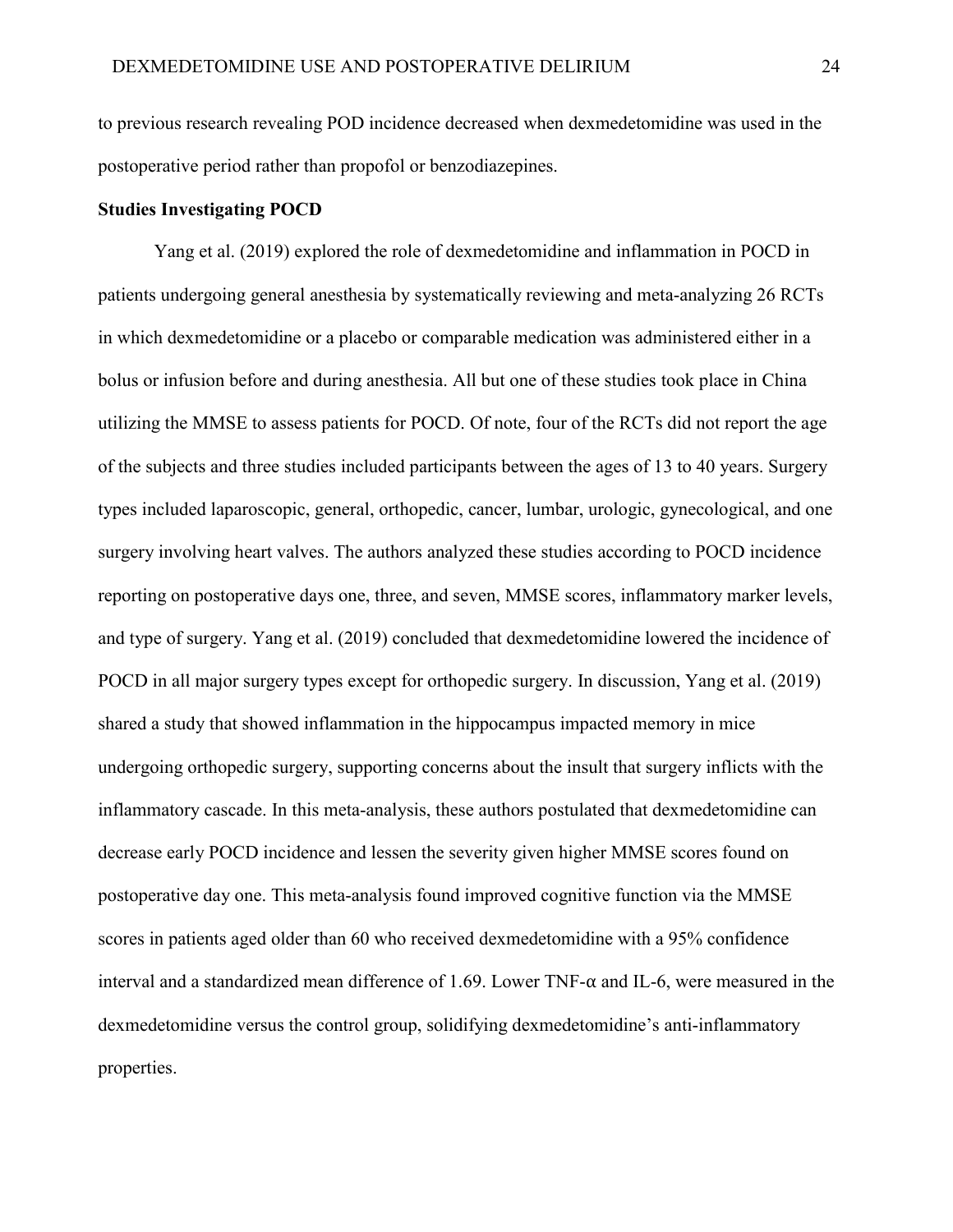Zhou et al. (2016) performed a meta-analysis on 13 RCTs in patients undergoing general anesthesia for noncardiac surgery where dexmedetomidine was utilized either as a bolus or an infusion in the interventional group. The authors were interested in the POCD incidence and MMSE scores. Postoperative cognitive dysfunction was reported on the first postoperative day in 10 of the 13 studies and was reported thereafter in seven of the 13. The authors found a statistically significant decreased incidence of POCD in the dexmedetomidine group on postoperative day one, but not when reported after the first postoperative day. Mini-Mental State Exam scores were significantly higher on postoperative day one in the dexmedetomidine group than in the control group, consistent with findings by Yang et al., (2019). Zhou et al. (2016) concluded that dexmedetomidine can significantly decrease the early incidence of POCD and improve MMSE scores in the elderly patient undergoing surgery with general anesthesia.

#### **Underlying Mild Cognitive Impairment**

Three original studies included or specifically studied patients with baseline MCI. Liu et al. (2016) described MCI as a state where there is cognitive impairment, but memory is intact, suggesting MCI occurs as a potential shift between normal aging and Alzheimer's disease. Deiner et al. (2017) included patients with underlying MCI in addition to those without any known cognitive impairment, while Xin et al. (2020) looked at POD incidence in 60 adults with MCI undergoing laparoscopic cholecystectomy procedures. Liu et al. (2016) studied dexmedetomidine in the elderly with MCI undergoing knee replacements. Two out of these three studies found a positive outcome in intraoperative dexmedetomidine use to decrease POD occurrence in the elderly with preexisting cognitive impairment (Liu et al., 2016; Xin et al., 2021).

Liu et al. (2016) conducted a prospective, randomized, blinded, parallel-group study of 200 adults ages 65-80 years old with an American Society of Anesthesiologists (ASA) score of two or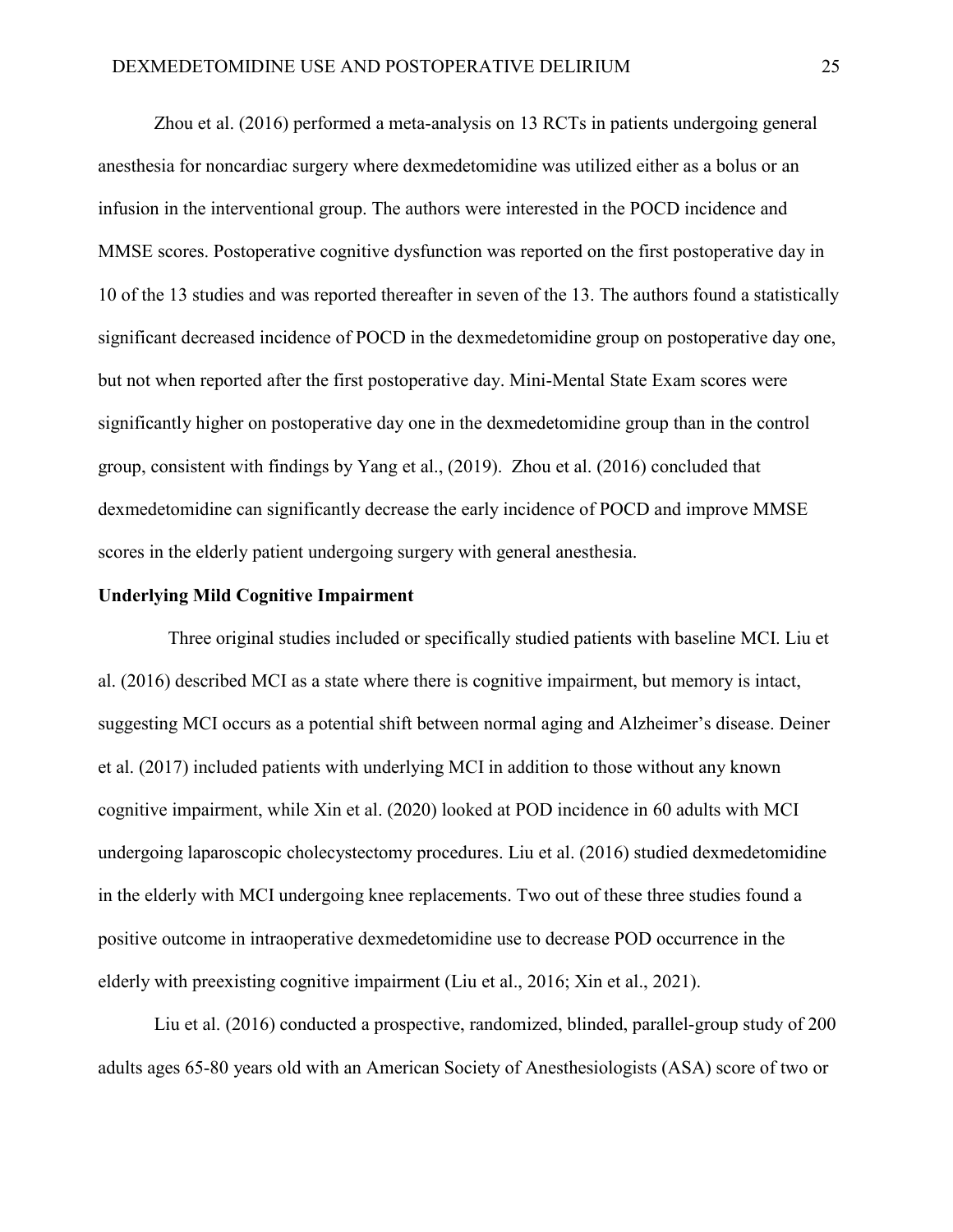three. Eighty adults with baseline amnestic mild cognitive impairment (aMCI) and 120 elderly adult control patients undergoing total joint replacement were studied. Participants were randomly assigned to either aMCI dexmedetomidine or aMCI normal saline, a control group with dexmedetomidine, or a control group with normal saline. Before surgery, all patients received a neuropsychological assessment, and the CAM tool was used to screen patients for POD on postoperative days one, three, and seven. Participants in this study received TIVA with propofol and remifentanil because the authors cited the article that they published in 2013 indicating sevoflurane speeds up the progression of aMCI after two years. Zhang et al. (2018) identified via neuro marker levels that sevoflurane increases inflammation, and that the administration of dexmedetomidine decreased this inflammation, thus decreasing the risk of developing POD. In this study, Liu et al. (2016) found that older age in the aMCI group correlated to increased POD, whereas it did not in the control group, highlighting the risk factor of aging on POD development. POD incidence in the aMCI group was higher than in the control group. Importantly, dexmedetomidine did significantly decrease the incidence and duration of POD in the patients with aMCI at baseline.

The connection between POD, dexmedetomidine's neuroprotective properties, and neuroinflammatory markers was explored by Xin et al. (2021) in 60 patients with baseline MCI undergoing laparoscopic cholecystectomy. Patients were randomized to receive either dexmedetomidine or normal saline. A bolus of 0.5 mcg/kg of dexmedetomidine was administered over 10 minutes before induction, and an infusion at 0.4 mcg/kg/hr was continued until 30 minutes before the end of the case. A BIS goal of 40-60 was used, and medications were titrated based on hemodynamics. Blood samples were obtained before surgery, before suturing, and 30 minutes after surgery to measure the level of cytokines:  $TNF-\alpha$ , IL-10, heme oxygenase-1 (HO-1), matric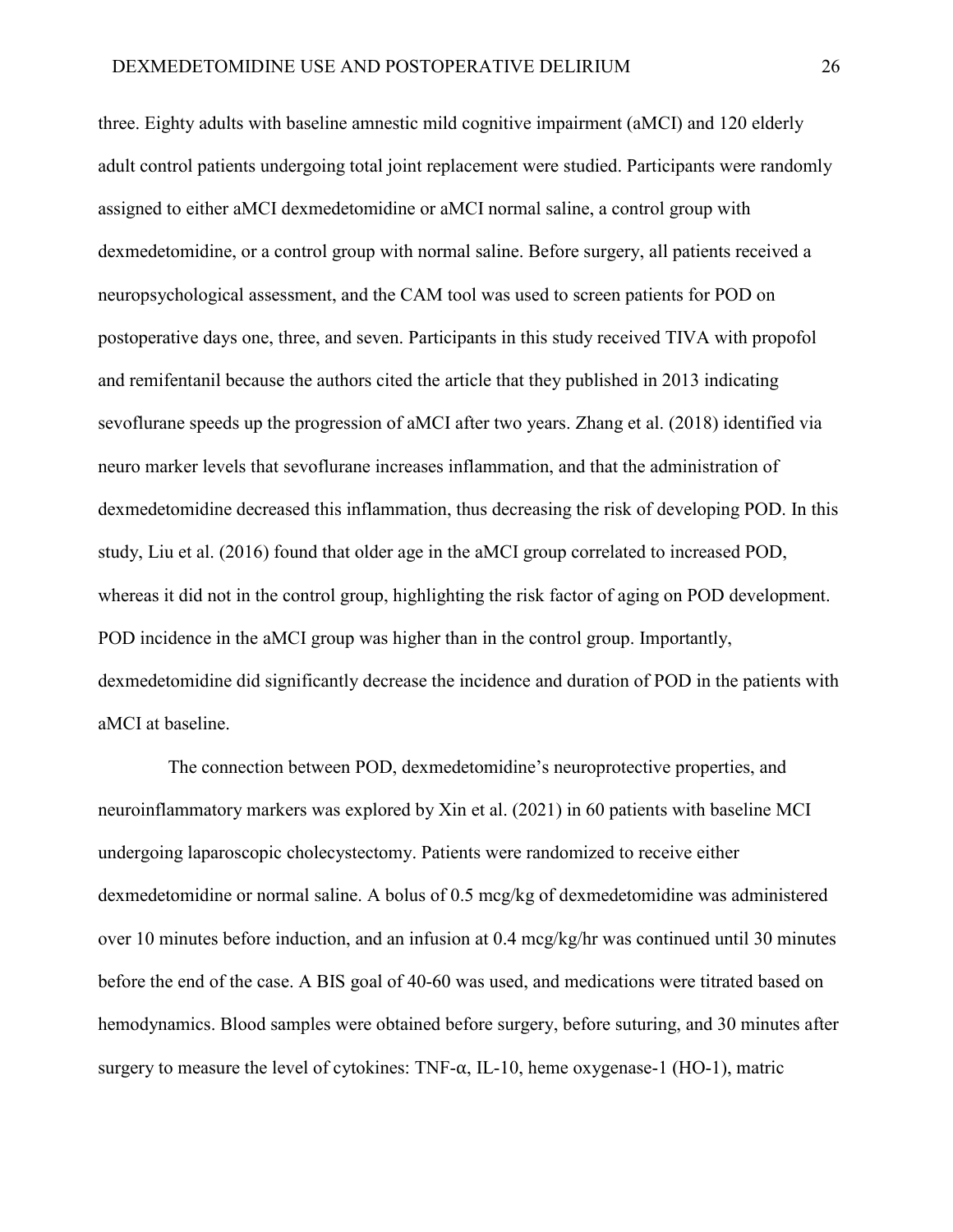metalloproteinase (MMP-9), and glial fibrillary acidic protein (GFAP) in serum. Patients were assessed with the three-minute diagnostic interview CAM (3DCAM) tool twice per day for the first seven days after surgery. Blood level findings included elevated  $TNF-\alpha$ , IL-10, MMP-9, and GFAP 30 minutes after surgery compared to those at baseline, indicating surgery increases inflammatory markers. The control group had higher levels of  $TNF-\alpha$ ,  $MMP-9$ , and GFAP and a lower level of IL-10 than the patients that received dexmedetomidine at the time of suturing and 30 minutes after the surgery. The authors pointed out this finding supported the belief that dexmedetomidine decreases neuroinflammation, and therefore decreases the risk of POD development. In this study there was a significant decrease in POD incidence in the patients who received dexmedetomidine. The incidence of POD was one-third in the control group and only one-tenth in the dexmedetomidine group.

#### **Neuroinflammatory Markers**

Dexmedetomidine modulates the inflammatory response inflicted by surgery, contributing to a decreased incidence of POD. Two original studies in the elderly receiving general anesthesia demonstrated this relationship. Zhang et al. (2018) conducted a RCT with 120 patients ages 65-75 with esophageal cancer who were randomly assigned to one of four groups: midazolam and propofol (M&P), midazolam and sevoflurane (M&S), dexmedetomidine and propofol (D&P), or dexmedetomidine and sevoflurane (D&S). Patients in the dexmedetomidine groups received a loading dose of 1mcg/kg followed by 0.5 mcg/kg/hr infusion. Propofol or sevoflurane was used to maintain anesthesia. Blood was collected 10 minutes before anesthesia, and on the first, third, and seventh postoperative days. Levels of IL-6, TNF- $\alpha$ , and S100 ß were measured. The MMSE and MoCA were used to assess the patients one day before surgery and on the first, third, and seventh postoperative days. Key findings of this study include a relationship between sevoflurane and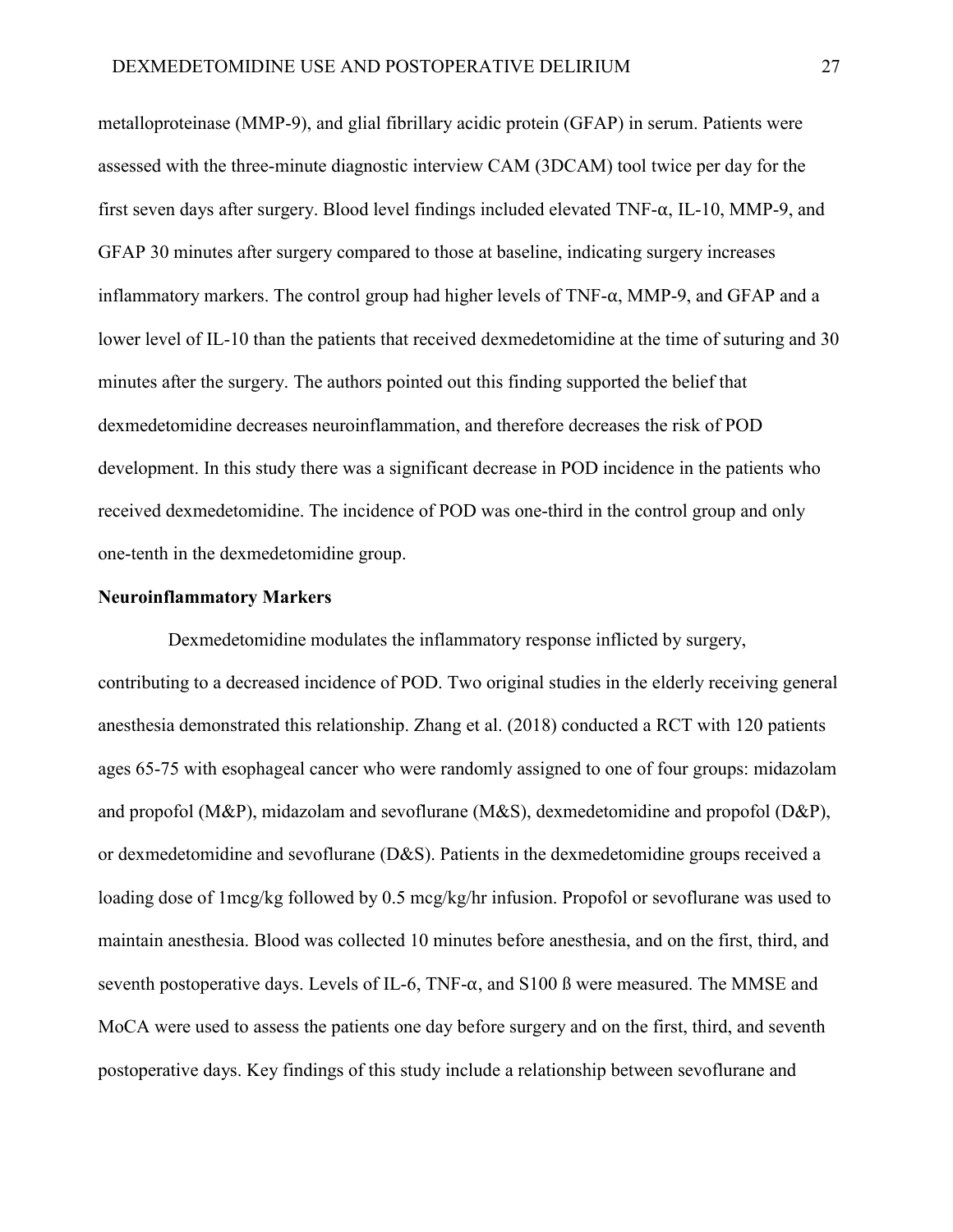increased POCD incidence as evidenced by significantly lower MMSE and MoCA scores in the midazolam and sevoflurane group compared to the midazolam and propofol group. In support of this relationship, plasma IL-6 and TNF- $\alpha$  concentrations were significantly higher in the M&S group than in the M&P group on postoperative days one, three, and seven. In addition, plasma S100 ß concentration was higher in the M&S group than in both the M&P group and the D&S group.

Furthermore, in the study conducted by Zhang et al. (2018), plasma IL-6 and TNF- $\alpha$ concentrations were the lowest in the dexmedetomidine and propofol group and highest in the midazolam and sevoflurane group at all monitored time points. This finding suggests sevoflurane released IL-6 and TNF- $\alpha$  but that dexmedetomidine inhibited this release. Additionally, MMSE and MoCA scores were higher on all three assessments in the dexmedetomidine and sevoflurane group than in the midazolam and sevoflurane group. The authors concluded that dexmedetomidine may be efficacious in decreasing the incidence of POCD caused by sevoflurane in the geriatric population. There was no significant difference between perioperative hemodynamics, time to recovery for spontaneous breathing, anesthesia emergence, or extubation time among the four groups (Zhang et al., 2018).

Lee et al. (2018) held a double-blind RCT in which 354 patients over 65 years of age undergoing laparoscopic major noncardiac surgery under general anesthesia received either a dexmedetomidine 1 mcg/kg bolus followed by 0.2–0.7 mcg/kg/hr infusion from anesthesia induction to the end of surgery (group D1), received a 1 mcg/kg bolus of dexmedetomidine 15 minutes before the end of surgery (group D2), or received only saline (group S). The CAM was used to assess patients preoperatively and at 12-hour intervals until postoperative day five. The primary outcome measure was the incidence of delirium for five days after surgery. Secondary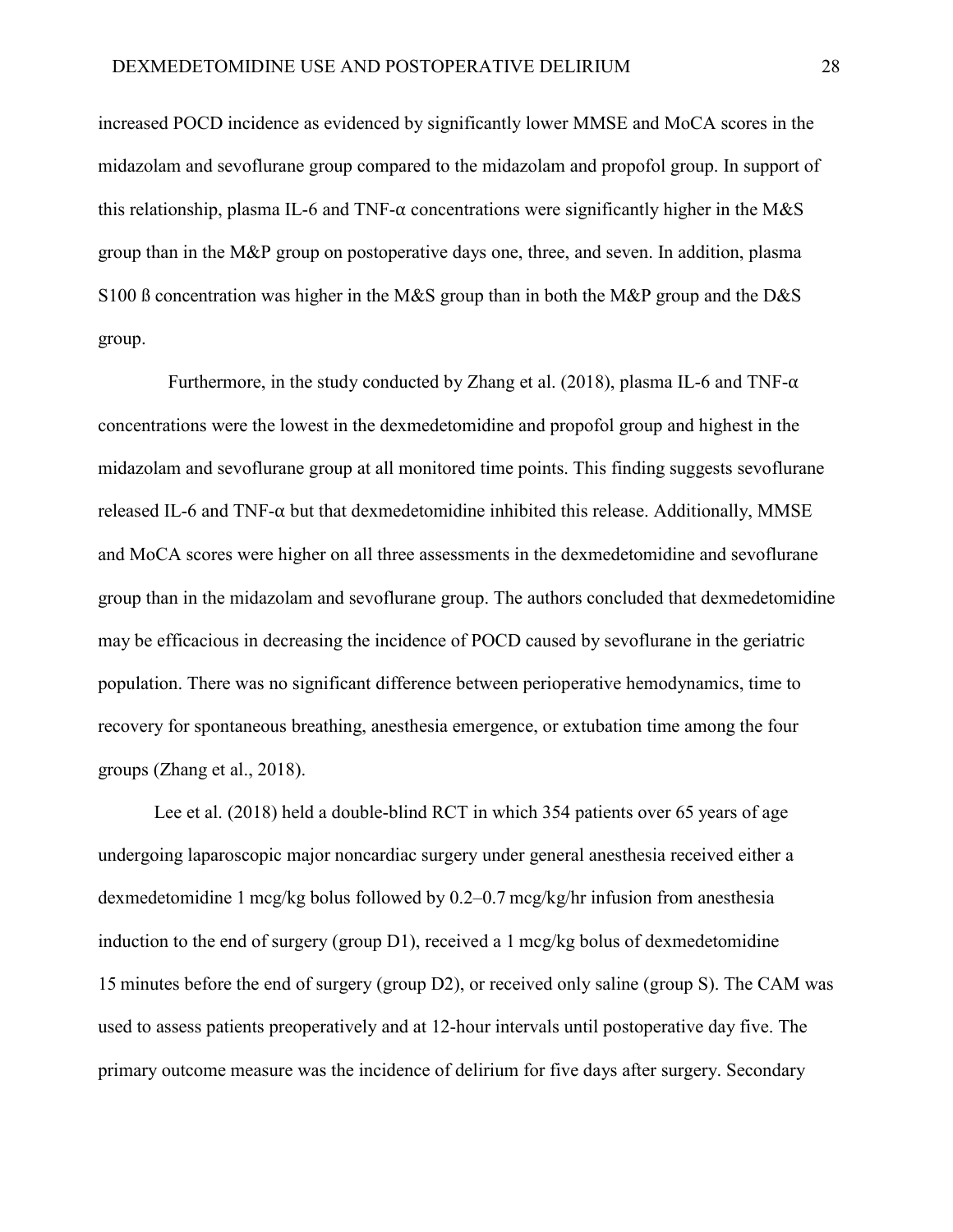outcomes included the duration of delirium for five days after surgery, and cortisol, C-reactive protein (CRP), and levels of cytokine TNF- $\alpha$ , IL-1 $\beta$ , IL-2, IL-6, IL-8, and IL-10 that were measured at one and 24 hours after surgery.

In this RCT by Lee et al. (2018) dexmedetomidine allowed for a decreased inflammatory response to surgery, impacting the incidence of POD. Group D1 had a decreased incidence, severity, and duration of delirium. Group D2 patients with delirium had a decreased duration compared with Group S. Duration of the delirium between group D1 and D2 was not significantly different. Patients with delirium in both group D1 and group D2 who received dexmedetomidine required less haloperidol than patients in group S. A lower level of IL-6 was noted at one and 24 hours postoperatively in group D1 than in group S. Plasma cortisol levels in groups D1 and D2 were lower than those in group S at one hour postoperatively. These neuromarker level results support dexmedetomidine's action as an anti-inflammatory agent, likely contributing to its effect on decreased POD incidence (Lee et al., 2018).

#### **Hemodynamic Effects**

Bradycardia and hypotension are the most common side effects of dexmedetomidine due to its action as an alpha-2 agonist causing vasodilation (Nagelhout &Elisha, 2018). Bradycardia was reported as a significant occurrence in nine RCTs investigated by Lin et al. (2021), three RCTs studied by Pan et al. (2019), three RCTs examined in Zeng et al. (2019), and six RCTs studied by Qin et al. (2021). Of note, several articles overlap that each systematic review and meta-analysis included. The cardiac surgery systematic review and meta-analysis done by Wu et al. (2018) observed significant bradycardia but not hypotension. Weerink et al. (2017) detailed that hypertension can initially be seen with dexmedetomidine administration as alpha-2 receptors in the vascular smooth muscles are affected, causing an increase in systematic vascular resistance via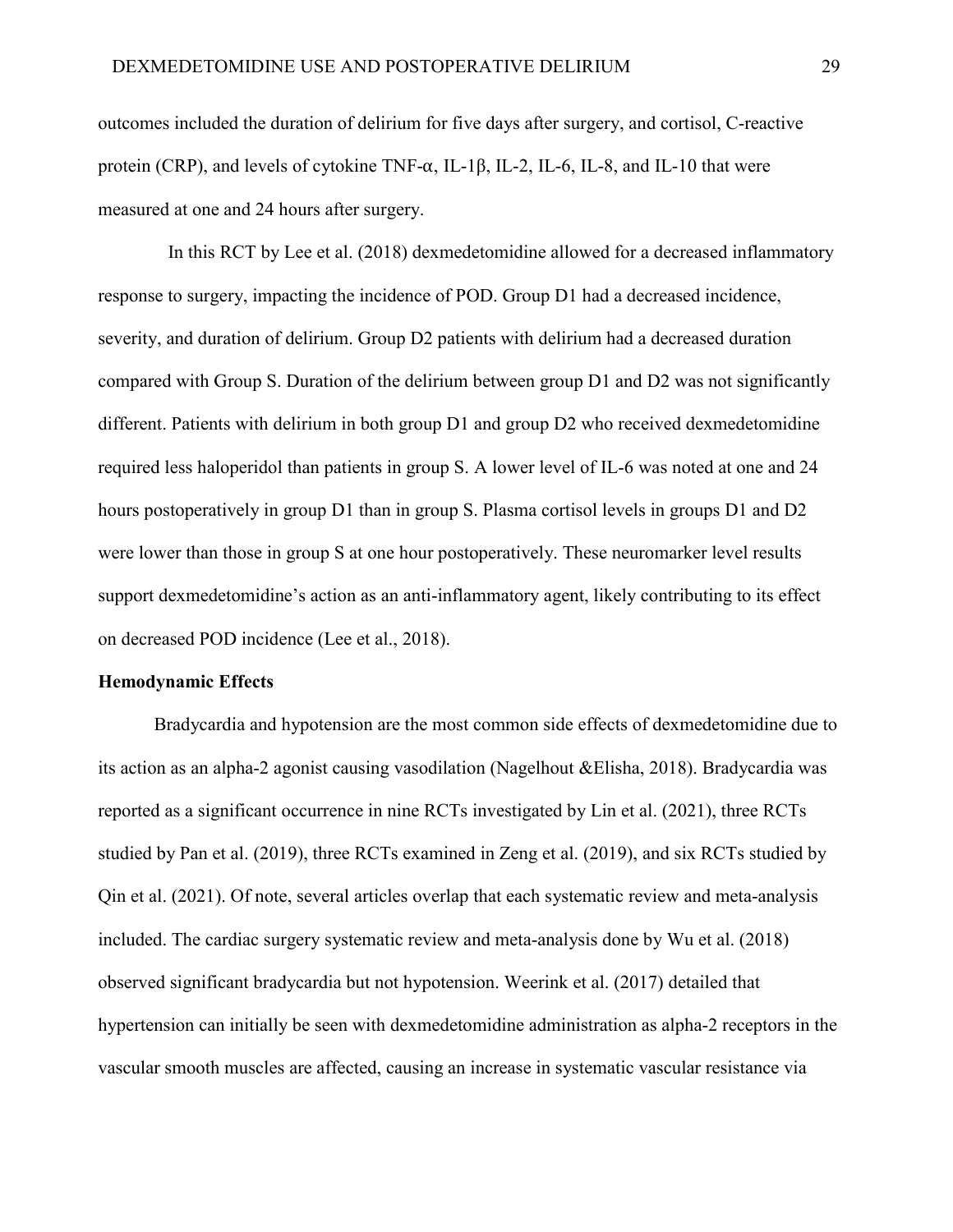peripheral vasoconstriction. The baroreceptors are then responsible for the bradycardia seen. After the initial administration, the endothelial alpha-2 receptors are activated, causing vasodilation, and thus, hypotension. Hypotension is perpetuated by the decrease in catecholamines from dexmedetomidine's action at the presynaptic alpha-2 receptor (Weerink et al., 2017).

Li et al. (2021) discussed that dexmedetomidine's side effect of hypotension could be the reason why its use intraoperatively did not have a significant impact on POD reduction in the elderly population undergoing cardiac surgery. The authors emphasized the increased likelihood of the elderly to experience hypotension as well as the increased incidence of hypotension in cardiac surgery. Another consideration is the patient's preoperative exercise capacity, which is likely to be lower in the elderly population than in adults under the age of 65, leading to inability to tolerate the hypotension seen with intraoperative dexmedetomidine infusion. Postoperative dexmedetomidine use in the elderly after cardiac surgery did decrease POD in this systematic review and metaanalysis supporting the connection between hypotension and POD made by Li et al., 2021. Wu et al. (2018) suggested that an infusion of dexmedetomidine without a loading dose would allow for better hemodynamic profiles and still benefit the patient with the decreased incidence of POD.

#### **Opioid Sparing Benefit**

Pain and opioid use are known risk factors for the development of delirium (Li et al., 2020). Dexmedetomidine allows for decreased opioid consumption because of its action at the alpha-2 adrenergic receptor (Carr et al., 2018; Govêia et al., 2021; Pan et al., 2019; Shi et al. (2019). Analgesia is produced via dexmedetomidine's action at the alpha-2 site in the dorsal horn of the spinal cord, which decreases Substance P release (Govêia et al., 2021).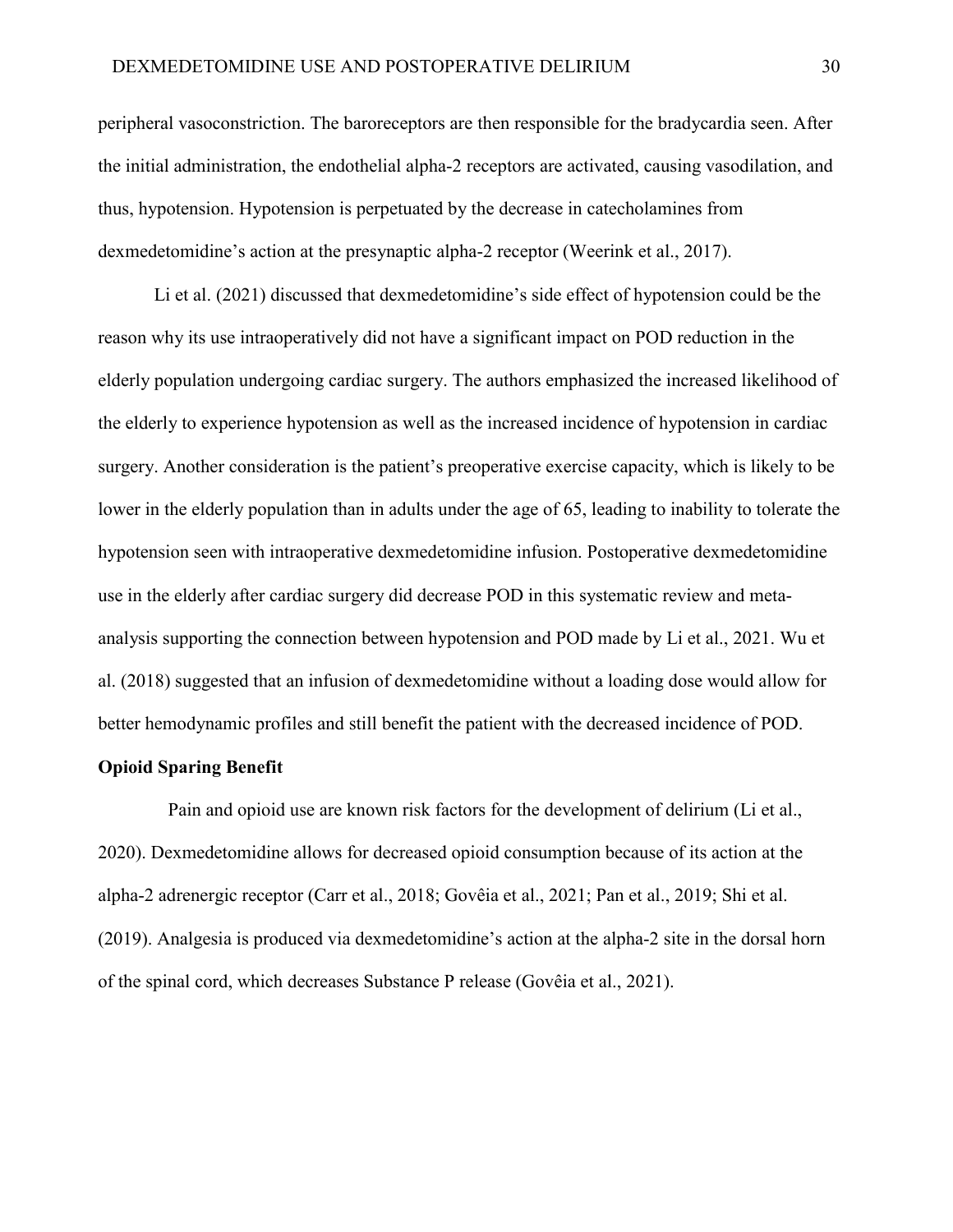#### **Impact on PONV**

Patients who received dexmedetomidine as an intraoperative infusion in the original trial conducted by Li et al. (2020) had less early PONV than the control group who only received saline. A systematic review and meta-analysis of 14 RCTs by Wang et al. (2021) found that dexmedetomidine administration may decrease PONV incidence with a low level of evidence. Several authors make the potential connection that because dexmedetomidine can decrease opioid consumption, it can thereby decrease PONV (Weerink et al., 2017; Zeng et al., 2019). Dexmedetomidine also decreased the amount of volatile agent required to produce adequate anesthesia, which could explain this mechanism of decreased PONV seen with its use intraoperatively.

### **Length of Stay**

 In nine RCTs dexmedetomidine was found to decrease the length of stay in the ICU, and it was found to decrease the hospital length of stay in 11 of the 21 RCTs in the systematic review and meta-analysis of cardiac and noncardiac surgeries conducted by Lin et al. (2021). Hospital length of stay was not affected by dexmedetomidine use in the systematic reviews and metanalyses conducted by Wang et al. (2021) and Wu et al. (2018), however. The authors of the Duan et al. (2018) review, which included several of the same studies analyzed by Wang et al. (2021), did not find a high level of evidence in dexmedetomidine use impacting length of stay in either the ICU or the hospital. In their systematic review and meta-analysis, Pan et al. (2019) only examined noncardiac surgeries, which revealed a decrease in hospital length of stay when dexmedetomidine was used intraoperatively or postoperatively. In the original RCT held by Likhvantsev et al. (2021) in cardiac surgery patients, both the ICU and the hospital length of stay was decreased in the group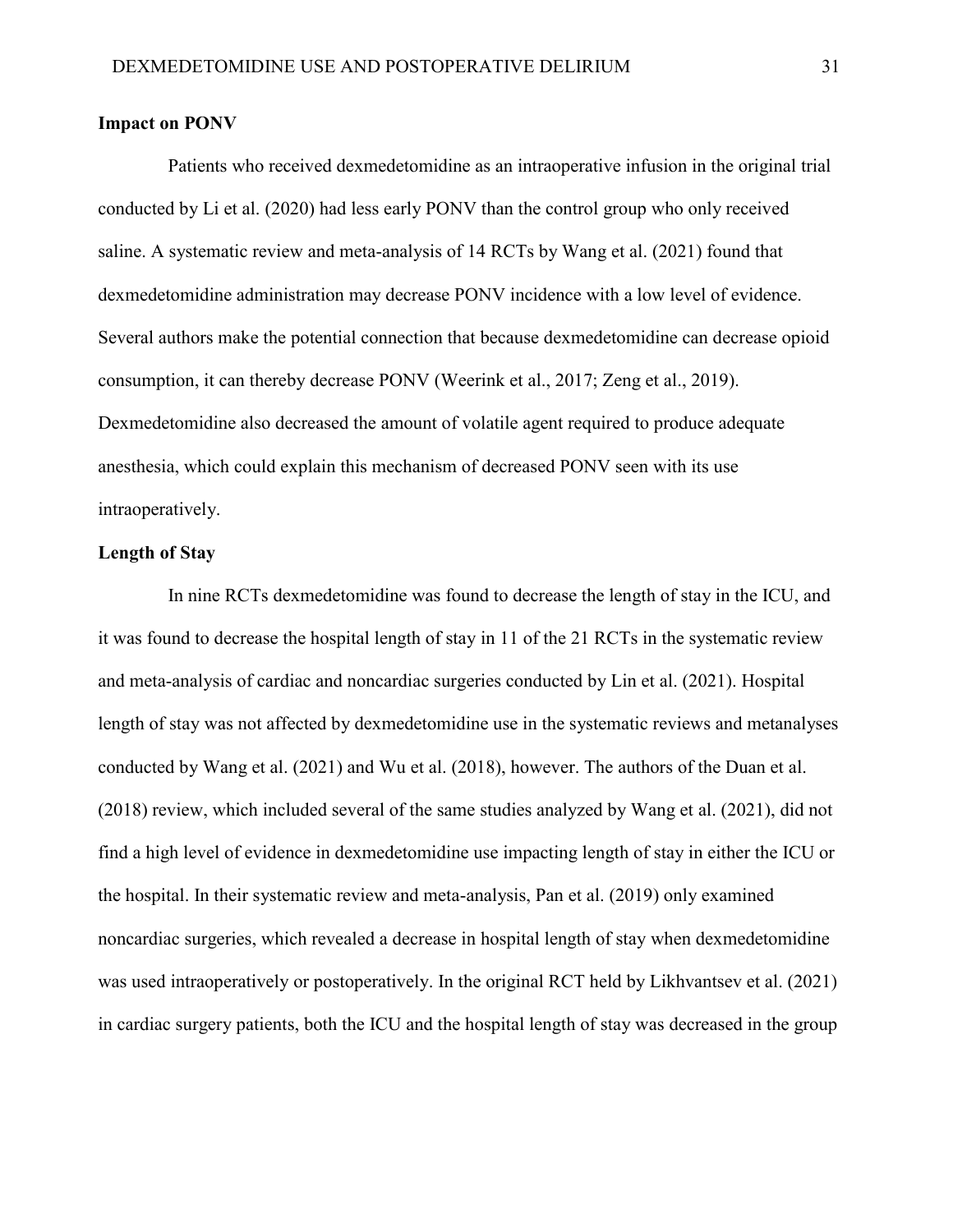that received dexmedetomidine. Overall, there is evidence in the literature that dexmedetomidine use could decrease both the length of stay in the ICU and the hospital.

### **Duration of POD**

Overall, the use of dexmedetomidine has been shown to decrease the duration of POD. There are mixed findings in the literature, however. No difference in the POD duration was found in the original RCT in 169 patients undergoing cardiac surgery performed by Likhvantsev et al. (2021). Six of the 14 RCTs analyzed by Wang et al. (2021) reported that dexmedetomidine use decreased POD duration by a mean difference of 1.24 days. There was no significant difference in POD duration in the original study which included on pump cardiac, and major noncardiac surgeries conducted by van Norden et al. (2021). In the study by Lee et al. (2018), the duration of POD in the groups who received dexmedetomidine was shorter than the duration of POD in the group who received saline. However, there was not a significant difference in the duration of POD between the group who received dexmedetomidine in an infusion throughout the case and the group who only received a bolus of dexmedetomidine at the end of the case. This study proved that intraoperative dexmedetomidine use shortened the duration of POD.

Additionally, in the RCT of 64 elderly adults undergoing cardiac surgery, a decreased duration of delirium and a one-day, delayed onset of POD in the patients who received dexmedetomidine versus propofol was observed by Shi et al. (2019). Identical findings of decreased delirium and a one-day, delayed onset of POD were seen in a RCT by Liu et al. (2016) of patients with underlying symptoms of aMCI undergoing a total joint replacement. Duration of POD was not reported otherwise in the literature.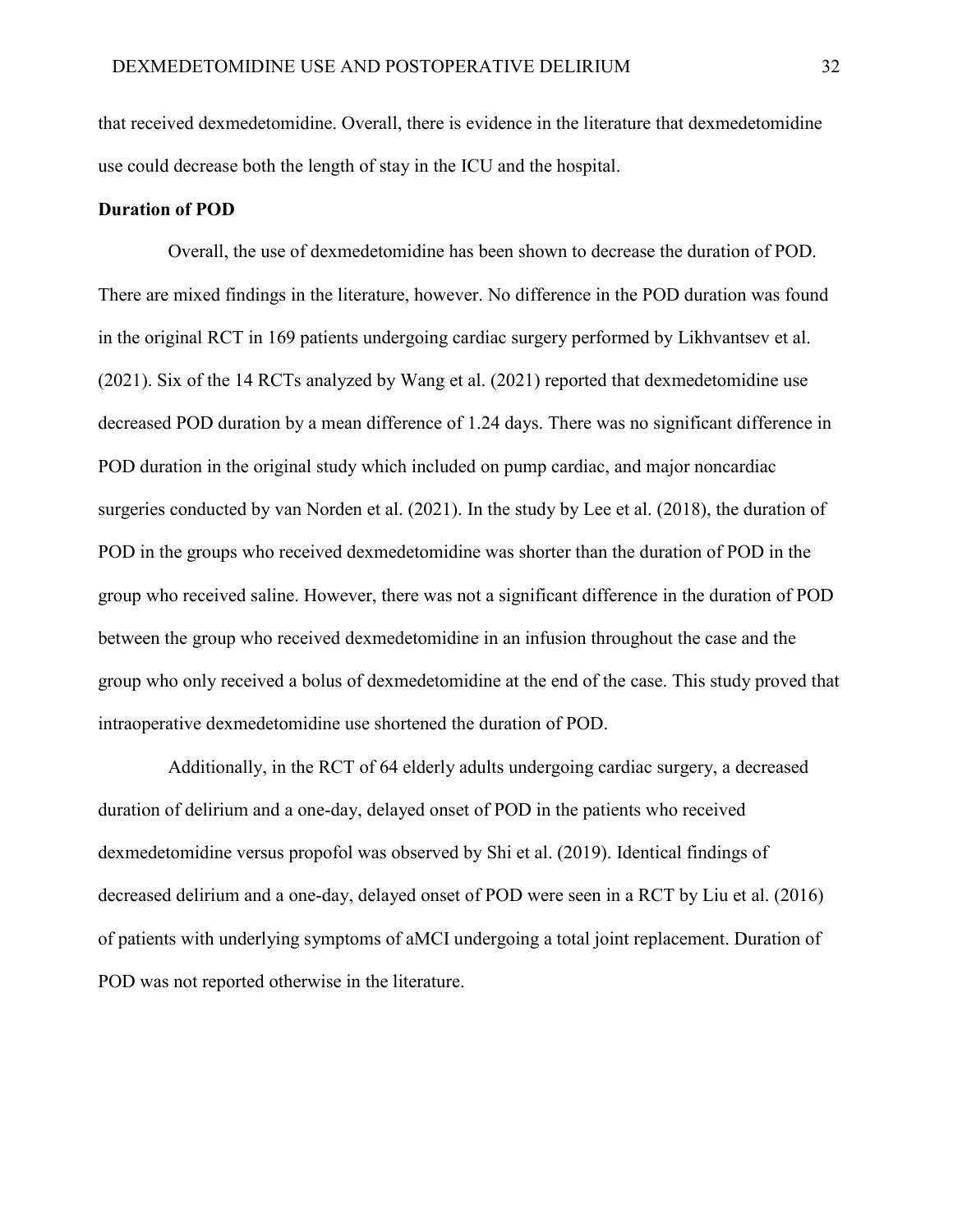## **Mortality and Quality of Life**

Mortality was assessed in several studies available in the literature. In eight of 14 RCTs, including cardiac and noncardiac surgeries, Wang et al. (2021) reported that dexmedetomidine use was associated with decreased mortality. A significant decrease in mortality was seen when dexmedetomidine was utilized in 10 out of 21 RCTs reviewed by Lin et al. (2021). At the threemonth follow-up in the original trial including cardiac and major abdominal surgery held by van Norden et al. (2021), none of the patients who received dexmedetomidine had died, but five of the patients in the control group did. The patients' quality of life scores were similar in both groups at this three-month postoperative follow-up. Zeng et al. (2019) revealed that dexmedetomidine use had no significant effect on myocardial infarction or hypoxemia and did not significantly decrease all-cause mortality risk but decreased stroke incidence in three of the RCTs of noncardiac surgeries reviewed. Likhvantsev et al. (2021) found no difference in 30-day mortality or major adverse cardiac or cerebral events between the dexmedetomidine and control group in their original RCT in cardiac surgery patients.

#### **Discussion of the Literature**

#### **Limitations in the Literature**

#### *Inclusion Criteria*

The evidence was limited in large sample size, multiple-center studies with all-inclusive participant criteria. Many studies excluded patients with significant co-morbidities such as ASA physical statuses of four or five, those with end stage renal disease, Parkinson's disease, any visual or hearing impairment at baseline, and those with a history of mental health diagnoses or traumatic brain injuries. As previously noted, three studies in this literature review examined the use of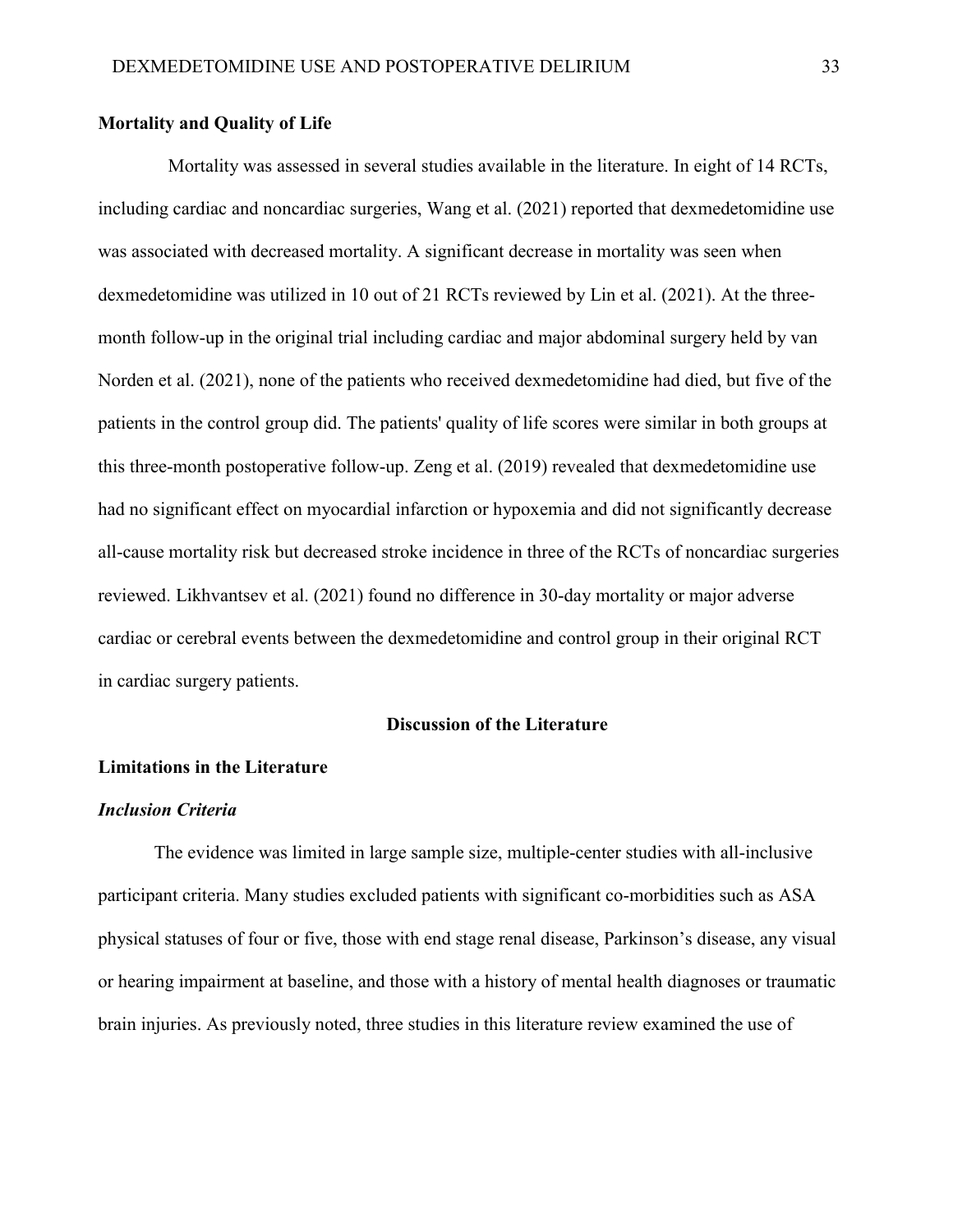dexmedetomidine in patients with baseline cognitive impairment. This research is meaningful in its recommendations for the elderly population that is living longer and presenting for surgery.

### *Assessment and Monitoring*

The question of consistency in POD assessment monitoring and the lack of follow up to determine long-term effects of POD are present throughout the literature. Liu et al. (2016) acknowledged the relationship between POD as a risk factor for POCD and recognized the importance of studying the long-term effects of POD on dementia and cognitive function. Systematic review and meta-analysis by Pan et al. (2019) revealed a lack of consistency in POD assessment timing. Several meta-analyses and RCTs revealed differences in monitoring frequencies throughout this literature review. Importantly, in the original study by Denier et al. (2017) that found intraoperative dexmedetomidine did not decrease POD, the authors only assessed patients for POD once a day and began the assessment in the PACU (Lin et al. 2021; Pan et al. 2019). The variations in assessment timing could have missed patients with signs of delirium. Meaningful assessment for POD utilizing the CAM tool twice per day starting on postoperative day one and conducted through until at least postoperative day five in the original trials by Lee et al. (2018), Li et al. (2020), van Norden et al. (2021), and Xin et al. (2020) lends strength to the outcomes and recommendations made in each of these studies.

#### *Timing of Dexmedetomidine Administration*

The optimal timing of dexmedetomidine for decreasing the incidence of POD was a theme throughout the literature. Original studies had some insight. Deiner et al. (2017) believed that postoperative administration made the difference as their study did not show intraoperative dexmedetomidine administration decreased POD incidence. Systematic review and meta-analysis by Li et al (2021) in patients undergoing cardiac surgery revealed postoperative but not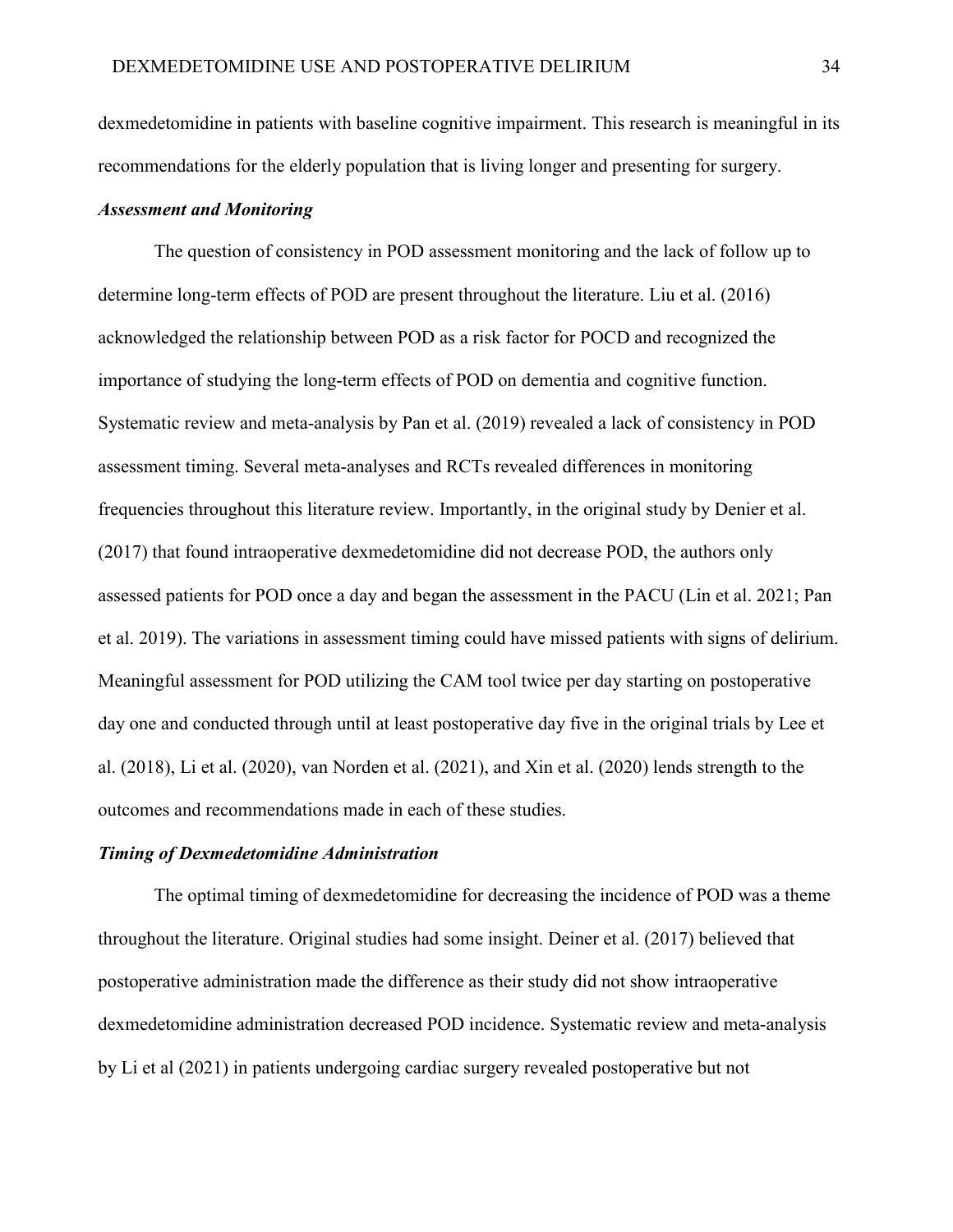intraoperative dexmedetomidine use decreased POD in the elderly population. Systematic reviews and meta-analyses by Duan et al. (2019) and Lin et al. (2021) revealed that intraoperative and postoperative dexmedetomidine administration decreased POD incidence. Lee et al. (2016) revealed that intraoperative administration was more effective than a one-time bolus or normal saline. Through a systematic review and meta-analysis, Pan et al. (2019) found that using a loading dose of dexmedetomidine did not significantly impact POD incidence outcomes. Govêia et al. (2021) concluded that the timing of dexmedetomidine administration did not matter as patients who received dexmedetomidine across 15 RCTs had a decreased incidence of POD compared to those who did not. This generalization is simple, generous, and has some merit. The decreased severity of POD outcome in patients who at least received a bolus of dexmedetomidine versus just saline in the original trial by Lee et al. (2016) aided this generalization made by Govêia et al. (2021), but the decreased incidence of POD in the group that received a bolus followed by a continuous infusion of dexmedetomidine supports the argument made by many studies suggesting calculated administration is optimal. Choosing the administration time is crucial when aiming to impact POD occurrence.

### **Future Research**

The research is promising; there is sufficient data to suggest the use of dexmedetomidine in the aged population undergoing general anesthesia with both volatile agents and TIVA. More studies are on the horizon, including a single-center, double-blinded, placebo-controlled RCT proposed by Sui et al. (2021). With an aging population, the current evidence in the literature, the prevalence and consequence of delirium, it is necessary to continue examining dexmedetomidine use in aged patients undergoing general anesthesia.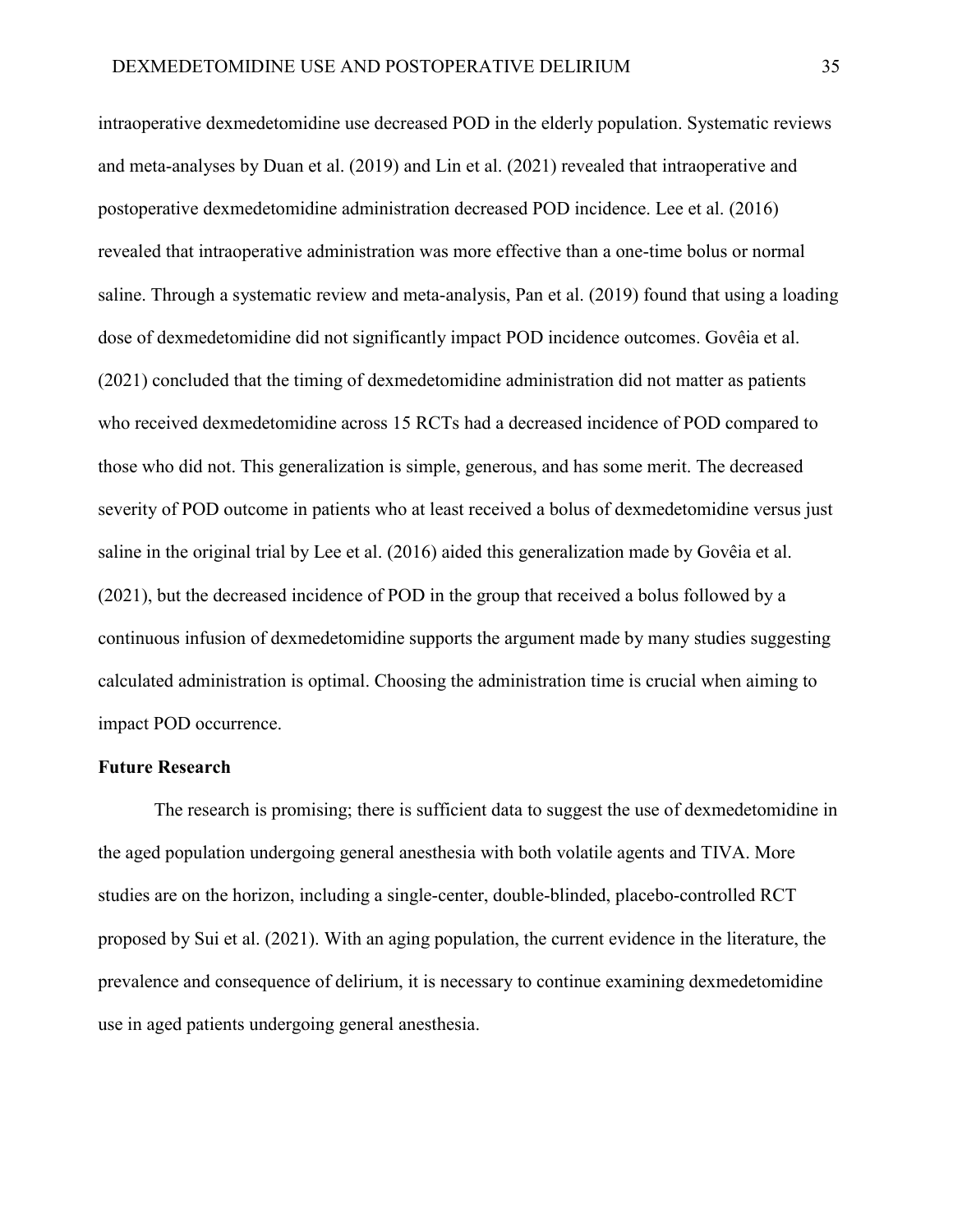#### **Recommendations**

In cardiac surgery, POD incidence is between 37 to 52% and is 5 to 51% in open abdominal surgery (van Norden et al., 2021). Practical strategies and evidence-based practice approaches for decreasing POD and POCD incidence are crucial as our population is aging. Overall, this literature review has revealed that intraoperative and postoperative use of dexmedetomidine decreased the incidence of POD and POCD when assessed via the CAM tool, decreased both the duration and severity of POD, improved cognitive functioning scores postoperatively, decreased opioid consumption, and decreased levels of inflammatory markers. Intraoperative and postoperative dexmedetomidine administration showed the most consistent results in terms of decreased POD incidence. A focus on prevention through preoperative optimization and the use of nonpharmacologic multicomponent approaches is currently a top treatment strategy for POD (American Geriatrics Society Expert Panel on Postoperative Delirium in Older Adults, 2015; Oh et al., 2017; Vlisides &Avidan, 2019).

#### **Conclusion**

Due to the prevalence of POD and POCD, effective strategies to mitigate their development are merited in the elderly population undergoing general anesthesia. Postoperative delirium can cause increased hospital length of stay, increased morbidity and mortality, the decline of cognition and function, and high healthcare costs. Efforts should be focused on prevention rather than treatment due to the ineffective nature of decreasing the severity of duration once delirium has set in (Janssen et al., 2019). Many factors contribute to the development of delirium, including preexisting cognitive dysfunction, frailty, advanced age, malnutrition, polypharmacy, pain, hospital length of stay, and type of surgery (Janssen et al., 2019). Anesthetic depth, the inflammatory cascade, and hypotension have been suggested to impact POD development (Zhou et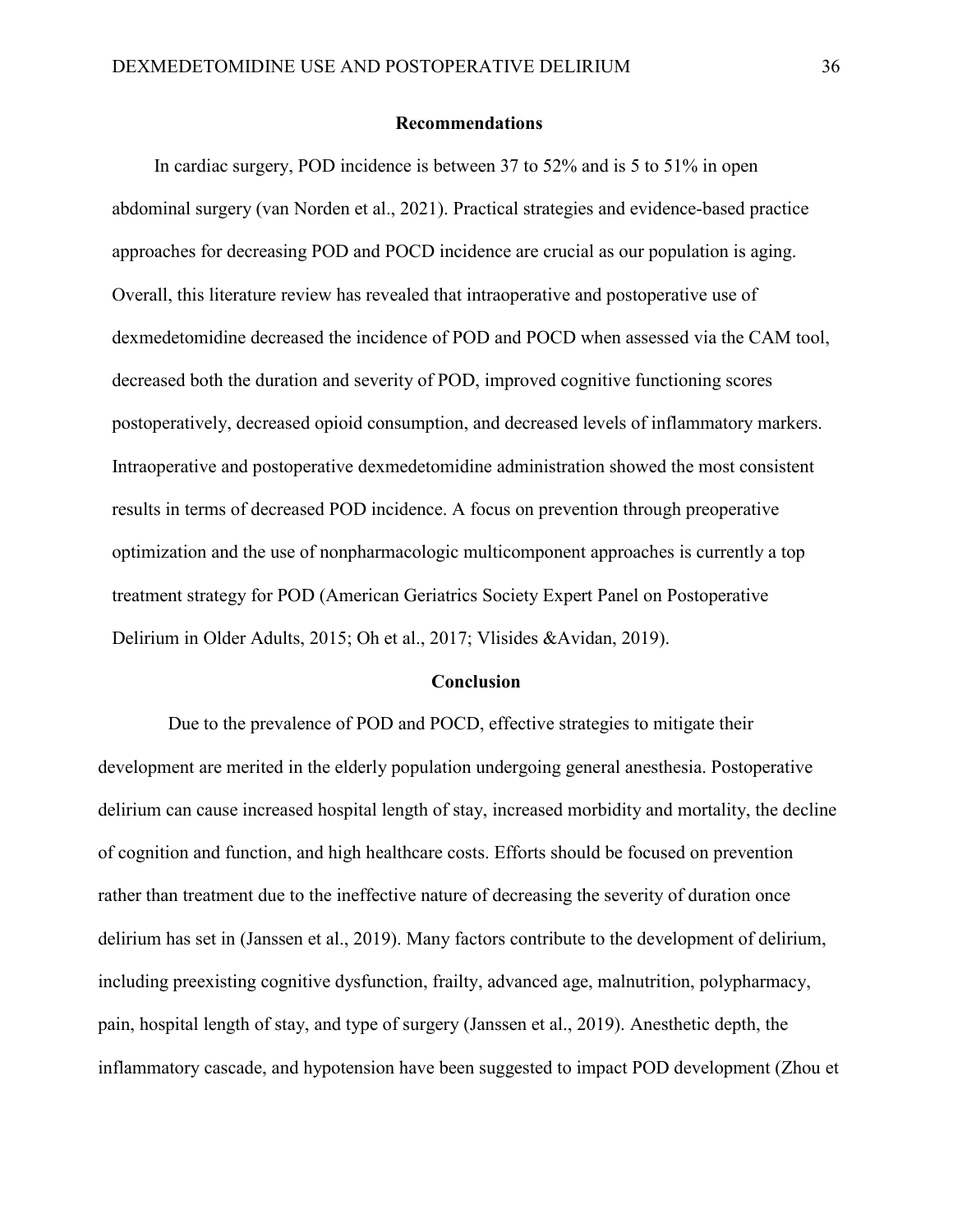al. 2016). Strategies known to decrease the incidence of POD include the use of nonpharmacologic multicomponent interventions like the HELP, depth of anesthesia guidance with a BIS, and the use of dexmedetomidine. Further recommendations include assessing patients for risk factors to better hone on prevention as well as educating healthcare providers on assessments for early recognition and treatment to decrease duration and severity (American Geriatrics Society Expert Panel on Postoperative Delirium in Older Adults, 2015; Oh et al., 2017; Vlisides &Avidan, 2019).

Of the 10 original studies, three did not find a statistically significant decrease in POD incidence when dexmedetomidine was administered to patients undergoing general anesthesia. Li et al. (2017) and Shi et al. (2019) assessed POD in patients undergoing cardiac surgery, whereas Deiner et al. (2017) conducted their trial in patients undergoing major noncardiac surgery. Of note, there was a small incidence of POD in general in the study by Deiner et al. (2017) and in the control group researched by Li et al. (2017), suggesting the potential for underpowered studies and potentially inaccurate results. Several authors point out a significantly short duration of dexmedetomidine administration in the landmark trial by Denier et al. (2017), where dexmedetomidine was administered on arrival to the OR through two hours postoperatively.

Of the 12 systematic reviews and meta-analyses included in this literature review, some of which examined outcomes in patients undergoing both cardiac and noncardiac surgeries and some only cardiac or noncardiac surgeries, all but two found that dexmedetomidine administration decreased POD incidence. Both Lin et al. (2021) and Wang et al. (2021) found an inadequate level of evidence that dexmedetomidine decreased POD in elderly patients undergoing cardiac surgery through their respective systematic reviews and meta-analyses. Some crossover of included studies was seen between the two author groups.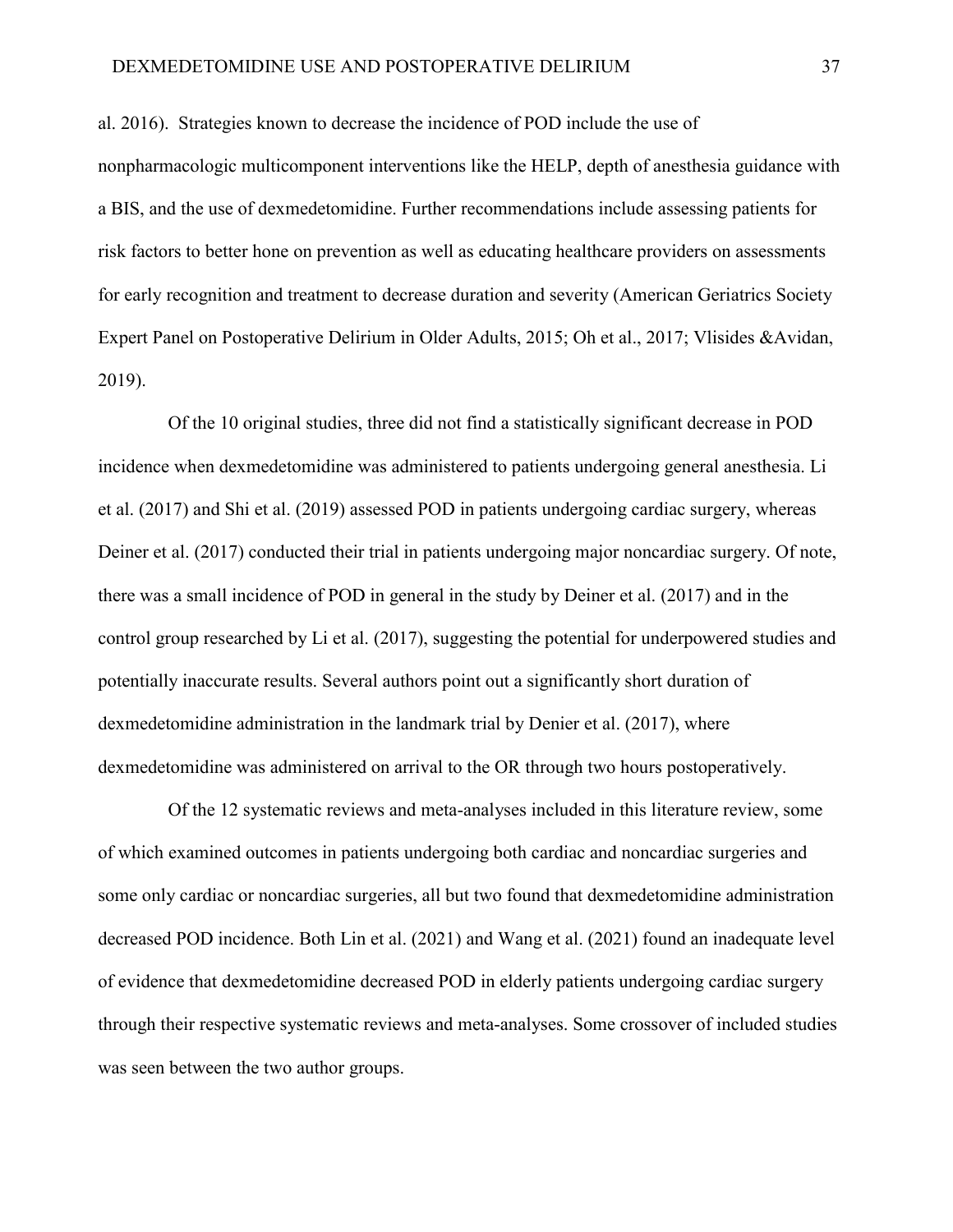Attention to and the intention of anesthetic planning should focus on prevention and risk reduction, as anesthesia is a risk factor for POD development (Shi et al., 2019). With an aging population, anesthetic planning that considers POD and POCD reduction strategies are imperative. All the systematic reviews and meta-analyses agreed that dexmedetomidine administration in the elderly receiving general anesthesia decreased the incidence of POD in noncardiac surgery or could decrease the incidence of POD in cardiac surgery. Most of the literature revealed that intraoperative dexmedetomidine use decreased POD incidence in the aged population. Some of the literature recommended postoperative dexmedetomidine use to optimize decreased POD incidence. Dexmedetomidine use can improve patient outcomes with a reduction in POD and should be considered when planning an anesthetic in an aged patient.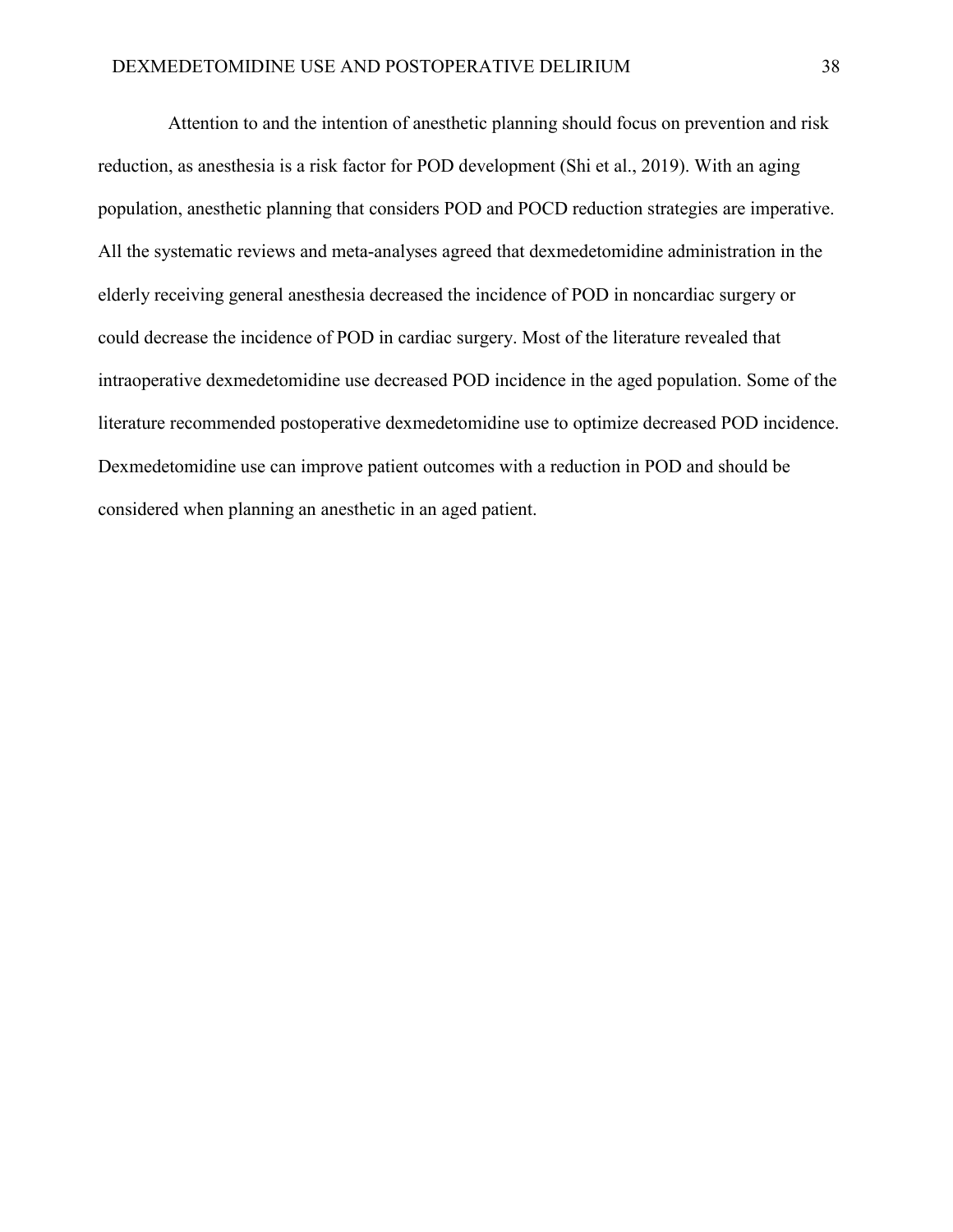#### **References**

- American Geriatrics Society Expert Panel on Postoperative Delirium in Older Adults (2015). American Geriatrics Society abstracted clinical practice guideline for postoperative delirium in older adults. *Journal of the American Geriatrics Society*, *63*(1), 142–150. https://doi.org/10.1111/jgs.13281
- Carr, Z. J., Cios, T. J., Potter, K. F., & Swick, J. T. (2018). Does dexmedetomidine ameliorate postoperative cognitive dysfunction? A brief review of the recent literature. *Current Neurology and Neuroscience Reports*, *18*(10), 64. [https://doi](https://doi-org.une.idm.oclc.org/10.1007/s11910-018-0873-z)[org.une.idm.oclc.org/10.1007/s11910-018-0873-z](https://doi-org.une.idm.oclc.org/10.1007/s11910-018-0873-z)
- Chan, M. T., Cheng, B. C., Lee, T. M., Gin, T., & CODA Trial Group (2013). BIS-guided anesthesia decreases postoperative delirium and cognitive decline. *Journal of neurosurgical anesthesiology*, *25*(1), 33–42. https://doiorg.une.idm.oclc.org/10.1097/ANA.0b013e3182712fba
- Deiner, S., Luo, X., Lin, H. M., Sessler, D. I., Saager, L., Sieber, F. E., Lee, H. B., Sano, M., and the Dexlirium Writing Group, Jankowski, C., Bergese, S. D., Candiotti, K., Flaherty, J. H., Arora, H., Shander, A., & Rock, P. (2017). Intraoperative infusion of dexmedetomidine for prevention of postoperative delirium and cognitive dysfunction in elderly patients undergoing major elective noncardiac Surgery: A Randomized clinical trial. *JAMA surgery*, *152*(8), e171505.<https://doi.org/10.1001/jamasurg.2017.1505>
- Duan, X., Coburn, M., Rossaint, R., Sanders, R. D., Waesberghe, J. V., & Kowark, A. (2018). Efficacy of perioperative dexmedetomidine on postoperative delirium: systematic review and meta-analysis with trial sequential analysis of randomised controlled trials. *British*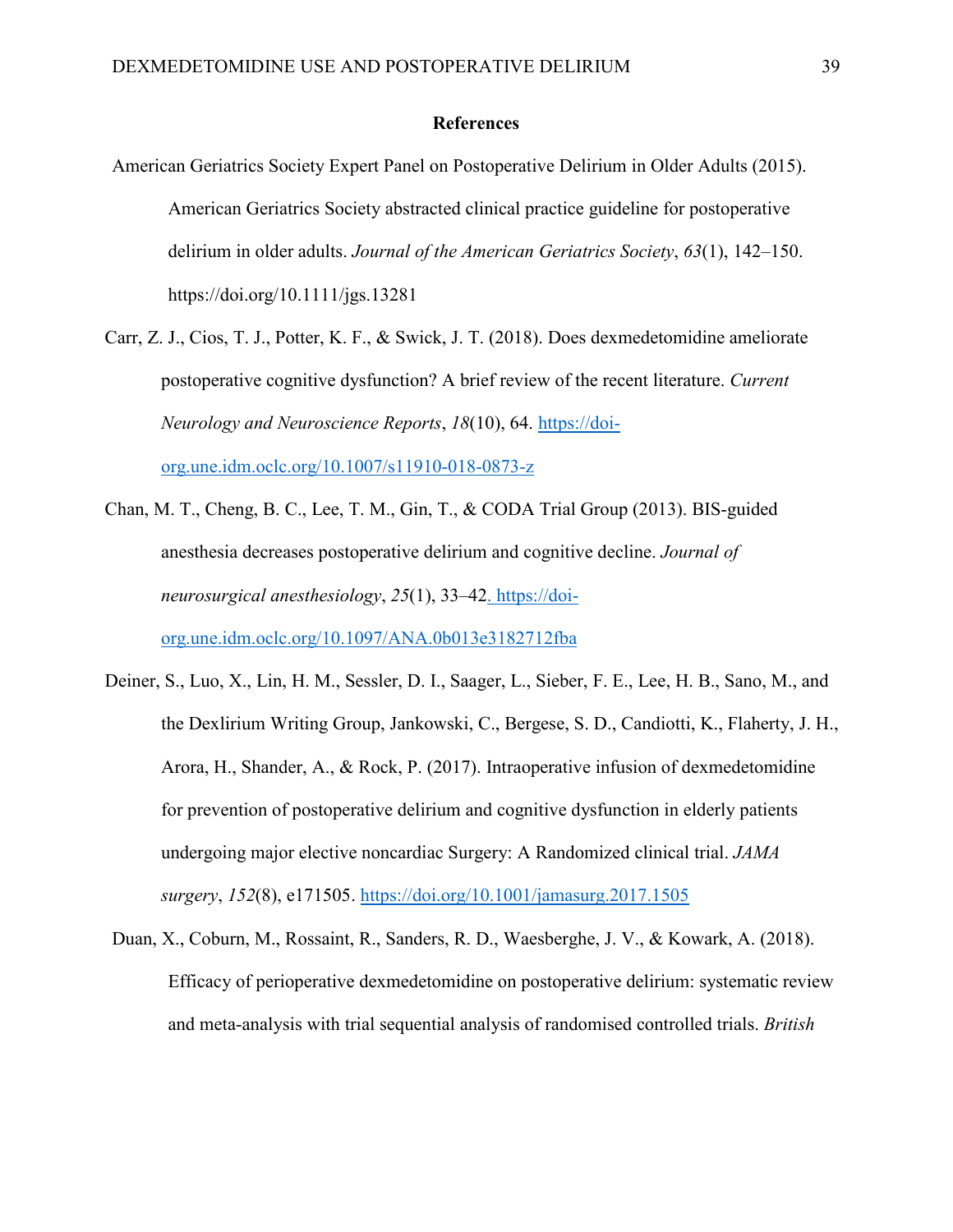*Journal of Anaesthesia*, *121*(2), 384–397. [https://doi-](https://doi-org.une.idm.oclc.org/10.1016/j.bja.2018.04.046)

[org.une.idm.oclc.org/10.1016/j.bja.2018.04.046](https://doi-org.une.idm.oclc.org/10.1016/j.bja.2018.04.046)

- Govêia, C. S., Miranda, D. B., Oliveira, L., Praxedes, F. B., Moreira, L. G., & Guimarães, G. (2021). Dexmedetomidine reduces postoperative cognitive and behavioral dysfunction in adults submitted to general anesthesia for non-cardiac surgery: meta-analysis of randomized clinical trials. *Brazilian journal of anesthesiology (Elsevier)*, *71*(4), 413– 420. https://doi-org.une.idm.oclc.org/10.1016/j.bjane.2021.02.020
- Halpin, E., Inch, H., & O'Neill, M. (2020). Dexmedetomidine's relationship to delirium in patients undergoing cardiac surgery: A Systematic review. *Critical Care Nursing Quarterly*, *43*(1), 28–38. [https://doi-](https://doi-org.une.idm.oclc.org/10.1097/CNQ.0000000000000289)

[org.une.idm.oclc.org/10.1097/CNQ.0000000000000289](https://doi-org.une.idm.oclc.org/10.1097/CNQ.0000000000000289)

- Imrey PB. Limitations of meta-analyses of studies with high heterogeneity. *JAMA Netw Open.* 2020;3(1):e1919325. https://doi:10.1001/jamanetworkopen.2019.19325
- Janssen, T. L., Alberts, A. R., Hooft, L., Mattace-Raso, F., Mosk, C. A., & van der Laan, L. (2019). Prevention of postoperative delirium in elderly patients planned for elective surgery: systematic review and meta-analysis. *Clinical Interventions in Aging*, *14*, 1095– 1117.<https://doi-org.une.idm.oclc.org/10.2147/CIA.S201323>
- Lee, C., Lee, C. H., Lee, G., Lee, M., & Hwang, J. (2018). The effect of the timing and dose of dexmedetomidine on postoperative delirium in elderly patients after laparoscopic major non-cardiac surgery: A double blind randomized controlled study. *Journal of clinical anesthesia*, *47*, 27–32.<https://doi.org/10.1016/j.jclinane.2018.03.007>
- Li, C. J., Wang, B. J., Mu, D. L., Hu, J., Guo, C., Li, X. Y., Ma, D., & Wang, D. X. (2020). Randomized clinical trial of intraoperative dexmedetomidine to prevent delirium in the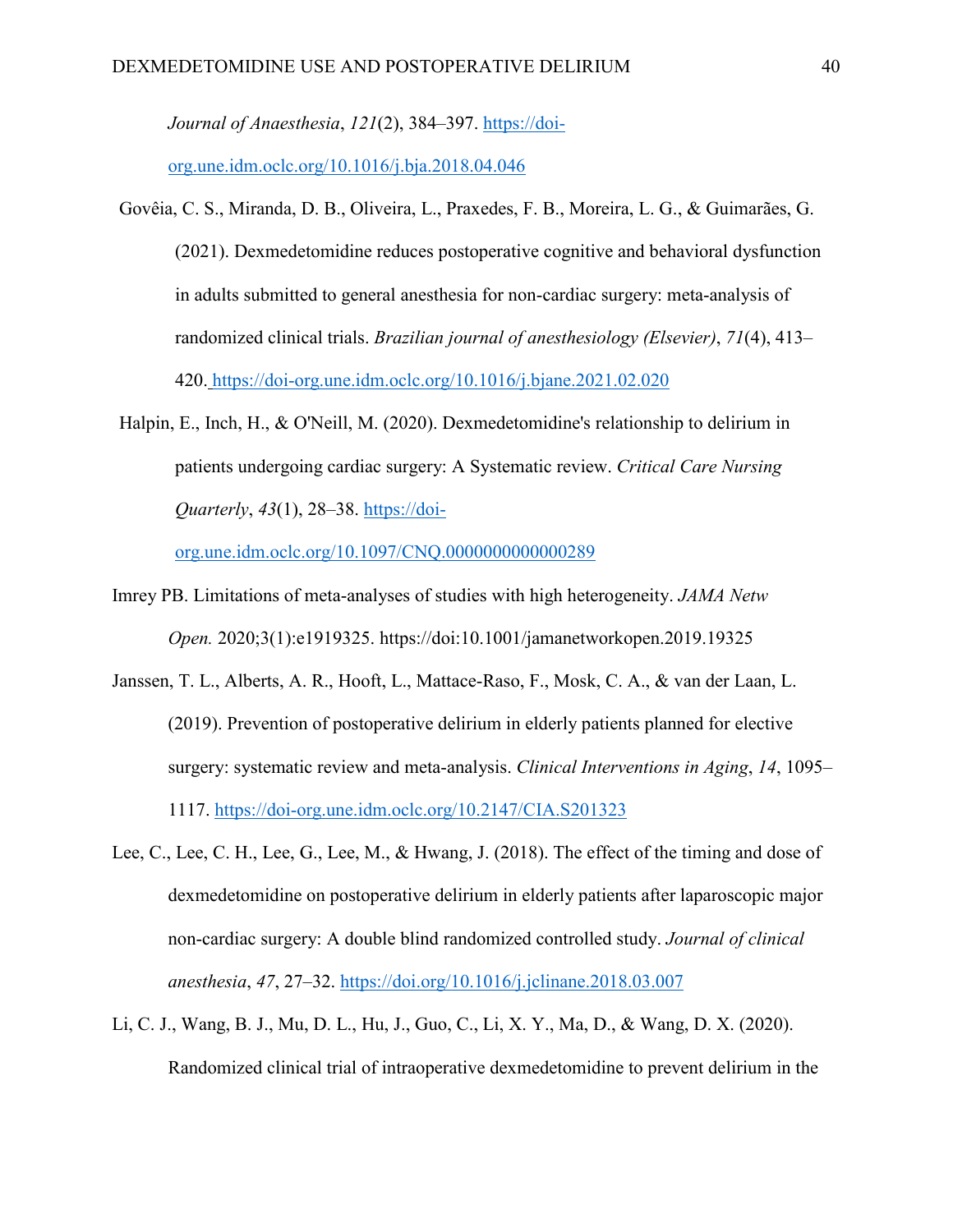elderly undergoing major non-cardiac surgery. *The British Journal of Surgery*, *107*(2), e123–e132.<https://doi-org.une.idm.oclc.org/10.1002/bjs.11354>

- Li, P., Li, L. X., Zhao, Z. Z., Xie, J., Zhu, C. L., Deng, X. M., & Wang, J. F. (2021). Dexmedetomidine reduces the incidence of postoperative delirium after cardiac surgery: a meta-analysis of randomized controlled trials. *BMC anesthesiology*, *21*(1), 153. <https://doi-org.une.idm.oclc.org/10.1186/s12871-021-01370-1>
- Li, X., Yang, J., Nie, X. L., Zhang, Y., Li, X. Y., Li, L. H., Wang, D. X., & Ma, D. (2017). Impact of dexmedetomidine on the incidence of delirium in elderly patients after cardiac surgery: A randomized controlled trial. *PloS one*, *12*(2), e0170757. [https://doi](https://doi-org.une.idm.oclc.org/10.1371/journal.pone.0170757)[org.une.idm.oclc.org/10.1371/journal.pone.0170757](https://doi-org.une.idm.oclc.org/10.1371/journal.pone.0170757)
- Liaquat Z, Xu X, Zilundu PLM, Fu R, Zhou L. The Current role of dexmedetomidine as neuroprotective agent: An Updated review. *Brain Sciences*. 2021; 11(7):846. <https://doi.org/10.3390/brainsci11070846>
- Likhvantsev, V. V., Landoni, G., Grebenchikov, O. A., Ovezov, A. M., Skripkin, Y. V., Lembo, R., Gaevskiy, D. I., Tereshina, A. A., & Yavorovskiy, A. G. (2021). Perioperative dexmedetomidine dupplement decreases delirium incidence after adult cardiac surgery: A Randomized, double-blind, controlled study. *Journal of cardiothoracic and vascular anesthesia*, *35*(2), 449–457.<https://doi-org.une.idm.oclc.org/10.1053/j.jvca.2020.02.035>
- Lin, C., Tu, H., Jie, Z., Zhou, X., & Li, C. (2021). Effect of dexmedetomidine on delirium in elderly surgical patients: A Meta-analysis of randomized controlled trials. *The Annals of Pharmacotherapy*, *55*(5), 624–636. [https://doi](https://doi-org.une.idm.oclc.org/10.1177/1060028020951954)[org.une.idm.oclc.org/10.1177/1060028020951954](https://doi-org.une.idm.oclc.org/10.1177/1060028020951954)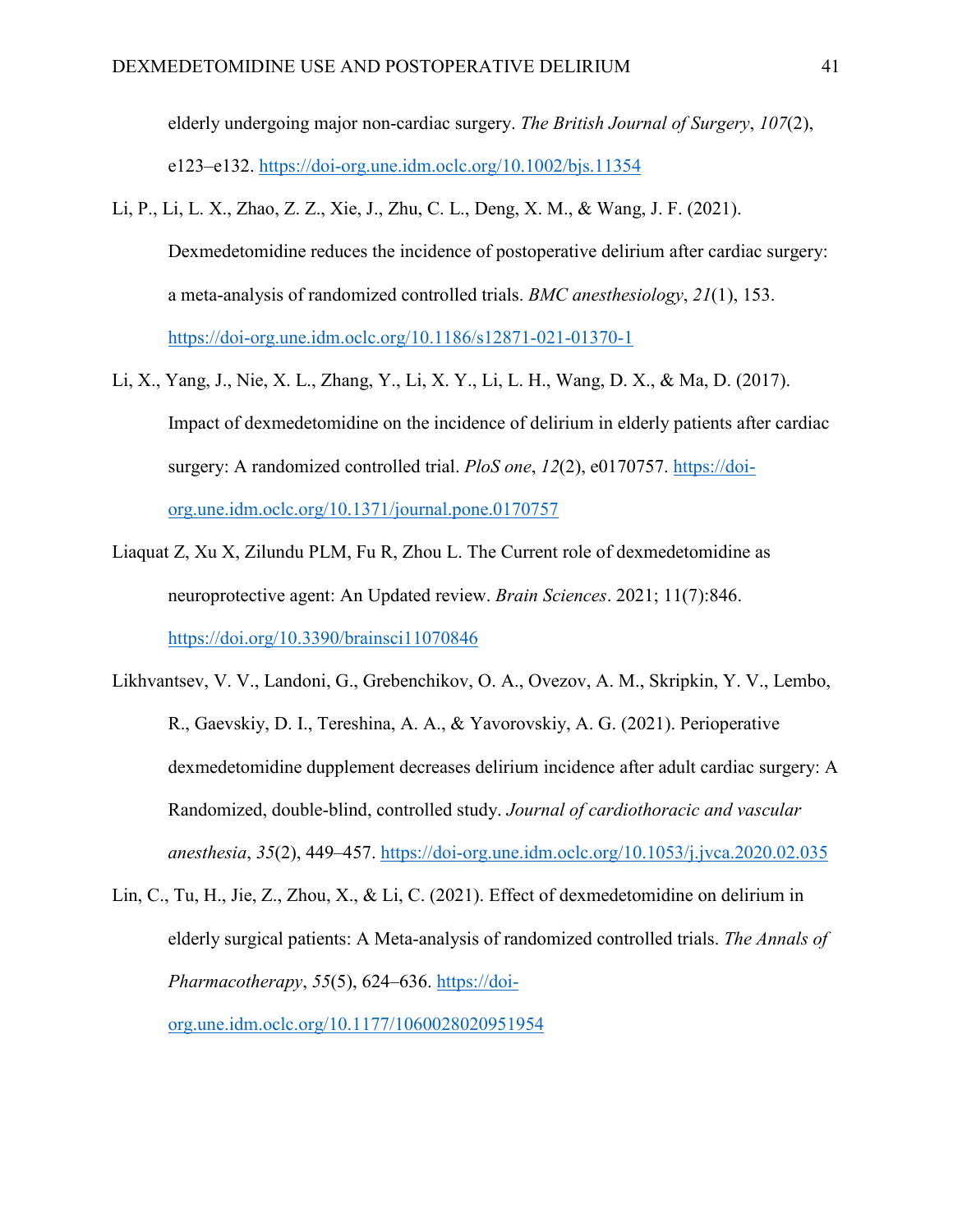- Liu, Y., Ma, L., Gao, M., Guo, W., & Ma, Y. (2016). Dexmedetomidine reduces postoperative delirium after joint replacement in elderly patients with mild cognitive impairment. *Aging Clinical and Experimental Research*, *28*(4), 729–736. [https://doi](https://doi-org.une.idm.oclc.org/10.1007/s40520-015-0492-3)[org.une.idm.oclc.org/10.1007/s40520-015-0492-3](https://doi-org.une.idm.oclc.org/10.1007/s40520-015-0492-3)
- Migirov, A., Chahar, P., & Maheshwari, K. (2021). Postoperative delirium and neurocognitive disorders. *Current opinion in critical care*, *27*(6), 686–693. [https://doi](https://doi-org.une.idm.oclc.org/10.1097/MCC.0000000000000882)[org.une.idm.oclc.org/10.1097/MCC.0000000000000882](https://doi-org.une.idm.oclc.org/10.1097/MCC.0000000000000882)

Nagelhout, J. J., & Elisha, S. (2018). *Nurse Anesthesia.* (6). Elsevier.

- Oh, E. S., Fong, T. G., Hshieh, T. T., & Inouye, S. K. (2017). Delirium in older persons: Advances in diagnosis and treatment. *JAMA*, *318*(12), 1161–1174. https://doiorg.une.idm.oclc.org/10.1001/jama.2017.12067
- Pan, H., Liu, C., Ma, X., Xu, Y., Zhang, M., &Wang, Y. (2019). Perioperative dexmedetomidine reduces delirium in elderly patients after non-cardiac surgery: a systematic review and meta-analysis of randomized-controlled trials. *Can J Anesth/J Can Anesth 66*, 1489– 1500. https://doi.org/10.1007/s12630-019-01440-6
- Qin, C., Jiang, Y., Lin, C., Li, A., & Liu, J. (2021). Perioperative dexmedetomidine administration to prevent delirium in adults after non-cardiac surgery: A systematic review and meta-analysis. *Journal of Clinical Anesthesia*, *73*, N.PAG. [https://doi](https://doi-org.une.idm.oclc.org/10.1016/j.jclinane.2021.110308)[org.une.idm.oclc.org/10.1016/j.jclinane.2021.110308](https://doi-org.une.idm.oclc.org/10.1016/j.jclinane.2021.110308)

Sandercock P. (2011). The authors say: 'The data are not so robust because of heterogeneity' - so, how should I deal with this systematic review? Meta-analysis and the clinician. *Cerebrovascular diseases (Basel, Switzerland)*, *31*(6), 615–620. https://doi.org/10.1159/000326068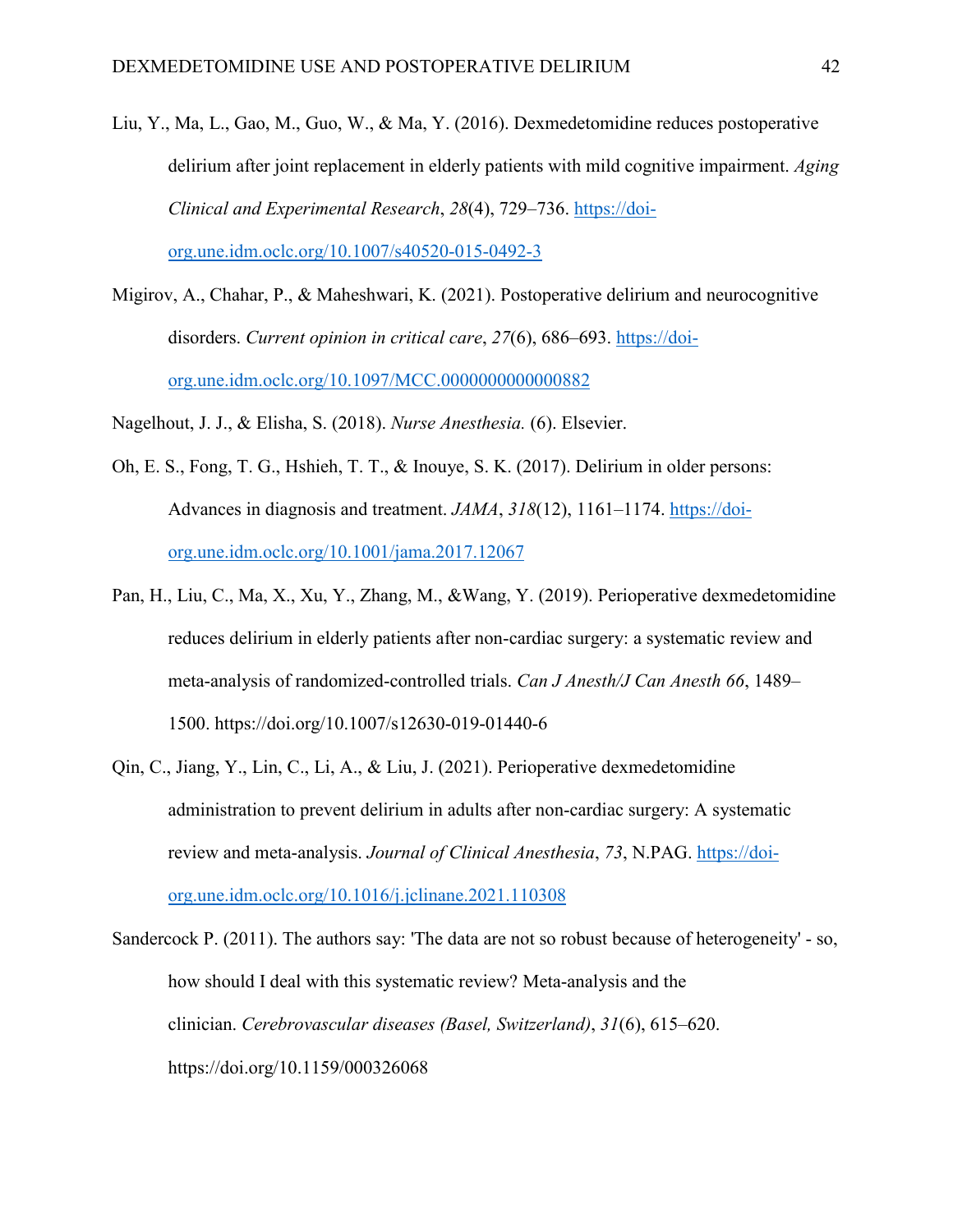- Sui, X., Duan, Q., Liu, K., & Li, C. (2021). Postoperative delirium after long-term general anesthesia in elderly patients, how to reduce it?: Protocol of a double-blinded, randomized, placebo-controlled trial. *Medicine*, *100*(22), e25885. <https://doi.org/10.1097/MD.0000000000025885>
- Shi, C., Jin, J., Qiao, L., Li, T., Ma, J., & Ma, Z. (2019). Effect of perioperative administration of dexmedetomidine on delirium after cardiac surgery in elderly patients: a double-blinded, multi-center, randomized study. *Clinical interventions in aging*, *14*, 571–575. <https://doi.org/10.2147/CIA.S194476>
- Subramaniyan, S., & Terrando, N. (2019). Neuroinflammation and Perioperative Neurocognitive Disorders. *Anesthesia and analgesia*, *128*(4), 781–788. https://doiorg.une.idm.oclc.org/10.1213/ANE.0000000000004053
- van Norden, J., Spies, C.D., Borchers, F., Mertens, M., Kurth, J., Heidgen, J., Pohrt, A. and Mueller, A. (2021). The effect of peri-operative dexmedetomidine on the incidence of postoperative delirium in cardiac and non-cardiac surgical patients: a randomised, double-blind placebo-controlled trial. *Anaesthesia, 76*: 1342-

1351.<https://doi.org/10.1111/anae.15469>

- Vlisides, P., & Avidan, M. (2019). Recent advances in preventing and managing postoperative delirium. *F1000Research*, *8*, F1000 Faculty Rev-607. [https://doi](https://doi-org.une.idm.oclc.org/10.12688/f1000research.16780.1)[org.une.idm.oclc.org/10.12688/f1000research.16780.1](https://doi-org.une.idm.oclc.org/10.12688/f1000research.16780.1)
- Wang, Y., Bu, X., Zhao, N., Wang, S., Wang, X., Ge, Y., & Yi, H. (2021). Dexmedetomidine effect on delirium in elderly patients undergoing general anesthesia: A protocol for systematic review and meta-analysis. *Medicine*, *100*(48), e27782. [https://doi](https://doi-org.une.idm.oclc.org/10.1097/MD.0000000000027782)[org.une.idm.oclc.org/10.1097/MD.0000000000027782](https://doi-org.une.idm.oclc.org/10.1097/MD.0000000000027782)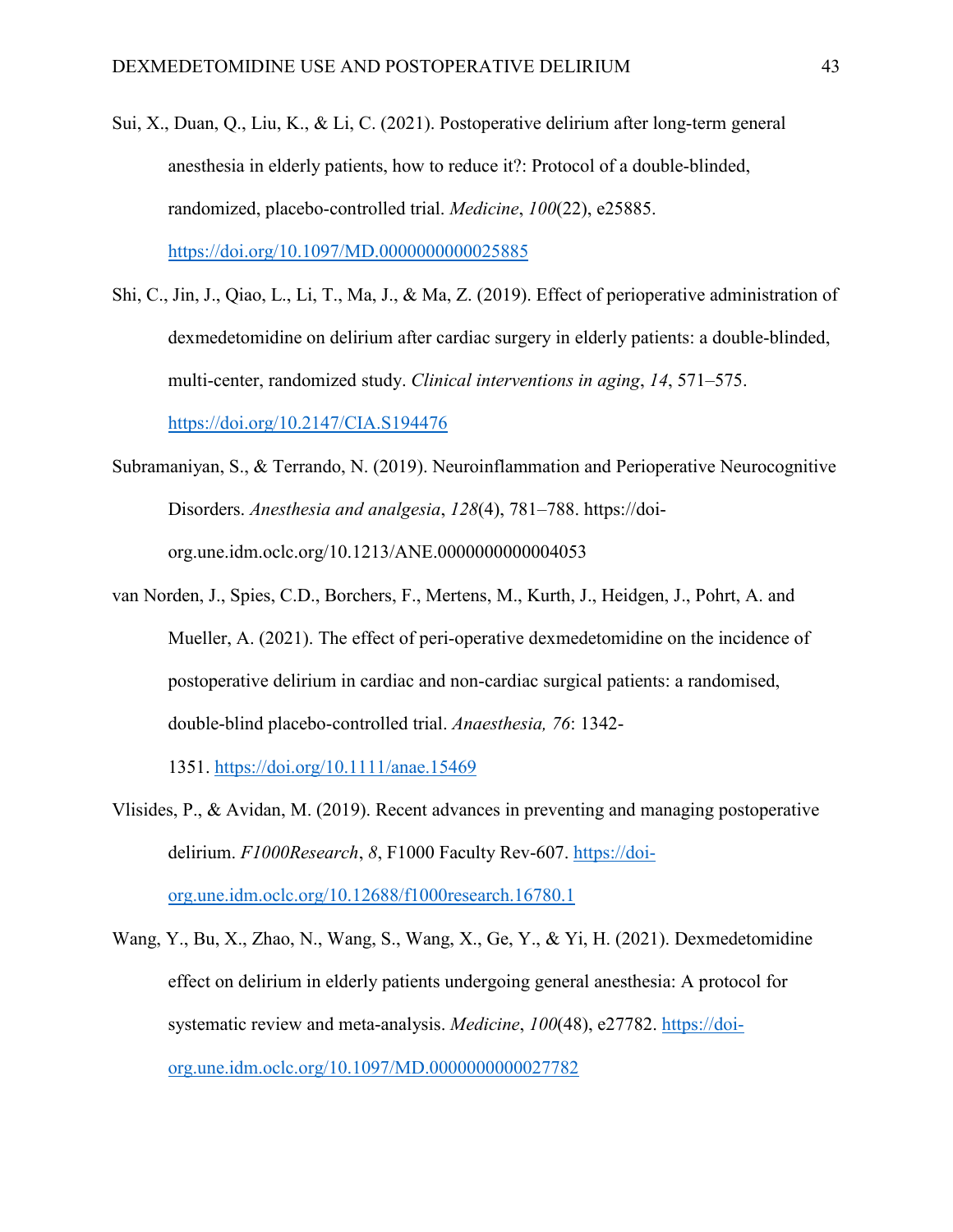- Weerink, M., Struys, M., Hannivoort, L. N., Barends, C., Absalom, A. R., & Colin, P. (2017). Clinical pharmacokinetics and pharmacodynamics of dexmedetomidine. *Clinical pharmacokinetics*, *56*(8), 893–913. [https://doi-org.une.idm.oclc.org/10.1007/s40262-017-](https://doi-org.une.idm.oclc.org/10.1007/s40262-017-0507-7) [0507-7](https://doi-org.une.idm.oclc.org/10.1007/s40262-017-0507-7)
- Wu, L., Zhao, H., Weng, H., & Ma, D. (2019). Lasting effects of general anesthetics on the brain in the young and elderly: "mixed picture" of neurotoxicity, neuroprotection and cognitive impairment. *Journal of anesthesia*, *33*(2), 321–335. [https://doi.org/10.1007/s00540-019-](https://doi.org/10.1007/s00540-019-02623-7) [02623-7](https://doi.org/10.1007/s00540-019-02623-7)
- Wu, M., Liang, Y., Dai, Z., & Wang, S. (2018). Perioperative dexmedetomidine reduces delirium after cardiac surgery: A meta-analysis of randomized controlled trials. *Journal of clinical anesthesia*, *50*, 33–42.

<https://doi.org.une.idm.oclc.org/10.1016/j.jclinane.2018.06.045>

Xin, X., Chen, J., Hua, W., & Wang, H. (2021). Intraoperative dexmedetomidine for prevention of postoperative delirium in elderly patients with mild cognitive impairment. *International Journal of Geriatric Psychiatry*, *36*(1), 143–151. [https://doi-](https://doi-org.une.idm.oclc.org/10.1002/gps.5406)

[org.une.idm.oclc.org/10.1002/gps.5406](https://doi-org.une.idm.oclc.org/10.1002/gps.5406)

- Yang, W., Kong, L. S., Zhu, X. X., Wang, R. X., Liu, Y., & Chen, L. R. (2019). Effect of dexmedetomidine on postoperative cognitive dysfunction and inflammation in patients after general anaesthesia: A PRISMA-compliant systematic review and metaanalysis. *Medicine*, *98*(18), e15383.<https://doi.org/10.1097/MD.0000000000015383>
- Zeng, H., Li, Z., He, J., & Fu, W. (2019). Dexmedetomidine for the prevention of postoperative delirium in elderly patients undergoing noncardiac surgery: A meta-analysis of